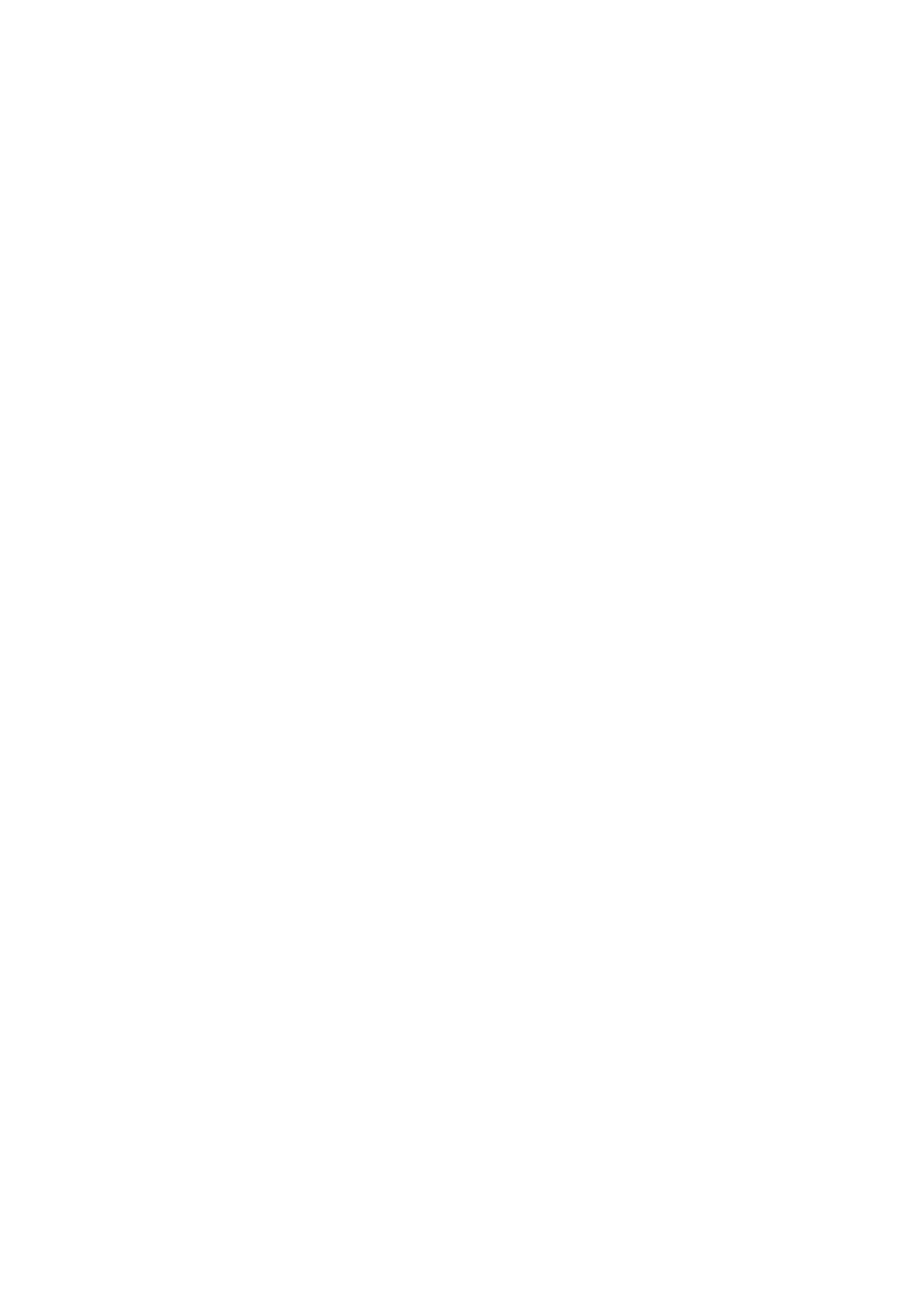# **Table of Contents**

# Report

| Annex I    | Agenda                                                                                                                                 |
|------------|----------------------------------------------------------------------------------------------------------------------------------------|
| Annex II   | Methodology for the Second Phase – Development of Project Proposals for the<br>Programme of Intervention to the Partnership Conference |
| Annex III  | Partnership Conference Process                                                                                                         |
| Annex IV   | Guidelines for the Preparation and Selection of Project Proposals                                                                      |
| Annex V    | Summary List of Concept Papers and Presentation of Overview                                                                            |
| Annex VI   | Reports of the Working Groups                                                                                                          |
| Annex VII  | List of participants                                                                                                                   |
| Annex VIII | List of Acronyms                                                                                                                       |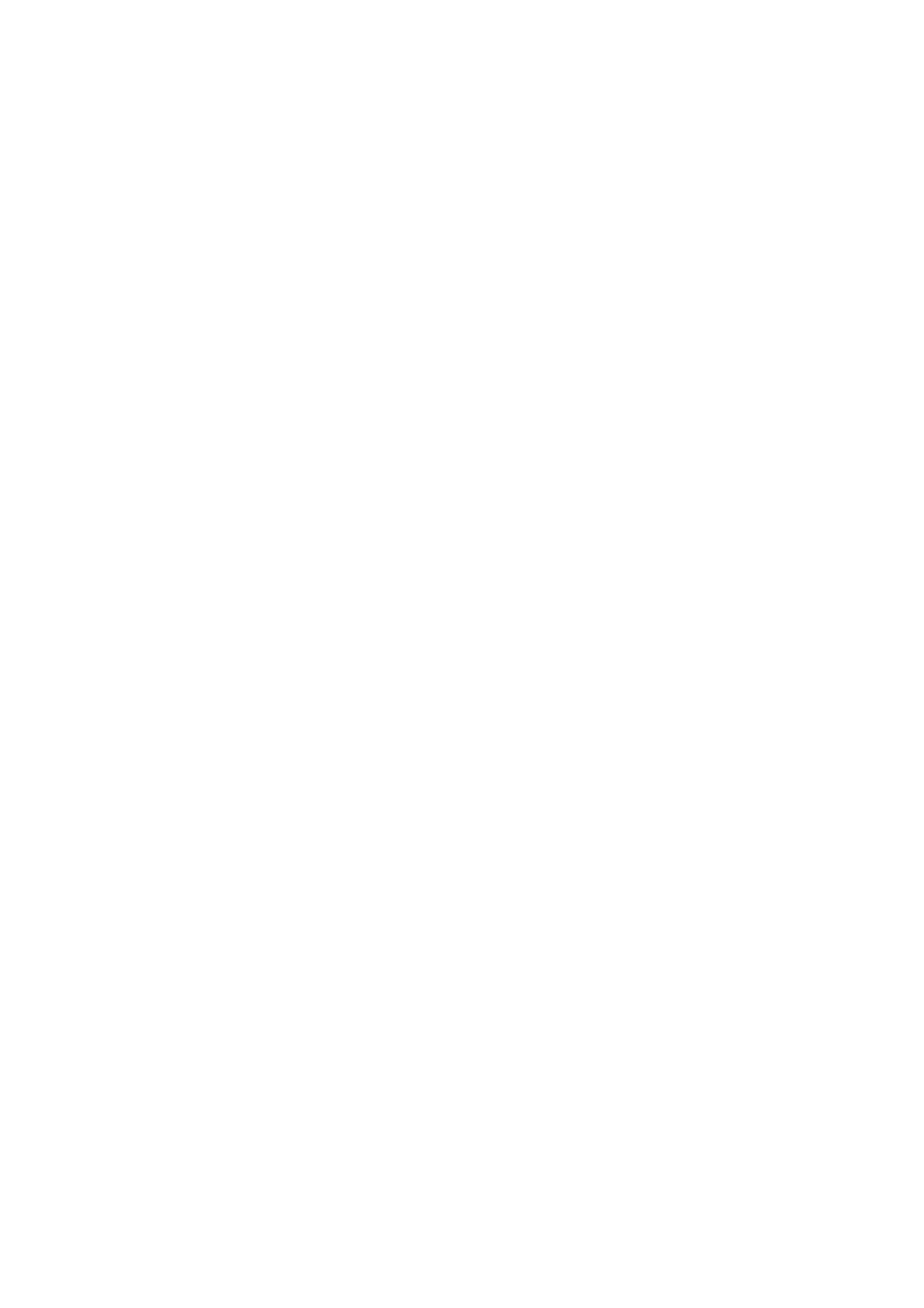# **1. Opening**

Mr Horst Kleinschmidt, Deputy Director General of the Marine and Coastal Management Department, Ministry of Environmental Affairs and Tourism of South Africa, opened the meeting by acknowledging the high level of results achieved by the Third Meeting of the Integrated Problem Analysis Working Group (WGIPA-III) and welcomed the continued work in the First Meeting of the Working Group for a Programme of Intervention (WGPI-I).

Dr Viktor Sebek, Executive Director of ACOPS, presented his vision for the second phase of the GEF MSP which will result in the development of a coherent and structured series of project proposals, prepared by sub-Saharan countries, to address the most salient issues and causes of environmental degradation and threats to the marine and coastal environments. The projects, which no doubt will replicate the technical excellence accomplished in the first phase, should strengthen existing conventions (e.g. Abidjan and Nairobi), and will be endorsed by the Steering Group of the GEF MSP and Preparatory Committee for the Partnership Conference.

Mr Julian Barbière, representing IOC of UNESCO, welcomed the participants and recalled the importance of the second phase of the project that will define the Programme of Intervention. He emphasised the efforts that will be needed to involve decision makers in the project proposal development phase, and also the complexity related to the participation of countries outside of this project. He invited experts to make sure that the projects developed fully respond to the needs of coastal communities, in order to improve their livelihoods. IOC of UNESCO is fully devoted to this project.

Mr Ellik Adler, representing UNEP and UNEP-GEF, stressed two points. First, he noted that until now there had been a distinction between the original seven GEF MSP countries and the four that joined at a later stage. With the concurrence of IOC of UNESCO, ACOPS, and others he suggested that this distinction is no longer valid, and that all eleven countries, including resources, should be treated as one and the same. Secondly, he made the point that in addition to striving for projects of technical excellence, attention should be taken to avoid duplication with existing projects in the region.

# **2. Overall context of this project, objectives of the meeting and adoption of the agenda**

Dr Ljubomir Jeftic, Director of Programmes of ACOPS, stressed and recalled the objectives of the GEF MSP which include:

- i) identify areas, sites or living resources of regional and global significance that are suffering measurable degradation;
- ii) identify areas, sites and resources of regional significance that, although not currently degraded, are threatened with future degradation either because of the sensitivity of the receptor or the magnitude of the activity posing the threat:
- iii) determine the sources/causes of this degradation and the associated scales of impact (national, regional and global) to provide a basis for calculating incrementality at regional and extra-regional scales;
- iv) determine, through root-cause analysis, the fundamental causes of the damage or threat posed; and
- v) design a programme of interventions addressing problems of regional priority that may be presented to the Partnership Conference.

He noted that project proposals should also be solicited from non-GEF countries despite the fact they have not gone through the analytical first phase of the program. Dr Jeftic acted as chairman of the meeting.

The agenda was adopted by the participants, as presented in **Annex I**.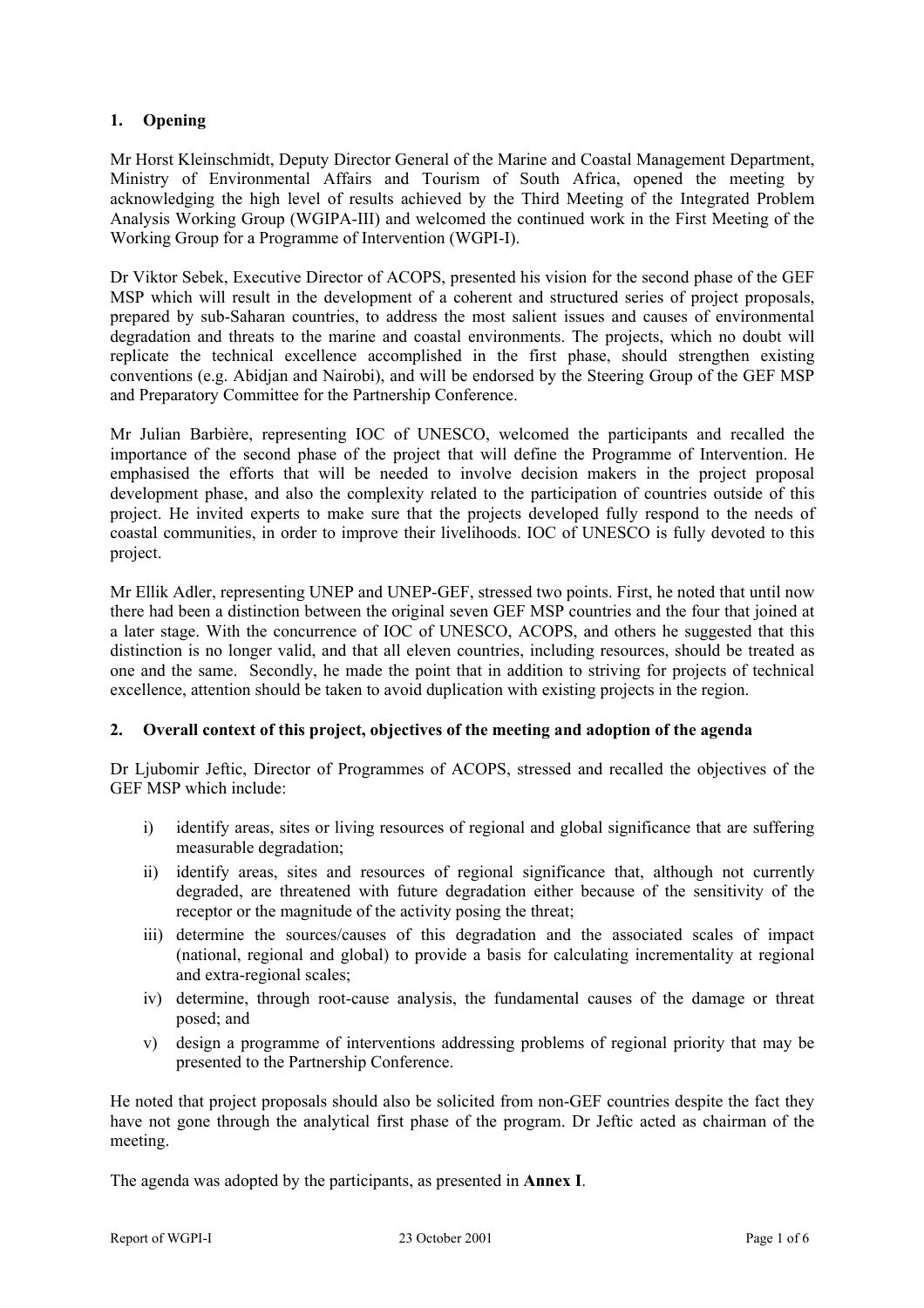# **3. Draft report of the WGIPA-III**

Draft report of the WGIPA-III meeting was presented by its chairman, Mr Julian Barbière. Participants took note of the report.

# **4. Methodology for the second phase**

Ms Sylvie Goyet, ACOPS consultant, presented the methodology for the second phase of the GEF MSP, which will span from September 2001 until the Partnership Conference in September 2002.

Suggested composition for the working groups and activity themes were described. The proposal set forth five thematic working groups, which each comprised of a regional technical coordinator and two experts, and supported by eleven country coordinators. Ms Goyet noted that one expert should be experienced in proposal writing and project development. Ms Goyet also briefly explained the different forms the proposals will take starting from the "concept" papers (2-page ideas stemming from national reports) and advancing to full project proposals utilising a specific format. A draft workplan and timeline were also presented.

Participants expressed concerns such as: i) the need to have national meetings with relevant government officials and other partners earlier than the scheduled national consultations for March-May 2002; ii) the need for proposals to link into government programs and their priorities; iii) the necessity to either liaise with existing projects or avoid duplication of them; iv) the potential for bias in the recommended working group format; and v) the Herculean task the country coordinators would have to perform.

The Methodology for the Second Phase and its presentation by Ms Goyet can be found in **Annex II**.

# **5. Review, discussion and confirmation of themes for the working groups**

Participants debated the merits of different working group compositions. The majority voiced preference for an issue-based arrangement but others opted for a sector or regional approach. ACOPS reminded the participants that the program of intervention cannot include every issue and stressed that proposals can be prepared at different levels such as feasibility study, root cause, etc. The final version of the Working Group is presented in agenda item 10.

#### **6. The Process for the Partnership Conference**

Ms Paula Caballero, Assistant Executive Director of ACOPS, presented the background to the African Process and of the GEF MSP for sub-Saharan Africa, and the political developments which signal the high level of endorsement this process has received. She underscored that the success of the Partnership Conference will be measured by the number of successful project proposals accepted and eventually funded; consequently, there is a need to ensure that the Programme of Interventions presented is highly focused and targeted.

Moreover, as a process that encompasses all sub-Saharan countries, she reminded participants that the Project Brief calls for ensuring that those countries that did not participate in the GEF MSP, now have an opportunity to join the process. After noting that the Proposed Methodology for the second phase amply details the procedure for the development of project proposals within the GEF MSP, a mechanism for the submission and incorporation of project proposals outside the GEF MSP framework was outlined.

Two key aspects were highlighted as requisites for the successful development of the second phase: the need to identify, mobilise and involve potential partners in the development of project proposals and the Programme of Interventions itself, from a very early phase, and the need to ensure that project proposals are endorsed at the national level.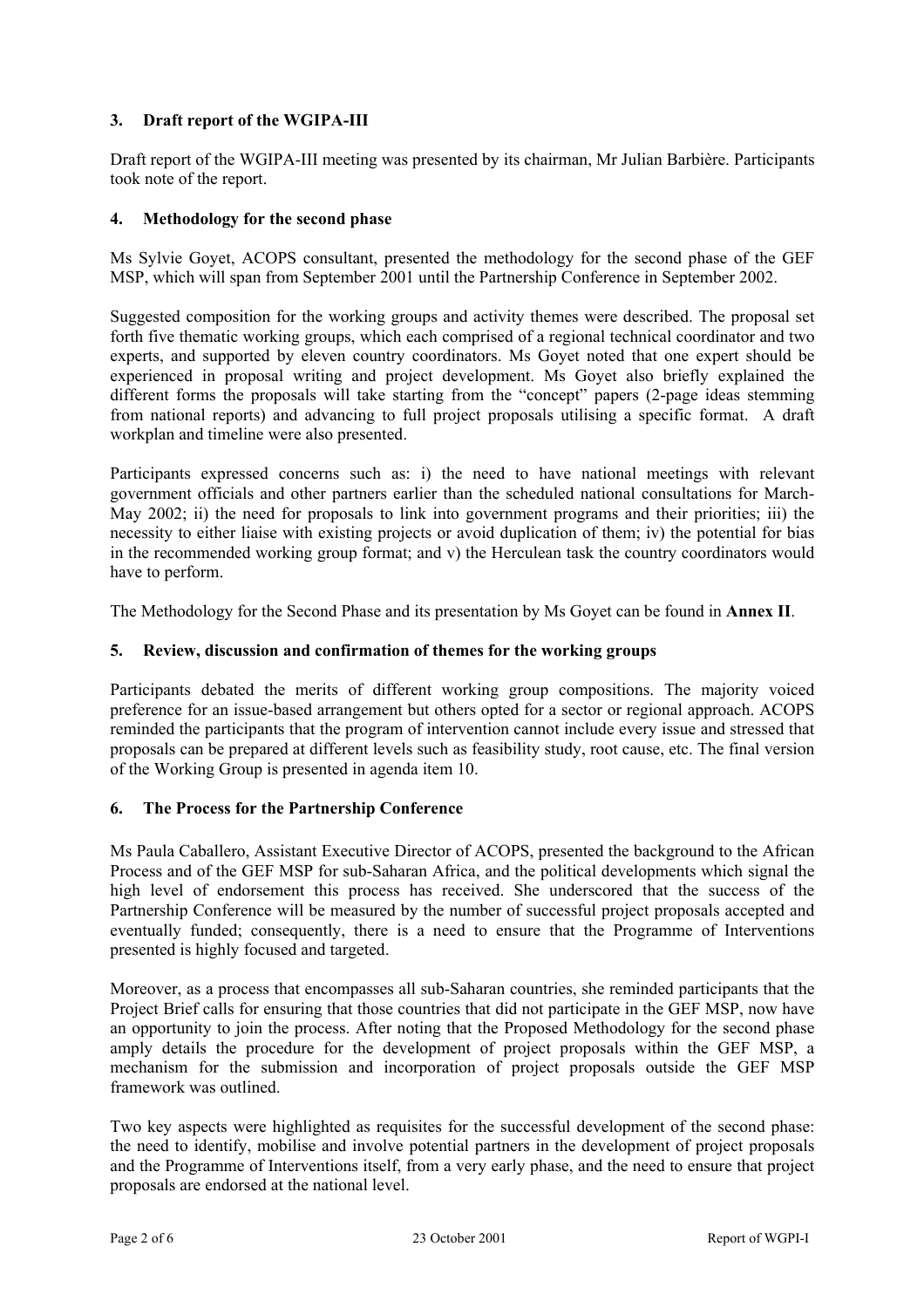Participants expressed concern that the tasks required of the country coordinators could be excessive for a single individual, that is, to assist in the development of project proposals and to identify, provide support and liaise with potential partners and political bodies in order to mobilise support and endorsement for project proposals. Participants considered that solid institutional support would be necessary. This will require the active support of the Ministers who will attend the upcoming joint meeting of the Steering Group and Preparatory Committee, in order to ensure that there is in fact sufficient political and institutional support for both the African Process and individual project proposals. This should be put to the Joint Meeting.

On the basis of the procedure outlined in the GEF MSP Brief, she recalled that all project proposals have to be submitted to the Steering Group for consideration, selection and approval, on the basis of adopted guidelines. All approved project proposals will be incorporated into the Programme of Interventions which will be submitted for endorsement to the "Super" Preparatory Committee to be held in Abuja, Nigeria, in June 2002, with a view to submitting it to the Partnership Conference for adoption.

The paper and its presentation by Ms Caballero are attached in **Annex III**.

# **7. Draft Guidelines for the preparation and selection of project proposals**

Ms Caballero presented the Guidelines for the preparation and selection of project proposals. She stressed that the Guidelines will also be provided to countries and partners outside of the GEF MSP, in order to ensure that the Programme of Intervention is coherent and focused. Only a structured Programme of Intervention will contribute to the success of the Partnership Conference, which must translate into securing solid resources and commitments for the project proposals. The whole selection process will be fully transparent.

In order to ensure that all project proposals, including those that are submitted by partners outside of GEF-MSP, contribute to strengthening the Programme of Intervention, the participants welcomed the guidelines and recommended that the GEF MSP Steering Committee/Preparatory Committee form a sub-committee charged with the review and selection of project proposals. All participants agreed that there needed to be an appropriate number of projects, all of high quality.

The draft guidelines for the preparation and selection of project proposals are attached as **Annex IV** and their presentation are attached as **Annex III**.

#### **8. Linkages with other projects, programmes and institutions**

Dr Jeftic stressed the importance of recognising other organisations, projects, and conventions (such as WWF, IUCN, GEF-LME, as well as the CBD, CCD, Abidjan, and Nairobi Conventions). However, he cautioned against becoming the coordinator of all. Mr Adler enumerated several ongoing projects facilitated by, or of interest to, UNEP such as: Abidjan and Nairobi Conventions; International Maritime Organisation oil spill preparedness and response; GEF projects; Global Ocean Assessment, etc.

Dr Kim Prochazka, liaison for the Global International Waters Assessment (GIWA) SSA mega-region, provided the context in which GIWA contributes to the GEF MSP. She noted how the framework, used in phase 1 of the project, which to be effective has to be a living/adapting document, has already been revised and is now easier to use.

Ms Elizabeth McLanahan, U.S. National Oceanic and Atmospheric Administration (NOAA), briefly mentioned NOAA's interest in the African Process and some of their on-going activities in sub-Saharan Africa such as assisting with the Benguela Current LME and flood forecasting in Mozambique. NOAA also hopes to share its experience gained from other regions of the world, which are applicable to problems such as destructive fishing practices.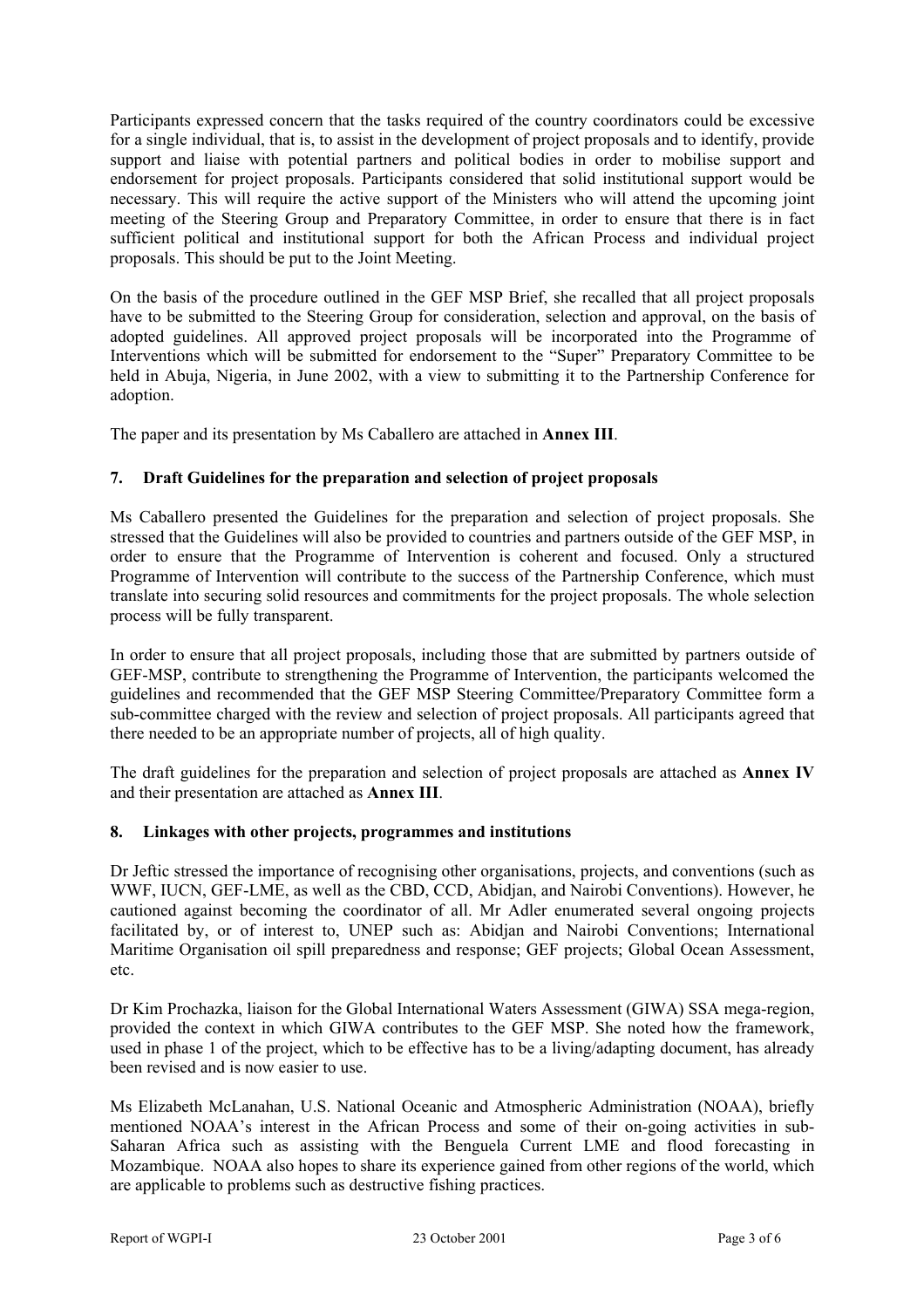Mr Barbière also highlighted some projects, which could be linked to this process. Some fall directly under the umbrella of IOC of UNESCO, in particular the work carried out under OCINCWIO and IOCEA regional committees, the ODINAFRICA and GOOS-Africa projects, and the LOICZ Africa-Basins project implemented in cooperation with IOC of UNESCO.

# **9. Presentation of project concepts**

Dr Virginie Hart summarised and reviewed the concept papers presented by six of the GEF MSP countries citing their national scope, sectors, issues, affected ecosystems, and project type.

The majority of project concepts identified loss and modification of ecosystems and ecotones as a priority issue. Unsustainable use of fisheries/other living resources and pollution were also highlighted, amongst other issues. Corals and mangroves were the two ecosystems most frequently mentioned, whereas urbanisation, tourism, fisheries, industry and energy were the sectors most noted. Some of the general categories of intervention recommended include: institutional strengthening, sectoral intervention, policy development/evaluation, and monitoring and assessments.

The presentation by Dr Hart is attached in **Annex V**.

#### **10. Preparation of initial working group outlines**

Based on the priorities identified in the national reports and previous discussions with the participants, Dr Jeftic proposed the following working group themes (4 issues, 1 sector) to be used in phase 2 to facilitate development of project proposals:

- WG1: Sustainable use of living resources;
- WG2: Coastal erosion;
- WG3: Pollution;
- WG4: Management of sensitive areas; and
- WG5: Tourism.

Participants expressed concern that some issues would be lost under these groupings, especially modification of stream flow. Furthermore, the group discussed removing the word "living" from WG1 to broaden the theme. The Secretariat emphasised the need to prioritise issues, since not everything could be included in the Programme of Interventions, and the need to have project appeal to donors.

Ms Goyet introduced the framework of a working group outline to help define the scope of the working groups, and tentatively spelled out the programme of work. Utilising the framework, she led the group through an exercise in developing an outline for WG1. Participants then broke into working groups to prepare outlines for all of the Working Groups, following the exercise undertaken jointly for WG1. Information requested by the outline and presented by the Working groups included:

- scope of thematic working groups;
- related project concepts/proposed projects;
- potential countries or regions:
- linkages with other Working Groups or existing programmes;
- tentative partners; and
- gaps.

The Working Group Outlines are presented in **Annex VI**.

On the basis of the working group outlines and the discussion which followed their presentation, the following working group themes were adopted for the second phase: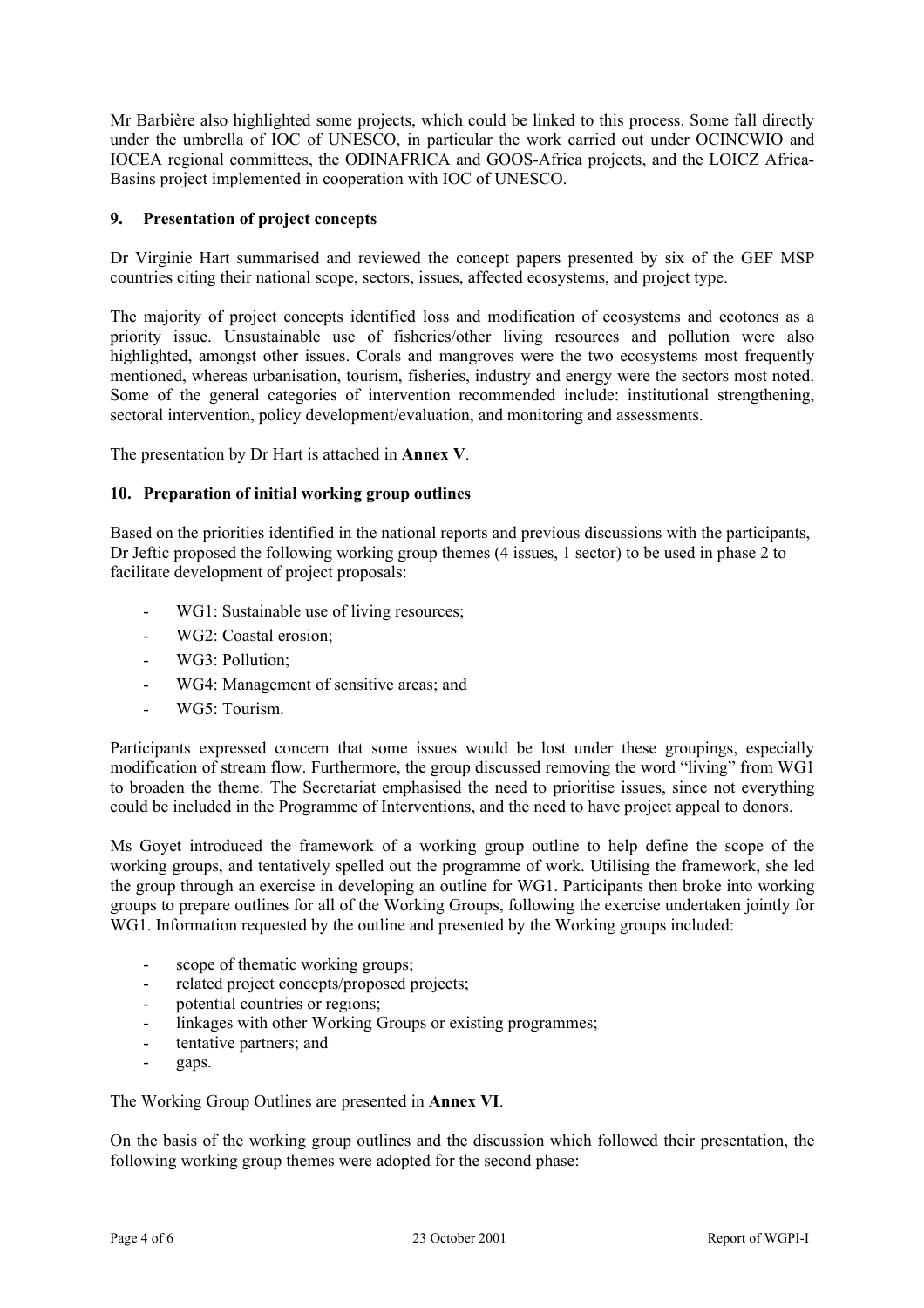- WG1: Sustainable use of living resources;
- WG2: Coastal erosion;
- WG3: Pollution;
- WG4: Management of key habitats and ecosystems; and
- WG5: Tourism.

#### **11. Terms of reference for consultants**

The Secretariat suggested that due to the lack of detailed information, the Terms of Reference should not be discussed at this meeting.

#### **12. Work programme and timetable of implementation**

Ms Goyet presented the work programme and timetable of implementation (**Annex II**). Participants raised several issues for discussion. The task of the national coordinator was re-visited, noting the national coordinator should mainly liase with government authorities, ensuring coordination among various governmental partners and facilitating the endorsement of the project proposals. In this respect, the government agencies should endorse at least in principle the proposals presented at the "Super" Preparatory Committee. Again it was reiterated that the preference is for proposals of quality rather than sheer quantity. Proposals must provide enough information for donors to make a decision. However, proposals, especially regional ones, need to be prepared in such a way to avoid a long process of multiple revisions by multiple countries.

Participants expressed concerns regarding the need to have continuity between the two phases of the project in terms of selecting country coordinators, experts and resource persons since phase 1 and phase 2 of the GEF MSP will utilise different consultants. In this context they also highlighted the need to have regional coordinators who are knowledgeable of all the countries and unbiased towards proposals from their own countries.

#### **13. Any other business**

Ms Nasséré Kaba of Côte d'Ivoire announced, as the acting coordinator of the Secretariat for the Abidjan Convention, that the Secretariat would do its utmost efforts to assist ACOPS in the recruitment of West and Central African countries not presently engaged in the project. Mr Adler of UNEP thanked Ms Kaba for her initiative and noted that the same will be done by UNEP, as well as UNEP as the interim Secretariat of the Nairobi Convention, in assistance to ACOPS, to mobilise more countries from East Africa. The chairman expressed his thanks and appreciation to both offers.

#### **14. Adoption of the report and conclusions: Review of recommendations for the SG-PC**

The Chairman reviewed the recommendations that would be forwarded to the Steering Group/Preparatory Committee. Recommendations included:

- adoption of the Methodology for the Second Phase:
- adoption of the Guidelines for the Selection and Development of Project Proposals;
- provision of political and institutional support for the identification and mobilisation of potential partners, and for ensuring the endorsement of project proposals with the appropriate government authorities; and
- decision on the establishment of a sub-committee mandated with the revision and selection of project concepts and proposals for inclusion in the Programme of Interventions, which will be presented to the "Super" Preparatory Committee for endorsement, and the Partnership Conference for adoption.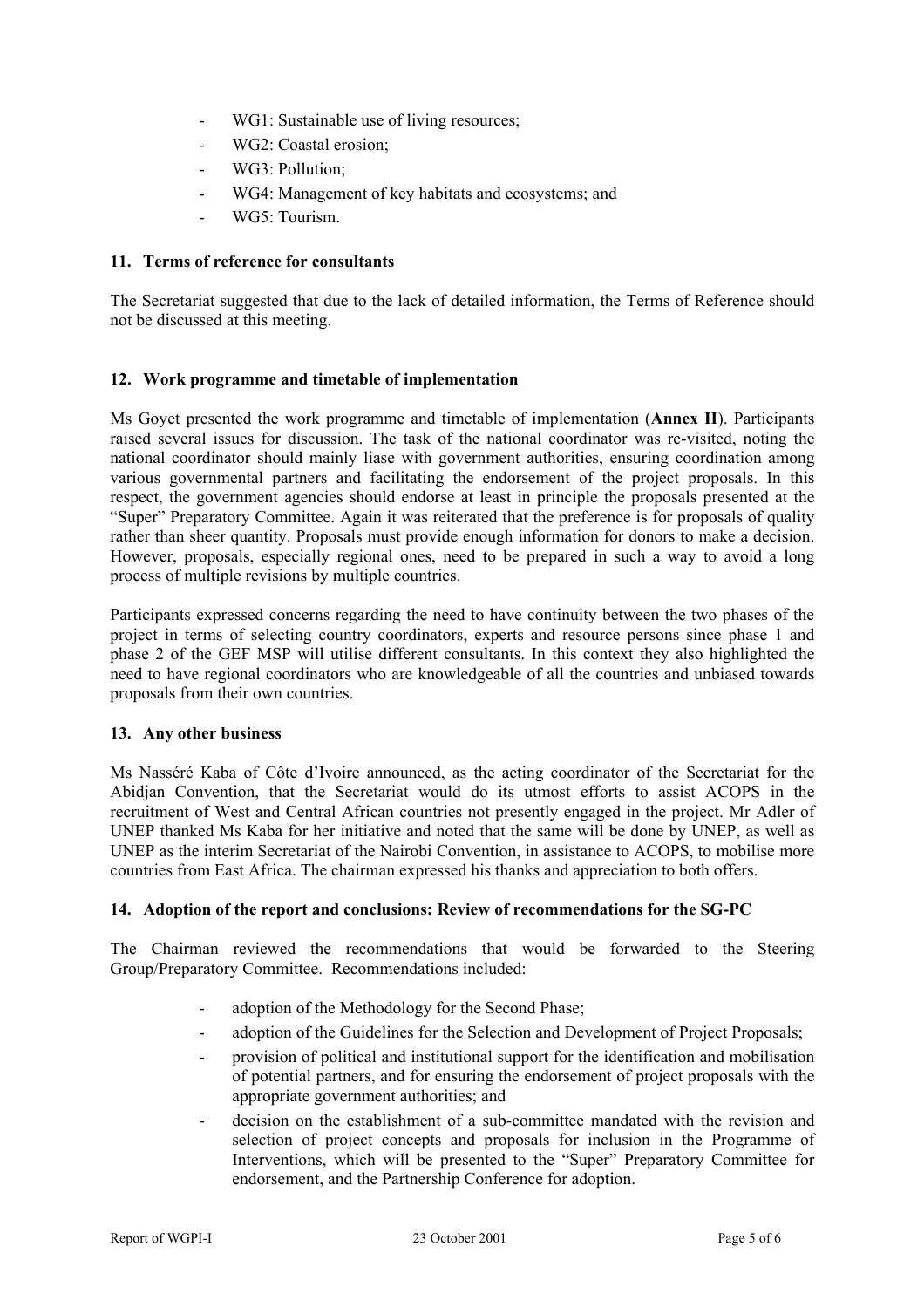Participants accepted the proposed recommendations and the report was adopted.

The list of participants is provided as **Annex VII.** The list of acronyms is provided as **Annex VIII.** 

# **15. Closure of the meeting**

The Chairman congratulated the participants for their contributions and enthusiasm, and thanked the Marine and Coastal Management's Department of Environmental Affairs and Tourism for organising the meeting. The session was closed at 17h00 on 13 September 2001.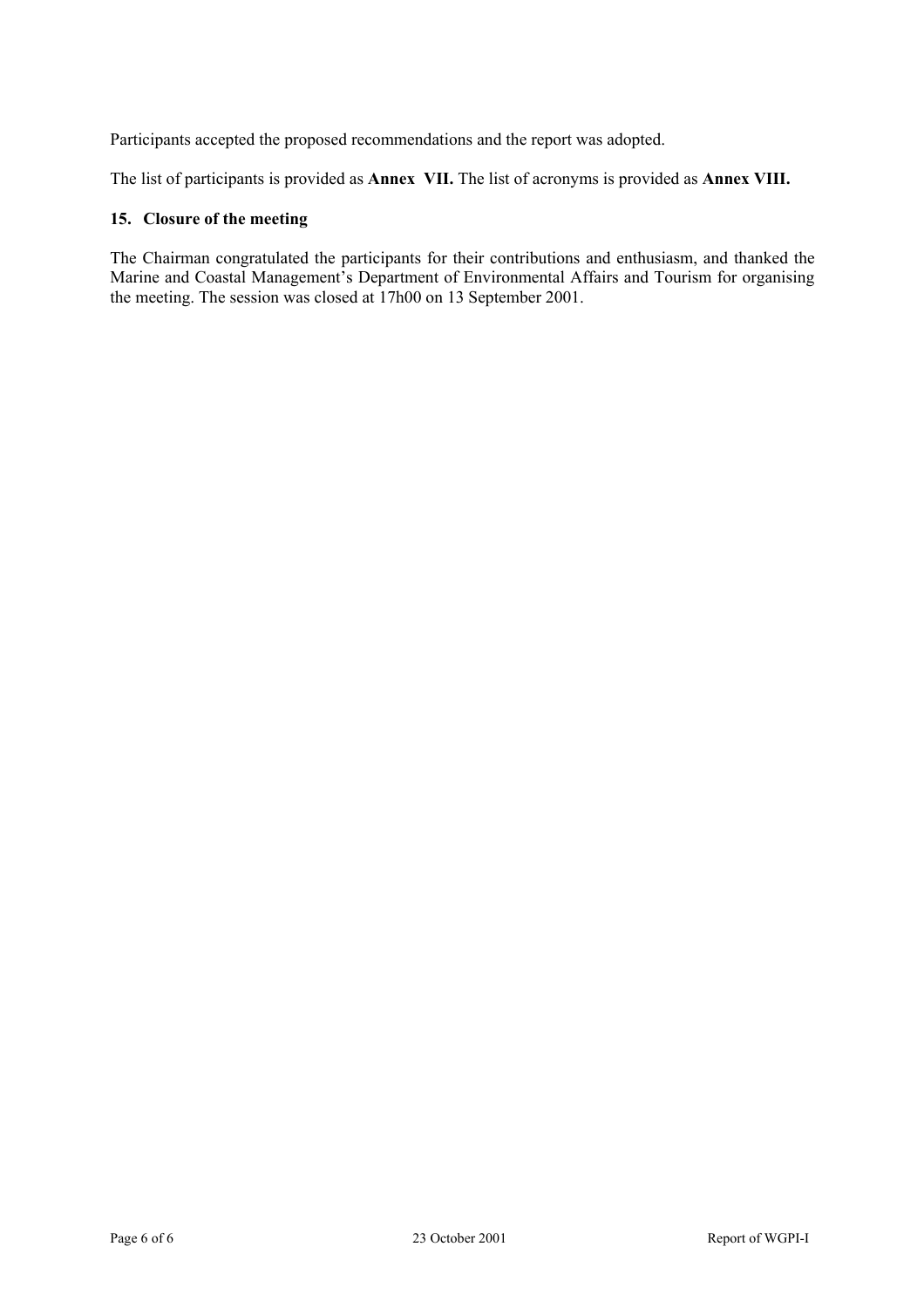# **ANNEX I**

# **Agenda**

# **Wednesday, 12 September 2001**

| 09:00 | 1.  | Opening                                                                                  |
|-------|-----|------------------------------------------------------------------------------------------|
| 09:15 | 2.  | Overall context of this project, objectives of the meeting and adoption of the<br>agenda |
| 09:25 | 3.  | Draft report of WGIPA-III                                                                |
| 10:15 | 4.  | Methodology for the second phase                                                         |
| 11:00 |     | Coffee Break                                                                             |
| 11:15 | 5.  | Review, discussion and confirmation of themes for the working groups                     |
| 12:15 | 6.  | The Process for the Partnership Conference                                               |
| 13:00 |     | Lunch                                                                                    |
| 14:00 |     | Agenda 6 continued                                                                       |
| 15:00 | 7.  | Draft Guidelines for the preparation and selection of project proposals                  |
| 15:30 | 8.  | Linkages with other projects, programmes and institutions                                |
| 16:00 |     | Coffee break                                                                             |
| 16:00 | 9.  | Presentation of project concepts                                                         |
|       |     | Thursday, 13 September 2001                                                              |
| 09:00 | 10. | Preparation of initial working group outlines                                            |
| 11:00 |     | Coffee break                                                                             |
| 11:15 |     | Agenda 10 (continued)                                                                    |
| 12:00 | 11. | Terms of reference for consultants                                                       |
| 12:15 | 12. | Work programme and timetable of implementation                                           |
| 13:00 | 13. | Any other business                                                                       |
| 13:15 |     | Lunch                                                                                    |
| 14:15 | 14. | Adoption of the report and conclusions: Review of recommendations for<br>the SG-PC       |
| 16:00 | 15. | Closure of the meeting                                                                   |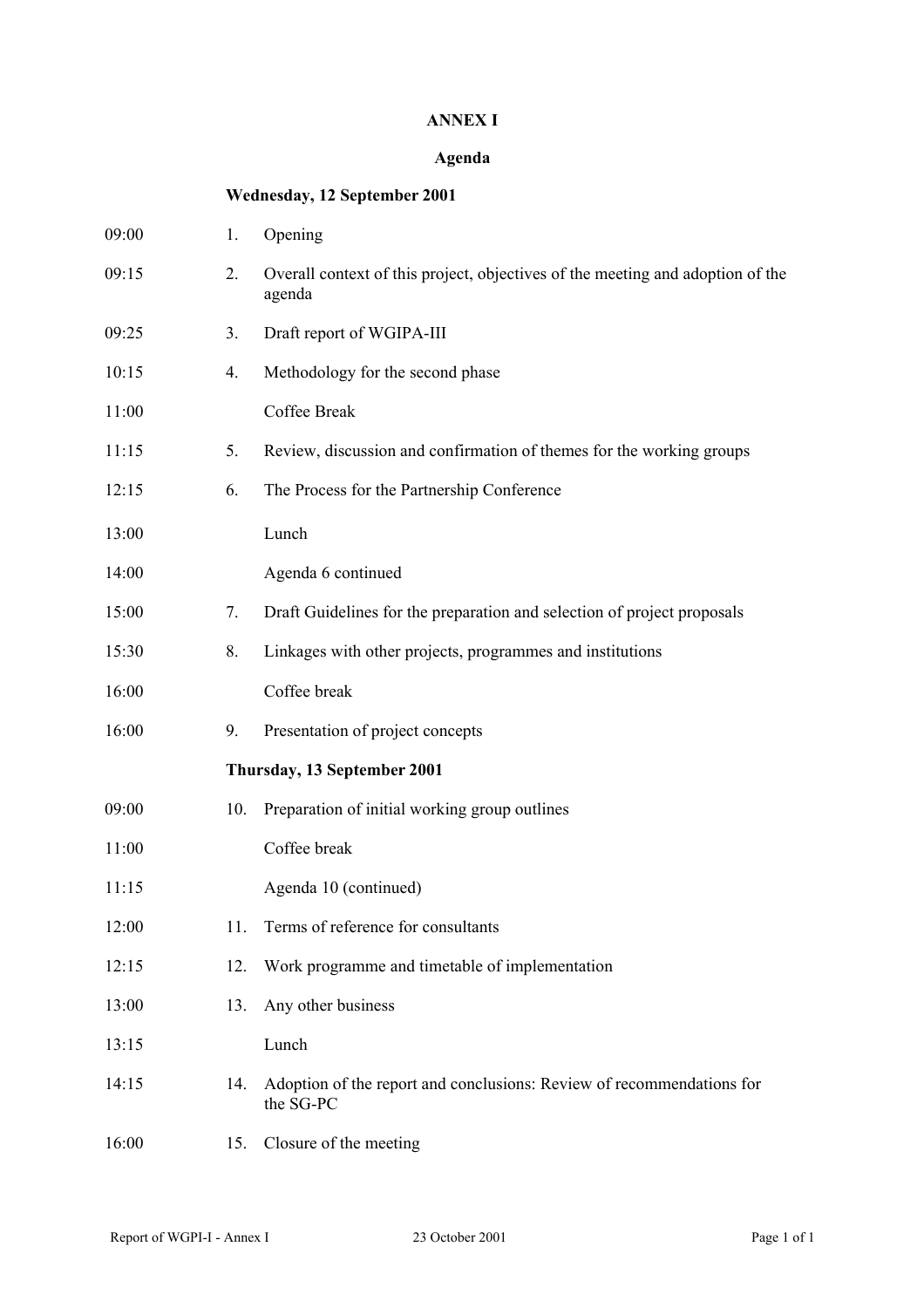# **ANNEX II**

# **Methodology for the Second Phase - Development of Project Proposals for the Programme of Intervention to the Partnership Conference**

# **1. Background**

The GEF-MSP project is being implemented in two phases: a thorough analysis of the relevant issues affecting the coastal and marine environment of sub-Saharan African countries, their impacts and causes (Phase I), and the preparation of corresponding project proposals and the Programme of Intervention (Phase II), which will be tabled at a Partnership Conference scheduled for September 2002. High political support and attention has accompanied this exercise from the start and the project is one of the pillar of the African Process, process endorsed at highest political levels.

# **Development and Protection of the Coastal and Marine Environment of the Coastal and Marine Environment in Sub-Saharan Africa Saharan Africa**



Eleven countries currently fully participate in the project: Cote d'Ivoire, Gambia, Ghana, Kenya, Mauritius, Mozambique, Nigeria, Senegal, Seychelles, South Africa, and Tanzania, ranging from west to south and east Africa, also including island states. Countries are French, Portuguese or Englishspeaking countries. Altogether, the countries are representative of a great diversity of coastal landscapes, ecosystems and socio-economic conditions. The project is a sub-Saharan regional project and participation from a greater number of countries is also encouraged, in particular through the Nairobi and Abidjan conventions.

Phase 1 of the project was completed in September 2001 with a thorough analysis, in each of the 11 countries, of a) regionally or nationally significant sites (whether highly degraded – hot spots, or highly sensitive to degradation - sensitive areas), b) priority issues applicable to the country and the priority sites, c) impacts of the issues upon the environment and the socio-economic settings and d) causes of the degradation.

The analysis identified main problems contributing to and/or driving the issue, tentatively weighing and prioritising the causal factors among themselves. On the technical side, this gave reasonable ground for selecting priority problem areas, which, if worked on and remediated, would alleviate pressure on the issue and restore the ecosystem balance. Also, opportunities for strengthening potential alleviating measures will be examined.

# **2. September 2001 meeting of the Working Group on Integrated Problem Analysis (WGIPA-III)**

The Integrated Problem Analysis phase has allowed for the preparation of comprehensive national reports, assessing the situation in each of the 11 countries. The Cape Town meeting concluding this first phase of the project (WGIPA-III) will have reviewed the technical analysis, consolidated its results and outputs, addressed the regional dimension - looking for linkages, transboundarity and commonality -, and presented a set of prioritised recommendations which could then be translated into appropriate interventions, whether at the national and/or regional level. Synergy between the causes and the analysis would have been identified; cases of overlap and duplication highlighted. The technical analysis will have identified key "bottlenecks" in the causal chain, i.e. those causes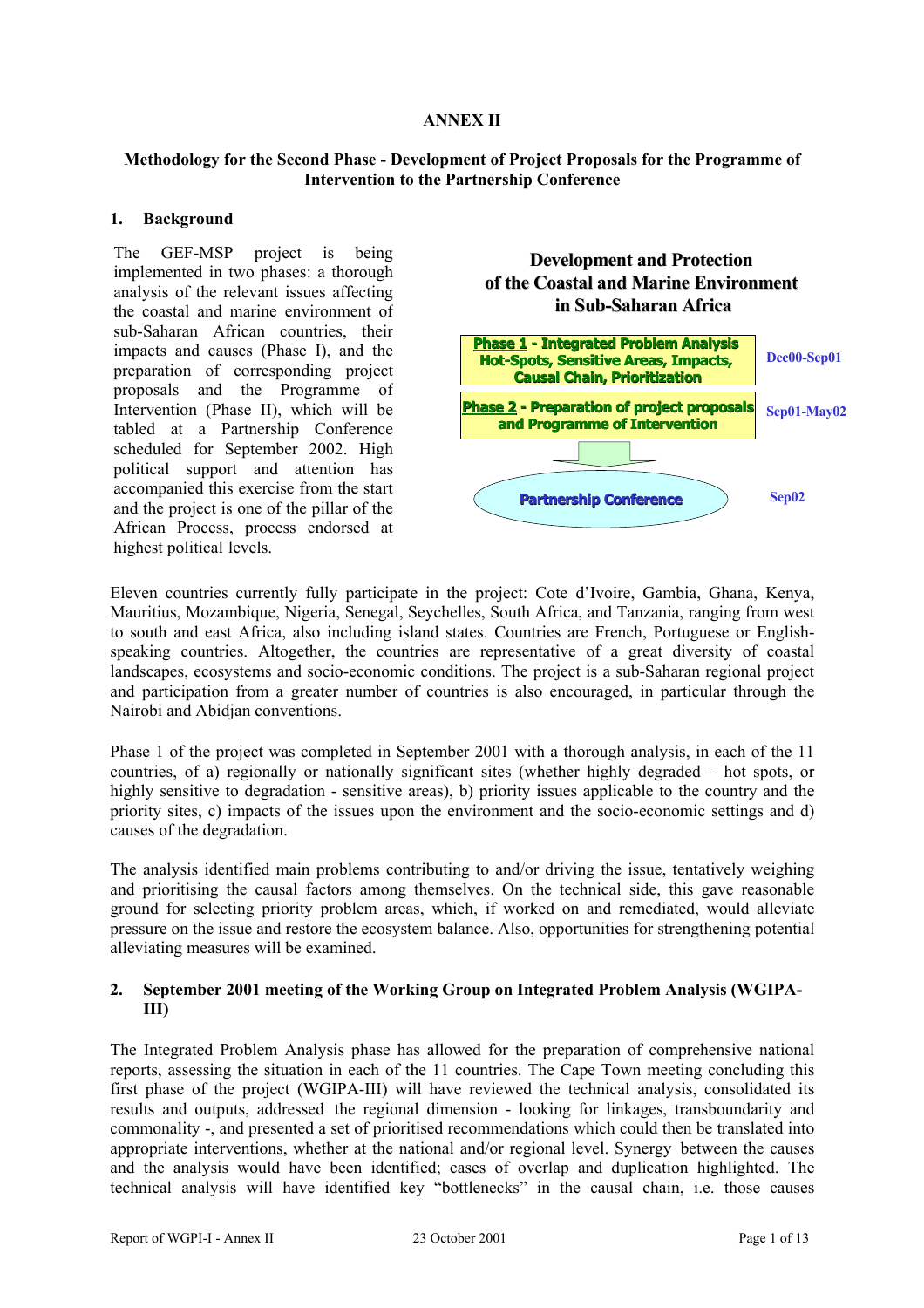contributing most to the lower level(s) and to the issue itself. Also, the analysis highlighted issues of transboundarity - as environmental and socio-economic impacts travel beyond the specific site or country of analysis and as causes of the degradation may originate far from the site where the problem is evidenced - and issues of commonality. Through highlighting these elements of regional interest and significance, the second phase could then accommodate the participation of other countries in the project.

The further selection and prioritisation of causes and recommendations will be guided by managerial and political considerations to include: feasibility of the remediation/remedial interventions; conducive institutional context/conditions; interest of potential financial supporters; particular political opportunities; available expertise and technology; showcase and demonstrative character of the remediation; public interest, support and participation; and regional strategic importance.

# **3. September 2001 meeting of the Working Group on Programme of Intervention (WGPI-I)**

Back to back, a second meeting was organised in September 2001 to launch the implementation of the second phase of the project, namely the preparation of project proposals for a Programme of Intervention that will be tabled at the Partnership Conference.

At that meeting, the present document 'proposed methodology for the second phase' was presented, discussed and revised. Modalities for implementation were reviewed and a tentative work plan and timetable agreed to.

# **4. Definition**

For the purpose of this project, the following definitions are proposed:

- 'Concepts': Technical recommendations stemming from the national reports (first phase) which would have been formatted in a standard 2-page outline. In the course of the implementation of the second phase, additional and/or revised concepts could be submitted to the working groups for consideration when preparing project proposals. 'Project Proposals which would be developed as a result of the implementation of the second
- Proposals': phase and which would be tabled at the Partnership Conference. These proposals will adhere to a specific format (see document 'guidelines for preparation of project briefs') which would guarantee that certain elements are addressed. It should be noted that another set of project proposals would also be presented at the Partnership Conference, originating outside of the present GEF-MSP project but tentatively following the same guidelines and format.
- 'Programme of Structured framework which would organise, arrange and present the whole of the Intervention': project proposals in a coherent and 'user-friendly' way for effective reconnaissance by the donors and partners of the Partnership Conference. In particular, the Programme of Intervention would strengthen elements of regionality, cooperation and linkages.

A programme of interventions should facilitate the mobilisation of stakeholders as they will understand the justification and viability of project proposals and thus, strengthen the probabilities for attracting funding. Potential foreign partners, who often lack a comprehensive understanding of regional and sub-regional priorities, would therefore fund or invest not merely in a specific project, but would also buy into a solid programmatic framework that transcends national considerations and offers greater sustainability for investments. Such a programme thus needs to demonstrate that it provides a unique vehicle for addressing sub-regional and regional, not only national priorities.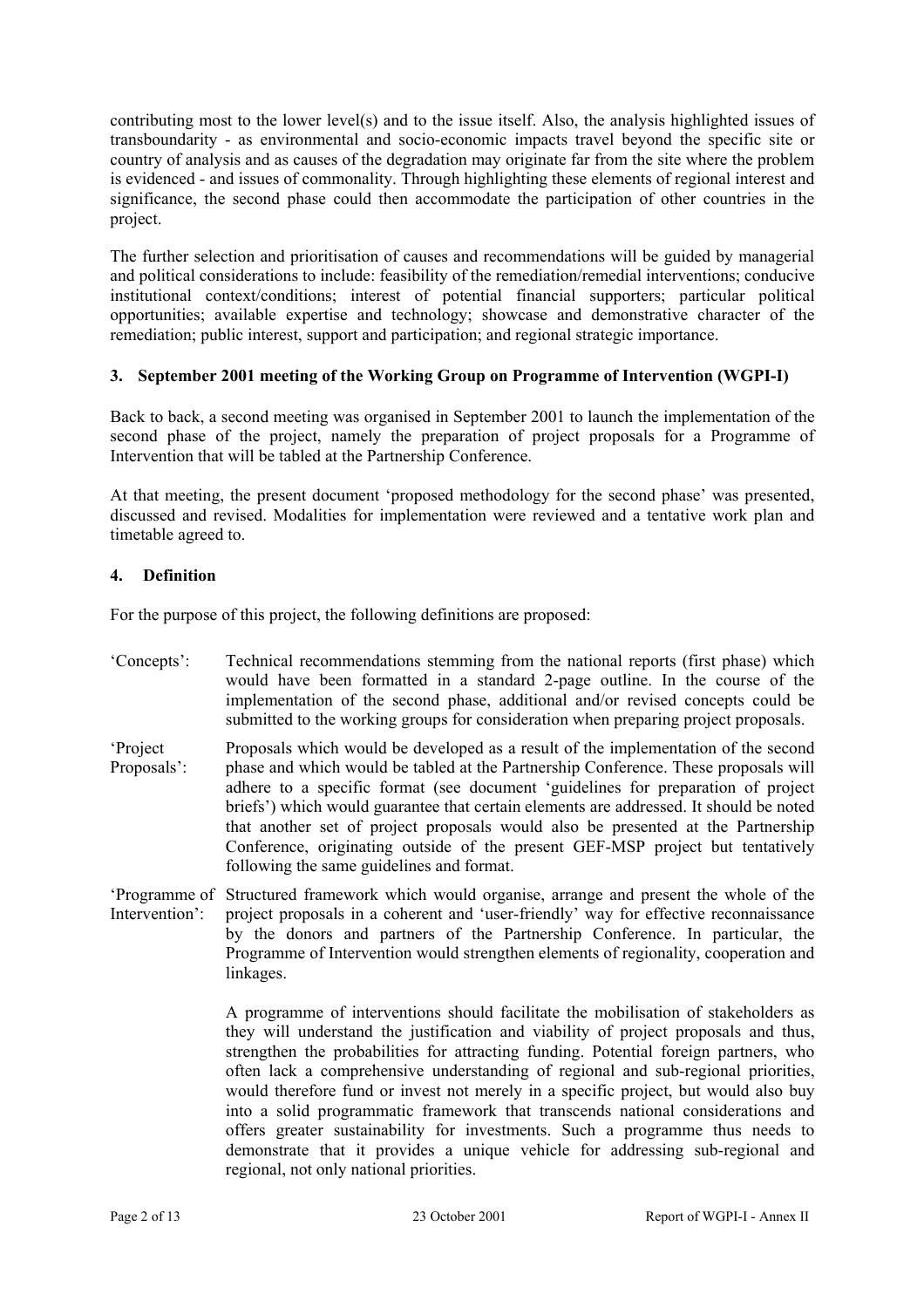# **5. Process for the implementation of the second phase**

#### **5.1 Activity themes**

For the development and preparation of project proposals, it is proposed that small working groups be constituted along activity themes. The nature of the themes were discussed and confirmed at the September WGPI-I meeting and subsequently endorsed by the project Steering Committee meeting.

The following five working groups will be constituted:

- WG1: Sustainable use of living resources:
- WG2: Coastal erosion;
- WG3: Pollution:
- WG4: Management of key habitats and ecosystems; and
	- WG5: Coastal and marine tourism.

#### **5.2 Project proposals**

In each of the working groups and depending on the subject, proposals will be developed which address specific issues of regional priority such as: management of particular fisheries resources; control of coastal erosion; integrated management of river basins and coastal zones, including their living resources; pollution control (with particular attention to specific hot spots); protection and conservation of freshwater resources; protection of biological diversity; restoration of degraded habitats and resources; development of economic, legal and administrative instruments stimulating environment protection and sustainable use of resources; and adaptation to or mitigation of the impacts associated with the expected climate change (adapted from project document § 61).

Proposals would cover one or more countries, involve different stakeholders, and strongly build on the analysis and recommendations of the national reports from the first phase of the project - Integrated Problem Analysis. While addressing specific issues or problem areas, the proposals will also address factors of institutional strengthening and capacity building, information and public awareness, and monitoring and evaluation. They should allow for both site-specific activities and regional interventions, combine a mix of research, training, pilot activities, community participation, and demonstration projects, and also pave the way for concrete and tangible investments. Additional criteria for the preparation and development of project proposals are spelled out in the 'guidelines for project brief' document which will be presented and discussed at WGPI-I and which forms an integral part of this methodology (Annex I).

No set number of project proposals is required from each of the working groups; but it is anticipated that between 5 to 10 full proposals would be prepared per working group.

#### **5.3 Working groups: composition**

Each of the working groups will be composed of:

- a regional technical coordinator from one of the pilot countries with specific expertise in the subject (TORs to be developed); and
- two experts from the pilot countries: it is recommended that one of the experts be a social scientist with experience in institutional strengthening, the other a natural scientist/environmental manager (TORs to be developed). One of them would be particularly experienced in project development and preparation. Also, as much of possible, a balance between east and West Africa will be sought.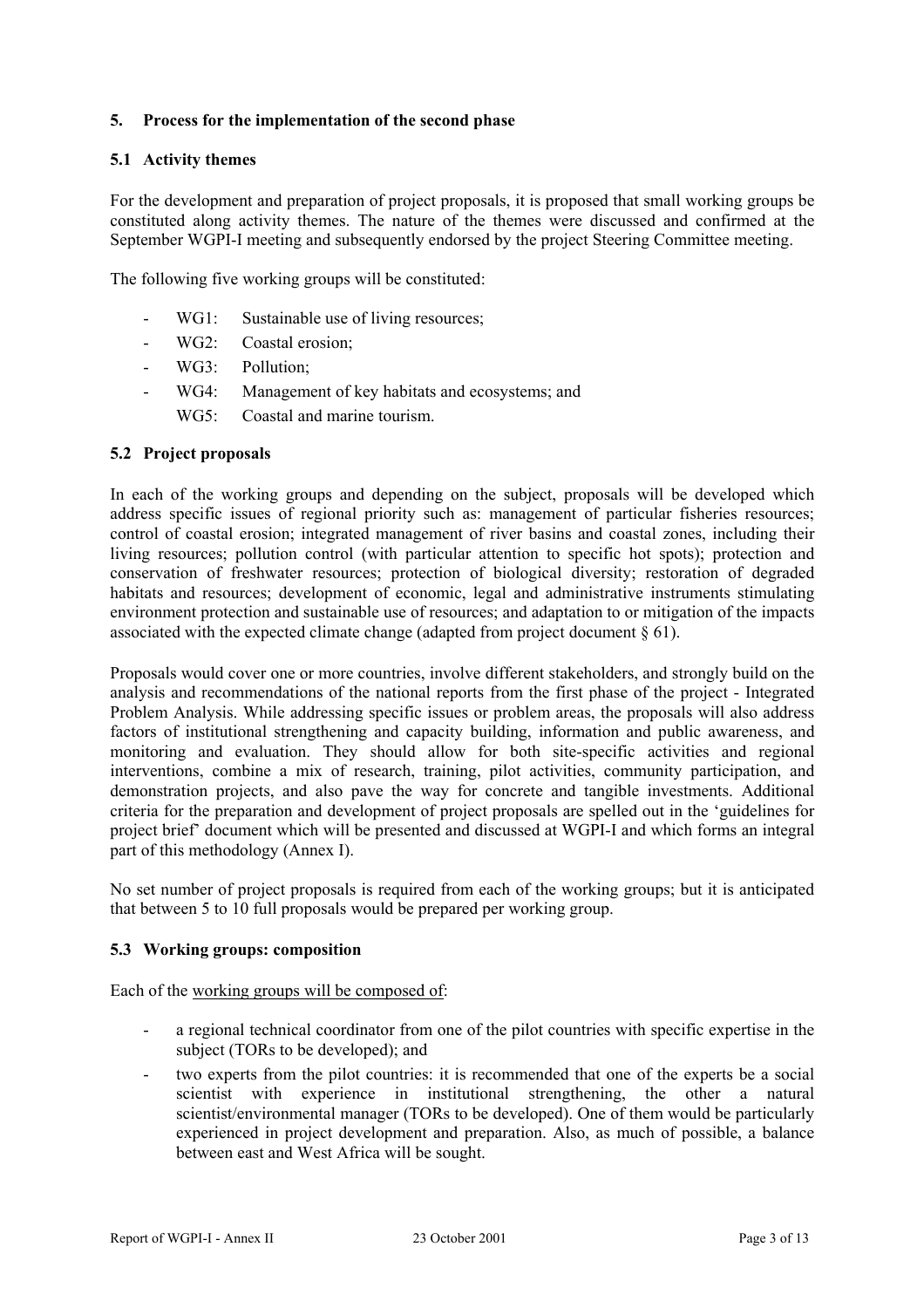A number of working group meetings are being provided for within the scope of this second phase, but it is expected that a great part of the work will be done through electronic communication.

Regional technical coordinators and experts should all have a solid background and experience in project preparation and development and be familiar with the tools (log frame, stakeholders analysis, monitoring plans, etc.).

The working group will liaise with *country coordinators* (one from each of the participating 11 countries) who will be called to a) participate in the working groups relevant to the country's priorities, as and when appropriate and b) support the work of the working group, as and when appropriate. This would include:

- contribution to the drafting of the proposals,
- analysis and write up of specific site and case studies,
- liaison with the national government for feedback and endorsement, and
- liaison with the country's partners and programmes.

A same individual could be both a country coordinator and a working group expert or regional technical coordinator. In addition, it is granted that country coordinators would then be involved in more than one theme, tentatively two or three, as per the priorities of the country which were determined in the integrated Problem Analysis phase of the project (TORs to be developed).

In addition, and again as appropriate, it is recommended that *associate experts* be invited to participate and/or contribute to the work of the working groups:

- a) experts from other countries when the intervention addresses issues of commonality and/or transboundarity (financial modality for their participation would have to be confirmed);
- b) experts from partner organisations (professional associations, donor agencies, international organisations, industry representatives, civil society and community groups, etc).

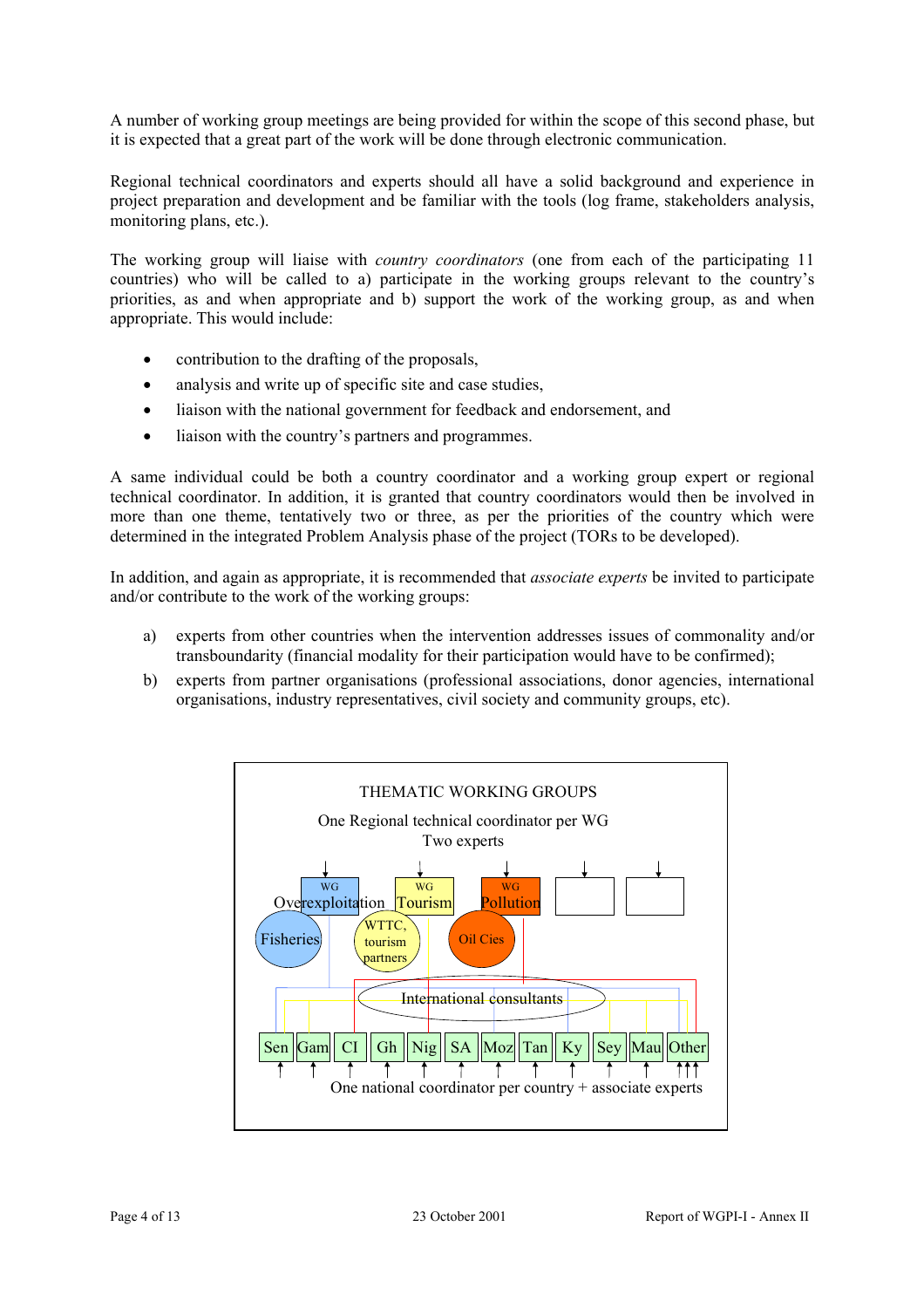Finally the work of the working groups will be supported by *international consultants*. They will provide assistance in organisational matters and advice in technical issues and project preparation (incl. format, cost benefit analysis, incremental analysis, log frame, monitoring plans, stakeholders analysis). The international consultants will also be responsible for the preparation of the Programme of Intervention (TORs to be developed).

# **5.4 Further modalities**

The working groups will seek to draw the interest of relevant partners and donors (e.g., WTTC for tourism; DfID and EU for capacity building; oil companies, water  $\&$  sanitation companies for pollution; IUCN, WWF, GEF for protected area management; Marine Stewardship Council and its partner fisheries for fishing) when developing proposals, and will take account of and look for linkages and cooperation with ongoing or planned projects and programmes.

The process will gather experts from the pilot countries but would also link with those other countries which have interest in the particular theme. For example, if a set of priority causes is identified in the coastal tourism sector, then a number of countries may wish to take part in the development of project proposals, say: Seychelles, Mauritius, Senegal, Gambia, but also possibly Madagascar. Also tourism industry representatives such as from WTTC and GLOBE could be interested in participating in the development process (and then hopefully later interested to contribute to the implementation!!).

Throughout the implementation of this second phase, the working groups will rely, as much as possible, on existing and available documents, plans and strategies, and ongoing or planned projects. The groups will endeavour to ensure compatibility with national priorities and seek synergy with ongoing initiatives, in particular other relevant GEF Projects and programmes of the UNEP-GPA, UNEP and IOC of UNESCO.

# **5.5 Incorporation of project proposals or project concepts from other sub-Saharan African countries or partners**

As per the recommendations of the GEF-MSP project document and advice from the Steering Group, other proposals or concepts may be submitted from other sub-Saharan countries, international bodies or partners. The following extract from the project document confirms:

"Suggestions for such interventions will be solicited from countries of the region and the Secretariats of the Abidjan and Nairobi Conventions. Suggestions elicited from these sources will be evaluated, in the context of the results of [the first phase], by the Steering Group. The Steering Group will then decide which of the received suggestions should be developed into proposals to be submitted to the Partnership Conference. The rationale on which the Group's decision will be based will include, among others, the interest that may have been expressed in the project by potential partner organisations (e.g., the World Bank) or countries from outside the region. Maximum "transparency" of the process leading to the Group's decision about the projects to be developed will be ensured by intensive consultations between the Group and interested countries and by full disclosure of the rationale used by the Group in reaching its decision." (project document § 64).

Modalities for these would be confirmed by Secretariat of the project<sup>1</sup>.

 $1$  The following scenarios could be envisaged and corresponding modalities for assistance and support developed:

a) concepts be elicited from other countries and partners by the Steering Group/Preparatory Committee, reviewed by the consultants and the relevant regional thematic coordinators as appropriate. Advice would then be forwarded to the Steering Group for their decision. Should the concepts be cleared by the Steering Group (modalities to ascertain), the Steering Group would solicit full proposals – these would have to be developed along the agreed 'guidelines for project briefs'. Proposals would then be reviewed at the January/February 2002 WG workshop and considered when preparing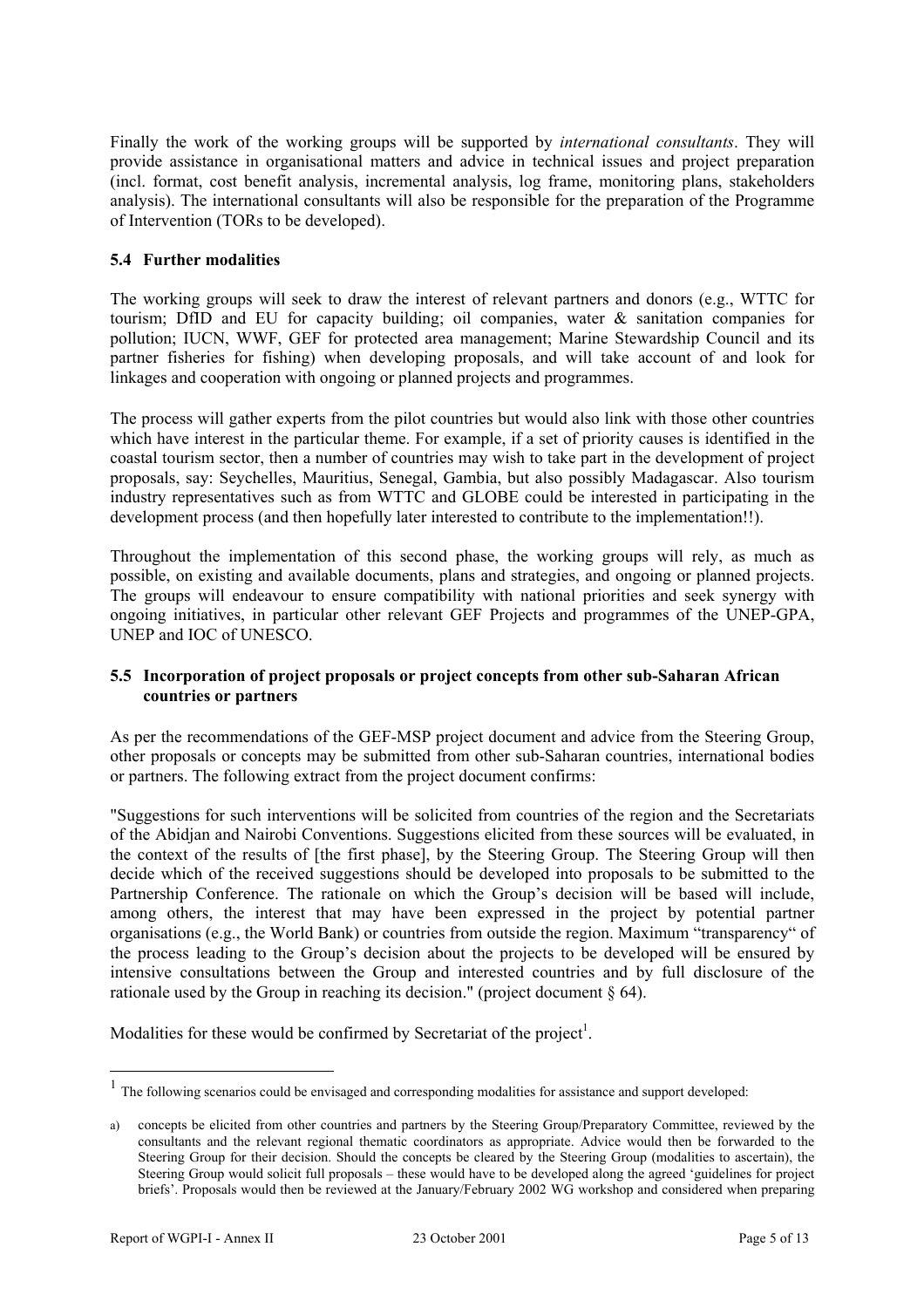# **6. Work plan**

The implementation of the second phase is proposed as a 3-step process, each endeavoring to: develop project proposals in an iterative way, link with project partners and potential donors and work towards the production of a Programme of Intervention that will mobilise partners and stakeholders.

The proposed work plan that follows is subject to modification and revision, as per the advice of the Steering Group, the progress in the implementation of the project, the further developments in the preparation of the Partnership Conference and consultation with partners.



# **Phase 2 - Preparation of project proposals and Programme of Intervention**

the Programme of Intervention. This clearly implies that concepts would have to be received by end of October 2001, for timely fit into the programme of the second phase. Upon advice and confirmation from the Steering Group/Preparatory Committee, assistance to the countries for doing so may be extended (whether in the form of their participation in a working group, direct support from the consultants, or small sub-contracts – paragraph 65 of the project document).

- full project proposals be elicited from other countries and partners by the Steering Group/Preparatory Committee, with request that these adhere to the 'guidelines for project briefs'. Proposals would be received by end of December 2001, reviewed by the consultants and tabled at the February 2002 WG workshop for consideration within the Programme of Intervention.
- c) Full project proposals received after end of December 2001 and by mid-April 2002 would be reviewed and screened by the consultants and submitted to the May 2002 WG workshop .for consideration. These proposals would need to have the full endorsement of the respective national governments and adhere fully to the criteria and guidelines in order to be considered for inclusion in the Programme of Intervention.
- d) Full project proposals submitted after mid-April 2002 may be considered for inclusion in the Programme of Intervention, at the discretion of the Steering Group/Preparatory Committee.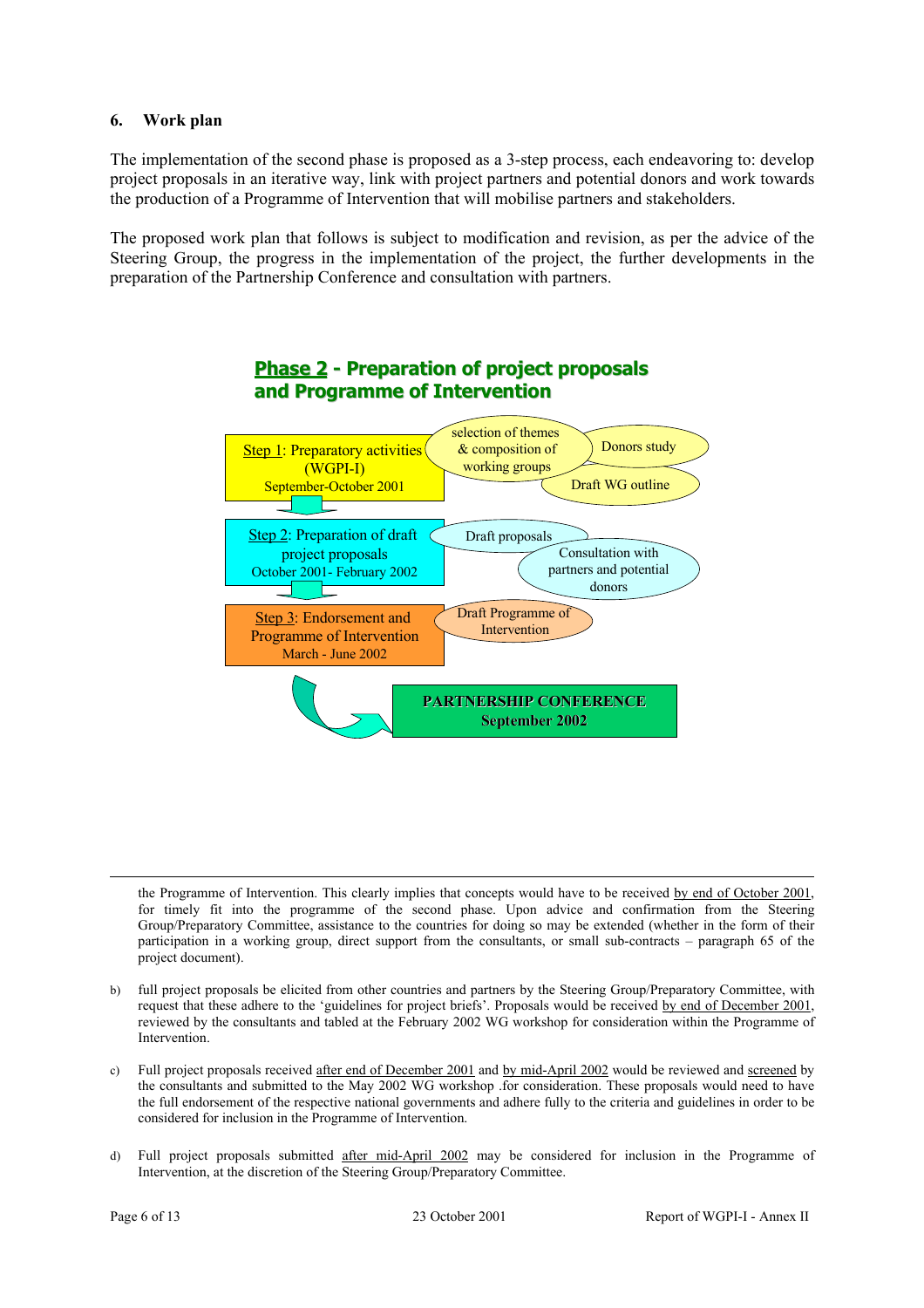| Date                             | Activity                                   | Description                                                                                                                                                                                                                                               | Leading                                      | Outputs                                |
|----------------------------------|--------------------------------------------|-----------------------------------------------------------------------------------------------------------------------------------------------------------------------------------------------------------------------------------------------------------|----------------------------------------------|----------------------------------------|
| $Sent.01 -$<br><b>I-IdDM</b>     | Confirmation of<br>methodology             | Presentation, discussion, and revision of the proposed methodology for<br>implementation of the second phase, including the work programme.                                                                                                               | Participants of<br>WGPI-I and<br>consultants | Revised methodology                    |
| $S$ ept. $01$ -<br><b>I-IdDM</b> | Selection of activity themes               | reviewing and confirming proposed working groups.<br>Session at WGPI-I                                                                                                                                                                                    | Participants of<br>WGPI-I and<br>consultants | Proposed working groups                |
| $Sept.01 -$<br>WGPI-I            | Initial WG outline                         | review of project concepts (stemming from the IPA national reports) and<br>take place in one of the sessions of WGPI-I. It will<br>recommendations from national reports;<br>The exercise would<br>include:                                               | Participants of<br>WGPI-I and<br>consultants | Draft WG outlines                      |
|                                  |                                            | preparation of draft outline of the potential scope of the work of the group<br>clustering, consolidation and brainstorming; and<br>(suggested format provided in Annex 2).                                                                               |                                              |                                        |
| Sept.01-SG<br>Meeting            | Endorsement of<br>methodology              | Endorsement by Steering Group (SG) meeting of the methodology (including<br>themes and work plan).                                                                                                                                                        | <b>SG Meeting</b>                            | Endorsement of<br>methodology          |
| Sept-Oct01                       | Contracting of coordinators<br>and experts | Identification of: regional technical coordinators, experts and country<br>Finalisation of TORs, administrative arrangements for contracting.<br>coordinators                                                                                             | <b>ACOPS</b><br><b>DC</b>                    |                                        |
| Sept-Oct01                       | Mobilisation of WGs                        | • review of documents: IPA national reports and supporting documentation,<br>identify and assess existing information, studies and analysis (1);<br>consultation with country coordinators; and<br>Mobilisation of working groups:<br>revised WG outline. | coordinators and<br>Regional<br>experts      | Revised WG outline<br>5 functional WGs |
| Sept-Oct01                       | Donors study                               | preparation prerequisites of key donors. The study will be shared with WGs<br>A study will be completed identifying priorities, budget cycles, and project<br>and partners.                                                                               | Consultants/IOC                              | Donors study                           |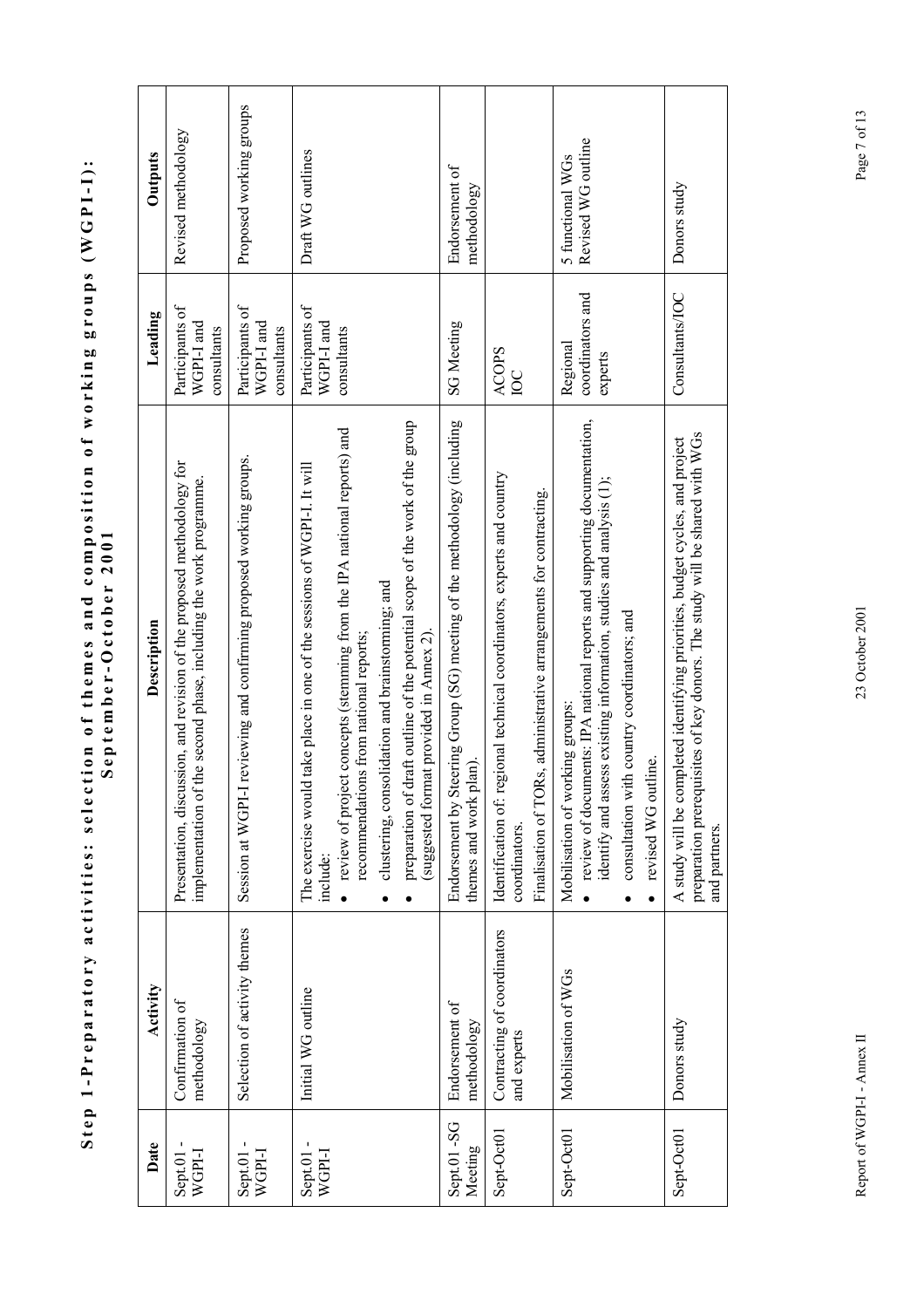| Date                     | Activity                                           | Description                                                                                                                                                                                                                                                                                                                                                          | Leading                        | Outputs                                                    |
|--------------------------|----------------------------------------------------|----------------------------------------------------------------------------------------------------------------------------------------------------------------------------------------------------------------------------------------------------------------------------------------------------------------------------------------------------------------------|--------------------------------|------------------------------------------------------------|
| $Oct\text{-}Dec.01$      | Preparation of a set of draft<br>project proposals | Following the guidelines for project briefs (Annex 1) and with guidance from<br>the regional coordinators and consultants, the WGs will:<br>agree on a set of 'concepts';                                                                                                                                                                                            | coordinators<br>Regional       | A set of draft project<br>proposals                        |
|                          |                                                    | consult with and gather inputs from country coordinators who are to liaise<br>with the respective national authorities and partners;                                                                                                                                                                                                                                 |                                |                                                            |
|                          |                                                    | approach additional countries and seek participation as appropriate;                                                                                                                                                                                                                                                                                                 |                                |                                                            |
|                          |                                                    | utilise information from national reports & other background document;<br>and                                                                                                                                                                                                                                                                                        |                                |                                                            |
|                          |                                                    | • produce draft project proposals and circulate.                                                                                                                                                                                                                                                                                                                     |                                |                                                            |
| Oct-Dec.01               | Liaison with potential<br>partners                 | Agreed concepts will be discussed with a range of potential partners (private<br>sector, bilaterals and multilaterals) for appraising their interest.                                                                                                                                                                                                                | with support<br>Consultants    | Initial consultation with<br>potential partners            |
|                          |                                                    |                                                                                                                                                                                                                                                                                                                                                                      | from WGs and<br>country coord. |                                                            |
| (Dec-March<br>Jan-Feb.02 | Consultation with regional<br>partners             | consultation with regional programmes and organisations (LMEs, etc.);<br>and                                                                                                                                                                                                                                                                                         | Consultants<br>regional        | partners and further review<br>Consultation with regional  |
| for COP <sub>S</sub> )   |                                                    | (Yaounde, March 2002), as well as to the IOC Regional Meeting (Abuja,<br>presentation of outputs of the Cape Town meetings and January 02 WG<br>workshop to COPs Nairobi (Maputo, 5-7 December 2001) and Abidjan<br>February - March 2002) for feedback and inputs. As feasible, selected<br>proposals will be presented and further regional priorities identified. | coordinators                   | of set of proposals                                        |
| Jan/Feb.02               | (exact date and location to<br>WG workshop         | All 5 working groups will gather to review the proposed project proposals,<br>examine commonalities, linkages and possible cooperation.                                                                                                                                                                                                                              | Consultants                    | Set of draft proposals edited<br>and reviewed for regional |
|                          | be confirmed)                                      | A number of country coordinators will also participate, as appropriate.<br>Invitation to members of the Steering Group would be extended.<br>New project proposals could also then be initiated.                                                                                                                                                                     |                                | aspects                                                    |

**Step 2-Preparation of draft project proposals: October 2001-February 2002**  Step 2-Preparation of draft project proposals: October 2001-February 2002

Notes

The process of consultation will require coordinated efforts by both the WG members, the country coordinators and the Steering Group members. Whereas the The process of consultation will require coordinated efforts by both the WG members, the country coordinators and the Steering Group members. Whereas the development and preparation of proposals may be technical in nature, the process of acceptance and ownership is political indeed and necessitate full support development and preparation of proposals may be technical in nature, the process of acceptance and ownership is political indeed and necessitate full support from the national government representatives to this project. It is noted above that this process would be undertaken during the period January to February<br>2002. Of course, earlier contacts and approaches should be made an from the national government representatives to this project. It is noted above that this process would be undertaken during the period January to February 2002. Of course, earlier contacts and approaches should be made and it is envisaged that this process will take place in parallel to the iterative revision of the draft proposals. draft proposals.

Page 8 of 13

23 October 2001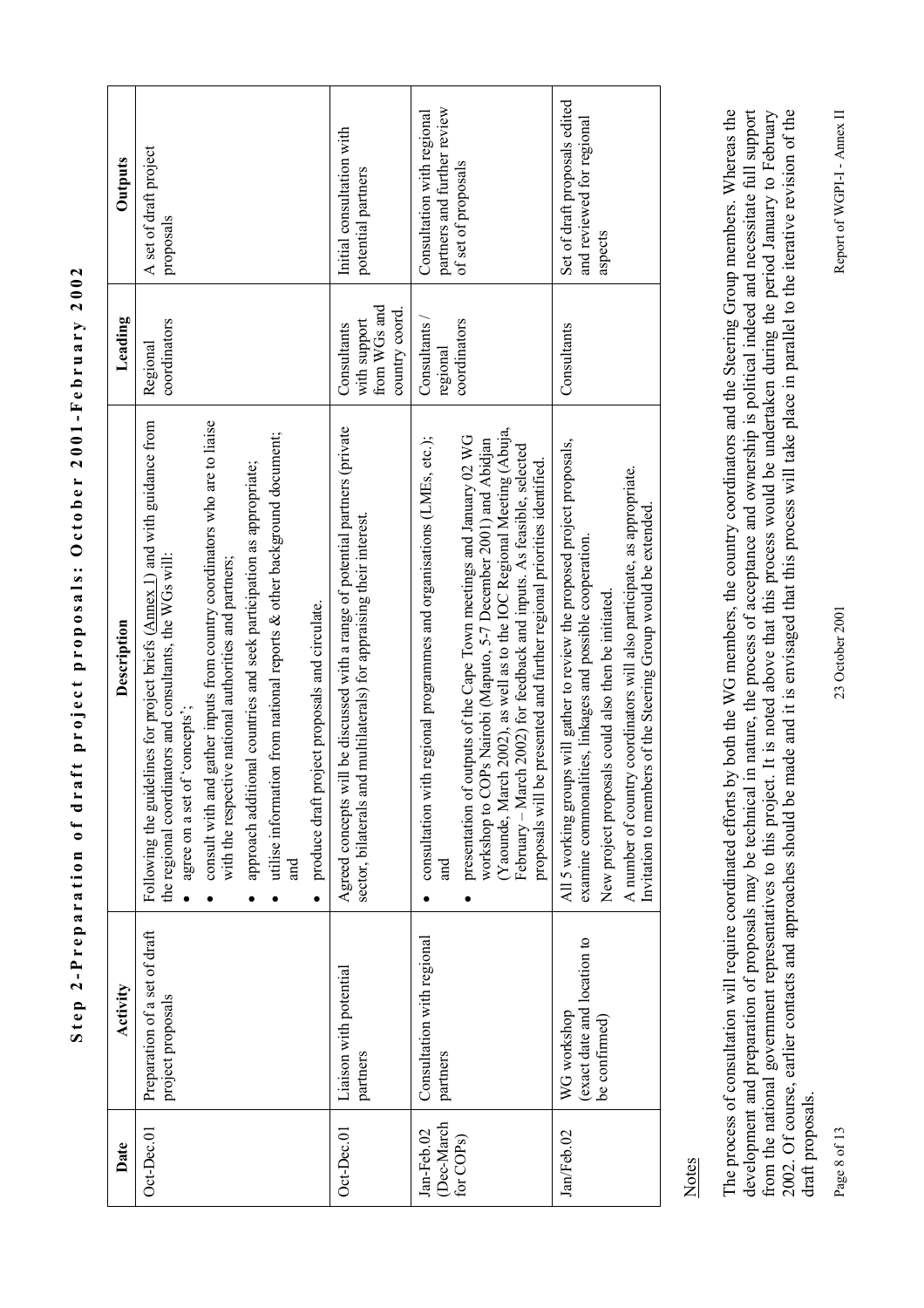| $\blacksquare$<br>0<br>E<br>ı<br>ı<br>amme<br>S<br>$\overline{5}$<br>D<br>$P_{I}$<br>$\frac{1}{2}$                          |                          |
|-----------------------------------------------------------------------------------------------------------------------------|--------------------------|
| $\bullet$                                                                                                                   |                          |
| $\blacksquare$<br>$\bullet$<br>ı<br>a <sub>r</sub> a<br>$\mathbf{C}$<br>4<br>$\frac{1}{2}$<br>$\overline{\phantom{a}}$<br>I |                          |
| ರ<br>$\blacksquare$                                                                                                         | ₹<br>ť<br>ì              |
| $\tilde{\phantom{a}}$                                                                                                       | ₹<br>t                   |
| Ç<br>$\overline{\phantom{a}}$<br>ĭ<br>Ç<br>ropos:<br>I<br>$\blacksquare$<br>Í                                               | $\bullet$<br>E<br>3<br>í |
| $\tilde{\epsilon}$<br>d<br>c<br>Î<br>٢<br>l                                                                                 | ì<br>ţ<br>t<br>ŗ         |
| ċ<br>֠                                                                                                                      |                          |
| $\bullet$<br>ź<br>ļ<br>h                                                                                                    |                          |
| ರ<br>¢<br>l<br>ì<br>d<br>î                                                                                                  |                          |
| ನ                                                                                                                           |                          |
| $\overline{\phantom{0}}$<br>ົ                                                                                               |                          |
| ā<br>٤<br>d<br>U<br>î<br>C<br>Ξ<br>É<br>ı                                                                                   |                          |
| $\sim 10^{-1}$<br>1<br>j                                                                                                    |                          |

| Date                                    | Activity                                                                  | Description                                                                                                                                                                                                                                                                                                                                                                | Leading                                                   | <b>Outputs</b>                       |
|-----------------------------------------|---------------------------------------------------------------------------|----------------------------------------------------------------------------------------------------------------------------------------------------------------------------------------------------------------------------------------------------------------------------------------------------------------------------------------------------------------------------|-----------------------------------------------------------|--------------------------------------|
| March 02                                | Endorsement by national<br>consultation meetings<br>government - national | of proposals to the relevant national authorities for review and endorsement. A<br>country coordinators. Potential partners should be invited.<br>rs will submit output of February workshop and draft set<br>ay be scheduled then and provision for it will be made in<br>Country coordinato<br>the contracts of the<br>national meeting m                                | coordinators<br>Country                                   | Endorsed set of draft<br>proposals   |
| March-April<br>$\overline{\mathcal{C}}$ | Revised proposals                                                         | Opportunities for new proposals may also have been identified in the process<br>From comments received and reviewed (regional partners, WG workshop,<br>national inputs), draft project proposals will be reviewed and edited.<br>and drafts will then be prepared.                                                                                                        | coordinators and<br>Regional<br>experts                   | Revised set of proposals             |
| April-May 02                            | Programme of Intervention                                                 | Consultation with partners and potential donors<br>Preparation of draft Programme of Intervention                                                                                                                                                                                                                                                                          | Consultants                                               | Draft Programme of<br>Intervention   |
| April/May 02                            | WG workshop                                                               | Review and finalisation of documents for 'Super Preparatory Committee' and<br>proposals. Particular issues of transboundarity, regionality and cooperation<br>Partnership Conference, i.e. Programme of Intervention including project<br>Invitation to members of the Steering Group would be extended.<br>should be addressed (exact date and location to be confirmed). | coordinator,<br>Participants<br>consultants)<br>(regional | Revised Programme of<br>Intervention |
| June 02                                 | 'Super Preparatory<br>Committee                                           | Review of the Programme of Intervention (and final preparation of the<br>Partnership Conference).                                                                                                                                                                                                                                                                          | Committee and<br>Preparatory<br>consultants               |                                      |

Note

The process of consultation will require coordinated efforts by both the WG members, the country coordinators and the Steering Group members. Whereas the The process of consultation will require coordinated efforts by both the WG members, the country coordinators and the Steering Group members. Whereas the development and preparation of proposals may be technical in nature, the process of acceptance and ownership is political indeed and necessitate full support<br>from the national government representatives to this project. development and preparation of proposals may be technical in nature, the process of acceptance and ownership is political indeed and necessitate full support from the national government representatives to this project.

It is noted above that this process would be undertaken during the period January to February 2002. Of course, earlier contacts and approaches should be made It is noted above that this process would be undertaken during the period January to February 2002. Of course, earlier contacts and approaches should be made and it is envisaged that this process will take place in parallel to the iterative revision of the draft proposals. and it is envisaged that this process will take place in parallel to the iterative revision of the draft proposals.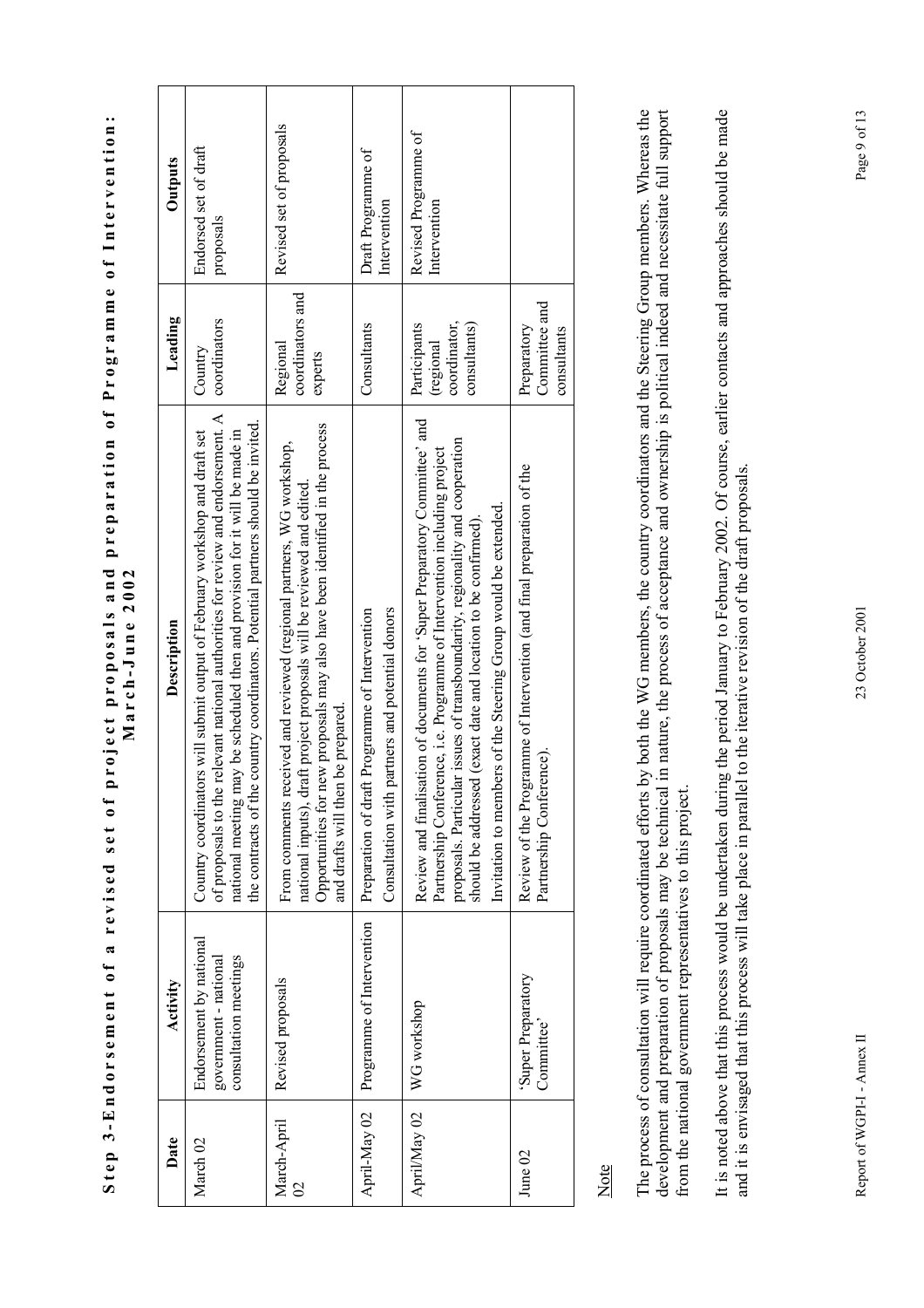# **7. Inputs**

# *Resource persons:*

5 regional thematic coordinators 10 experts 3 international consultants 11 country coordinators

# Meetings:

WGPI – I Meeting, Cape Town 12 - 14 September 2001 (25 - 30 participants). WG Workshop, January/February 2002 ( $15 + 3$  to 5 participants). WG Workshop, April/May 2002 (5 + 3 to 5 participants). 11 National Consultation Meetings, March 2002 (number of participants to be determined).

# **List of Annexes**

- Annex 1. Guidelines for Project Brief
- Annex 2. Format for WG outline (to be developed)
- Annex 3. TORs: regional technical coordinators, experts, country coordinators, consultants (to be developed)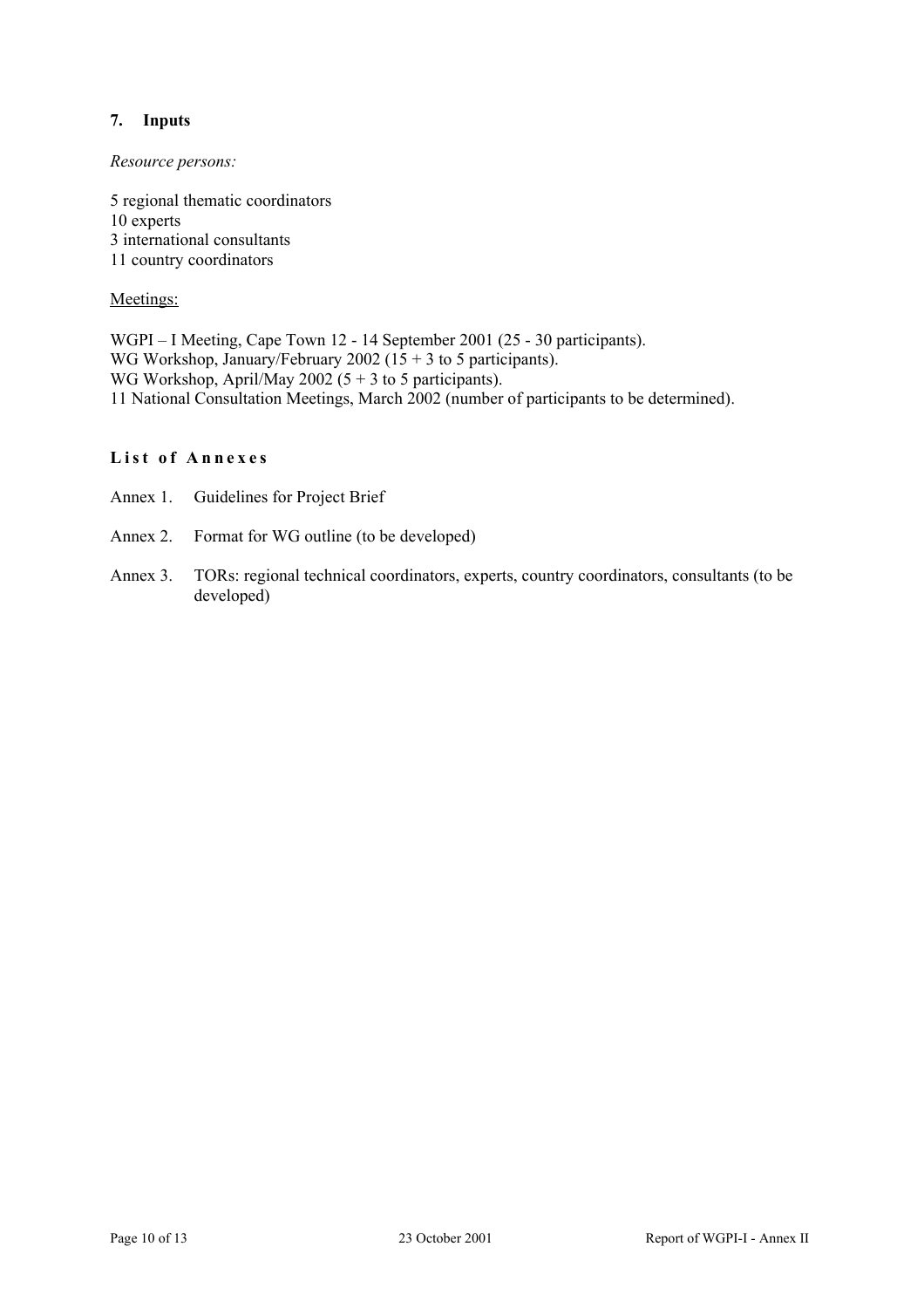#### **Presentation on Methodology for the Second Phase - Development of Project Proposals for the Programme of Intervention to the Partnership Conference**

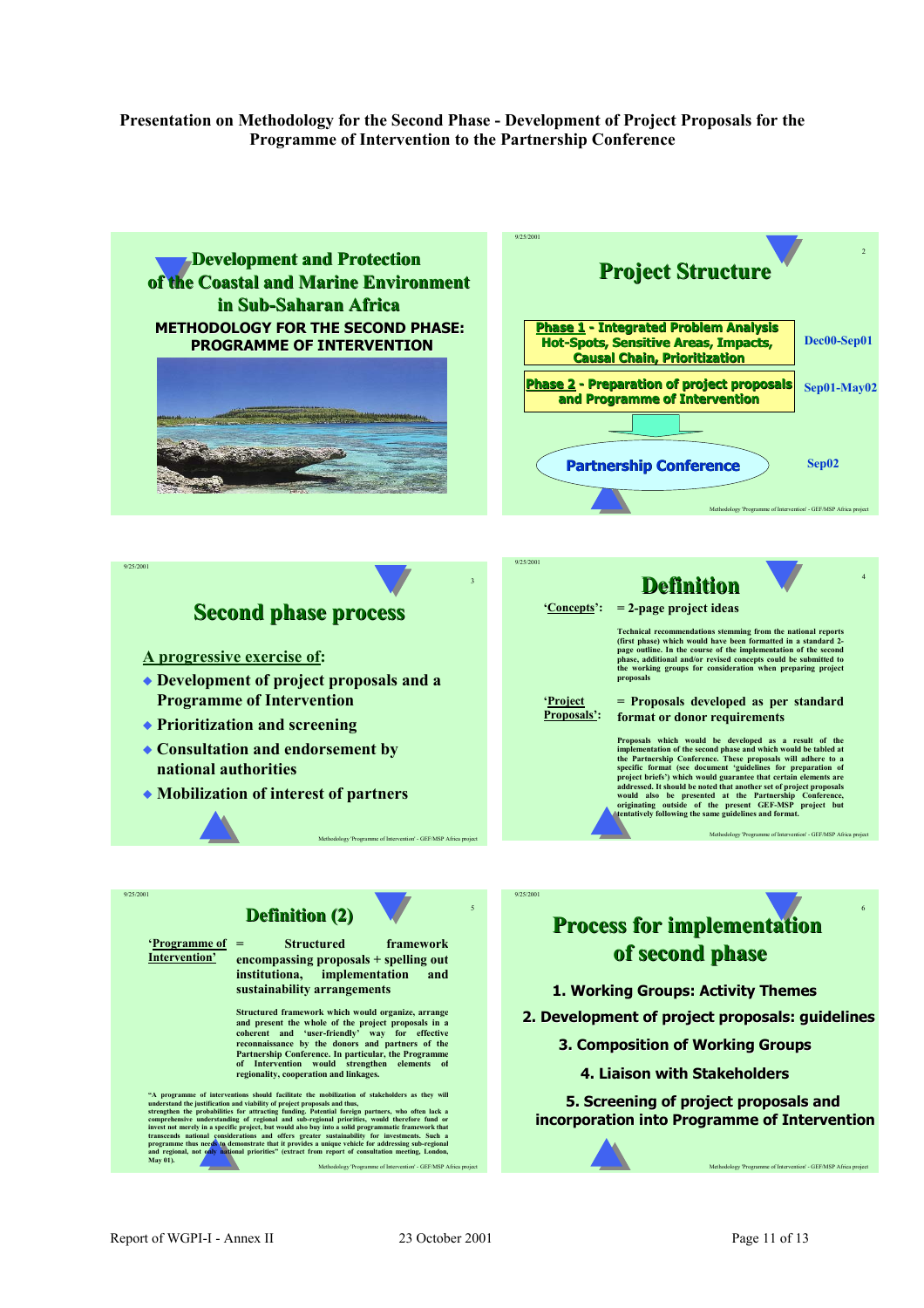

9/25/2001





Methodology 'Programme of Intervention' - GEF/MSP Africa project



| 9/25/2001                        |                                               | Step 1 – preparatory activities September-October 2001                                                                   |
|----------------------------------|-----------------------------------------------|--------------------------------------------------------------------------------------------------------------------------|
| Sept.01-WGPI-I<br>And SG/Prepcom | Confirmation of<br>methodology                | Presentation, discussion, and revision<br>of the proposed methodology                                                    |
|                                  | Selection of<br>activity themes               | review and confirmation of proposed<br>working groups                                                                    |
|                                  | Initial WG<br>outline                         | Review of project concepts &<br>recommendations from national<br>reports; clustering, consolidation and<br>brainstorming |
| Sept-beg Oct01                   | Contracting of<br>coordinators and<br>experts | Finalization of TORs, identification of<br>coordinators and experts; arrangements<br>for contracting                     |
| Sept-beg Oct01                   | Mobilisation of<br><b>WGs</b>                 | Review of documents, consolidation of<br>project concepts, new ideas, etc.                                               |
|                                  |                                               | Review of pilot concepts and revised<br>WG outline<br>Consultation with country coordinators                             |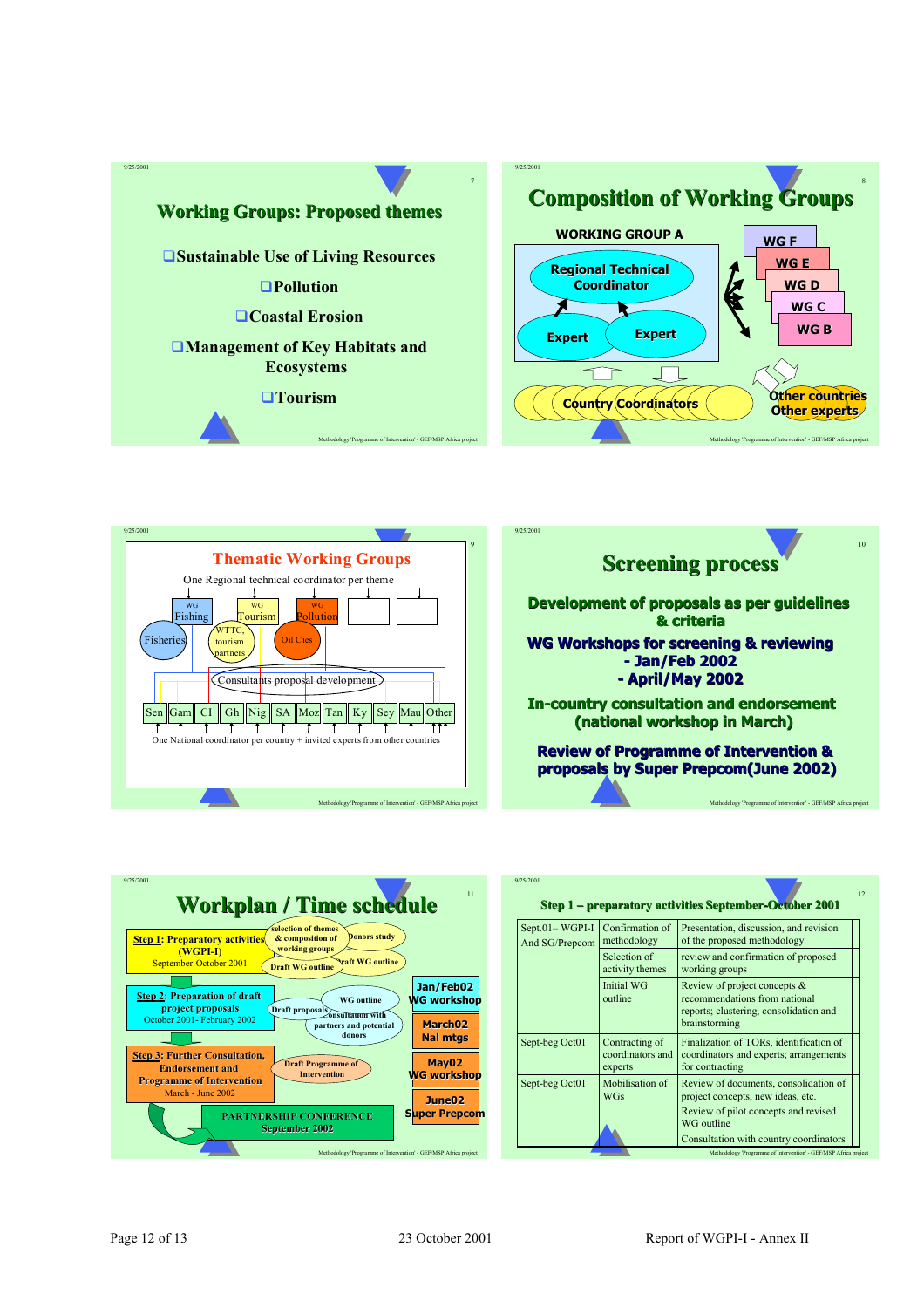| Oct-Dec.01   | Preparation of draft<br>project proposals | On basis of guidelines,<br>- Review new concepts as appropriate<br>- agree on a set of 'concepts' (by end Oct)<br>• produce draft project proposals and<br>circulate<br>- Consult with and gather inputs from<br>country coordinators |
|--------------|-------------------------------------------|---------------------------------------------------------------------------------------------------------------------------------------------------------------------------------------------------------------------------------------|
| Oct-Dec.01   | Liaison with<br>potential partners        | Agreed concepts discussed with a range of<br>potential partners (private sector, bilaterals<br>and multilaterals) for appraising their<br>interest                                                                                    |
| $Jan-Feb.02$ | Consultation with<br>regional partners    | Consultation with regional progr. & org.<br>$(LMEs, etc.) + presentation to regional$<br>forums (COPs, etc)                                                                                                                           |
| Jan/Feb.02   | WG workshop                               | Review and screening of draft proposals;<br>Linkages (with other WGs, with partners)                                                                                                                                                  |

#### **Step 3 – Endorsement of project proposals + preparation of** 14  $9/25/20$ **Programme of Intervention: March – June 2002**

| March 02           | national<br>consultation mtgs | Endorsement by national government and<br>presentation to national partners                                                                                 |
|--------------------|-------------------------------|-------------------------------------------------------------------------------------------------------------------------------------------------------------|
| March-<br>April 02 | Revision of<br>proposals      | Revision and editing of project proposals                                                                                                                   |
| April-<br>Mav02    | Programme of<br>Intervention  | Preparation of draft Programme of<br>Intervention and consultation with partners<br>and potential donors                                                    |
| Mav02              | WG workshop                   | Review and finalization of documents for<br>'Super Prepcom' and Partnership Conf.,<br><i>i.e.</i> Programme of Intervention including<br>project proposals. |
| June 02            | Super Prepcom'                | Review of Programme of Intervention (and<br>final preparation of the Partnership Conf.)                                                                     |
|                    |                               | Methodology 'Programme of Intervention' - GEF/MSP Africa project                                                                                            |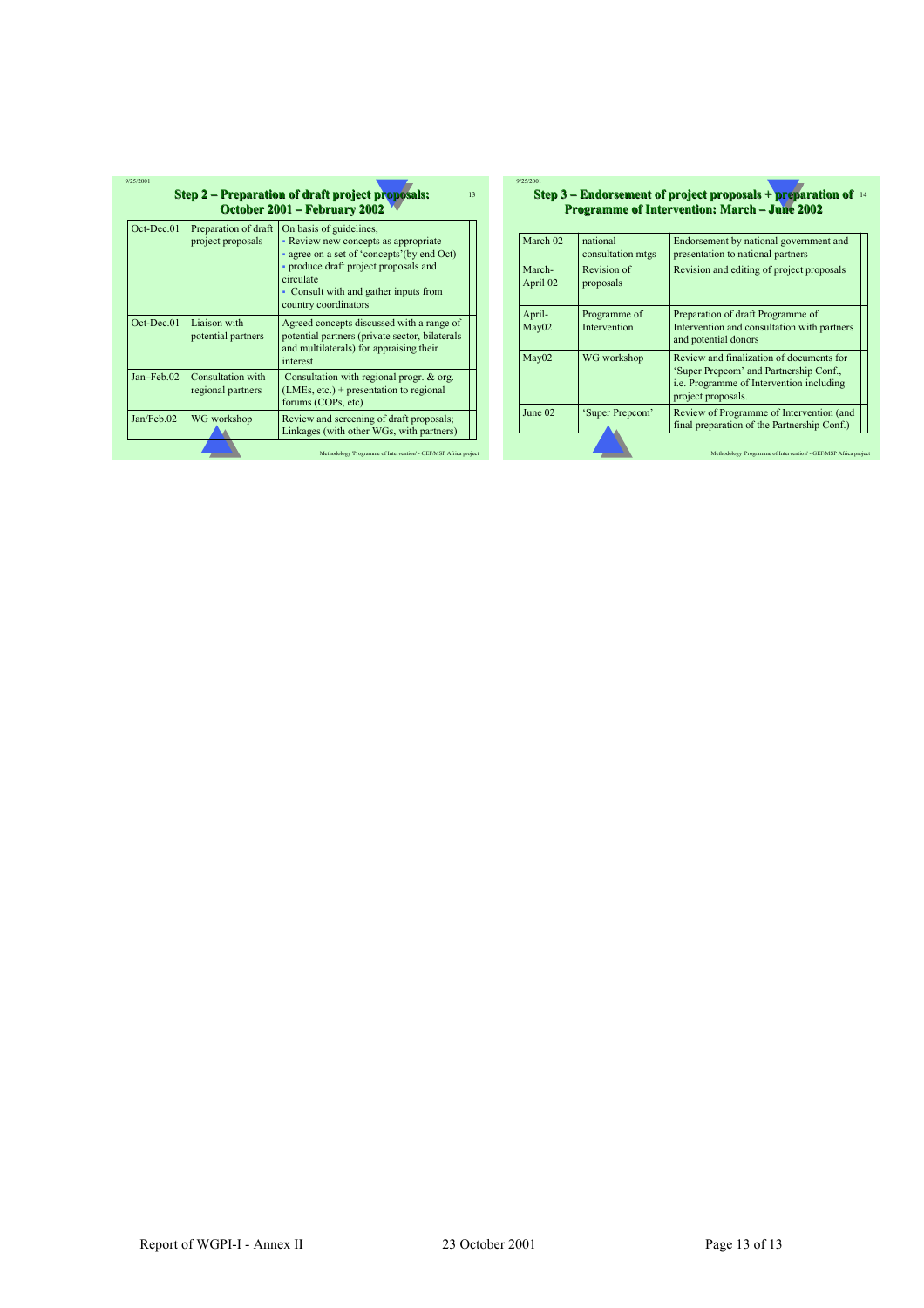#### **ANNEX III**

#### **Partnership Conference Process**

#### **I. Background**

#### 1.1. The African Process & the Partnership Conference

The Partnership Conference for the Development and Protection of the Coastal and Marine Environment in sub-Saharan Africa is a process that will provide a framework for the progressive development and implementation of projects that address key issues for the sustainable development and protection of these strategic ecosystems.

The Partnership Conference will bring together a broad group of stakeholders and partners including representatives from African and donor countries, private sector, intergovernmental and international organisations, and non-governmental organisations. It will provide an opportunity to present both national project proposals of regional significance, and proposals for regional projects, relevant to the protection and sustainable development of marine and coastal environments and resources.

In accordance with the decision adopted at the OAU Summit held in Lusaka in July 2001, the Partnership Conference will be held at the level of Heads of State, in conjunction with the World Summit on Sustainable Development, convened at Johannesburg in September 2002. It will be recalled that the African Process had previously been endorsed by the OAU Summit in 1999. Further proof of the broad political support it has galvanised is the fact that the GEF Medium Sized Project which is being developed in order to implement the technical segment of the African Process, has been incorporated into the New African Initiative - also adopted at the OAU Lusaka Summit - in its segment on Management of the Coastal Environment.

#### 1.2. The Programme of Interventions

Project proposals to the Partnership Conference will be structured within a Programme of Interventions. This is an integrated framework that establishes linkages between different proposals, and thus provides a broader context for each project. This will make possible the continuity of the process beyond the conference itself, and confer greater value to project proposals. Such a Programme should also facilitate the mobilisation of partners and resources in support of identified priorities.

The preparatory process leading to the Partnership Conference will identify and develop project proposals, and will assist countries in mobilising funding for their development. The high level Conference will provide an opportunity for showcasing project proposals and for galvanising political and financial support for specific proposals as well as for the programme of interventions itself.

#### 1.3. "Super" Preparatory Committee

At the Cape Town Ministerial Meeting, a Preparatory Committee (PrepCom) was set up in order to guide this process. To date it has met three times and defined the organisation and methodology of work as well as the expected outputs of the Process.

President Obasanjo of Nigeria, who is keenly committed to the African Process, has decided to personally host this the last Preparatory Committee meeting before the Partnership Conference, to be held in June 2002 in Abuja, Nigeria. It is known as the "super" PrepCom. As a final precursor to the Partnership Conference, this PrepCom will review and adopt the Programme of Interventions and the project proposals submitted for presentation to the Partnership Conference. Moreover, it will be an opportunity for mobilising the private sector as potential partners for support of both selected projects and of the Programme of Interventions itself.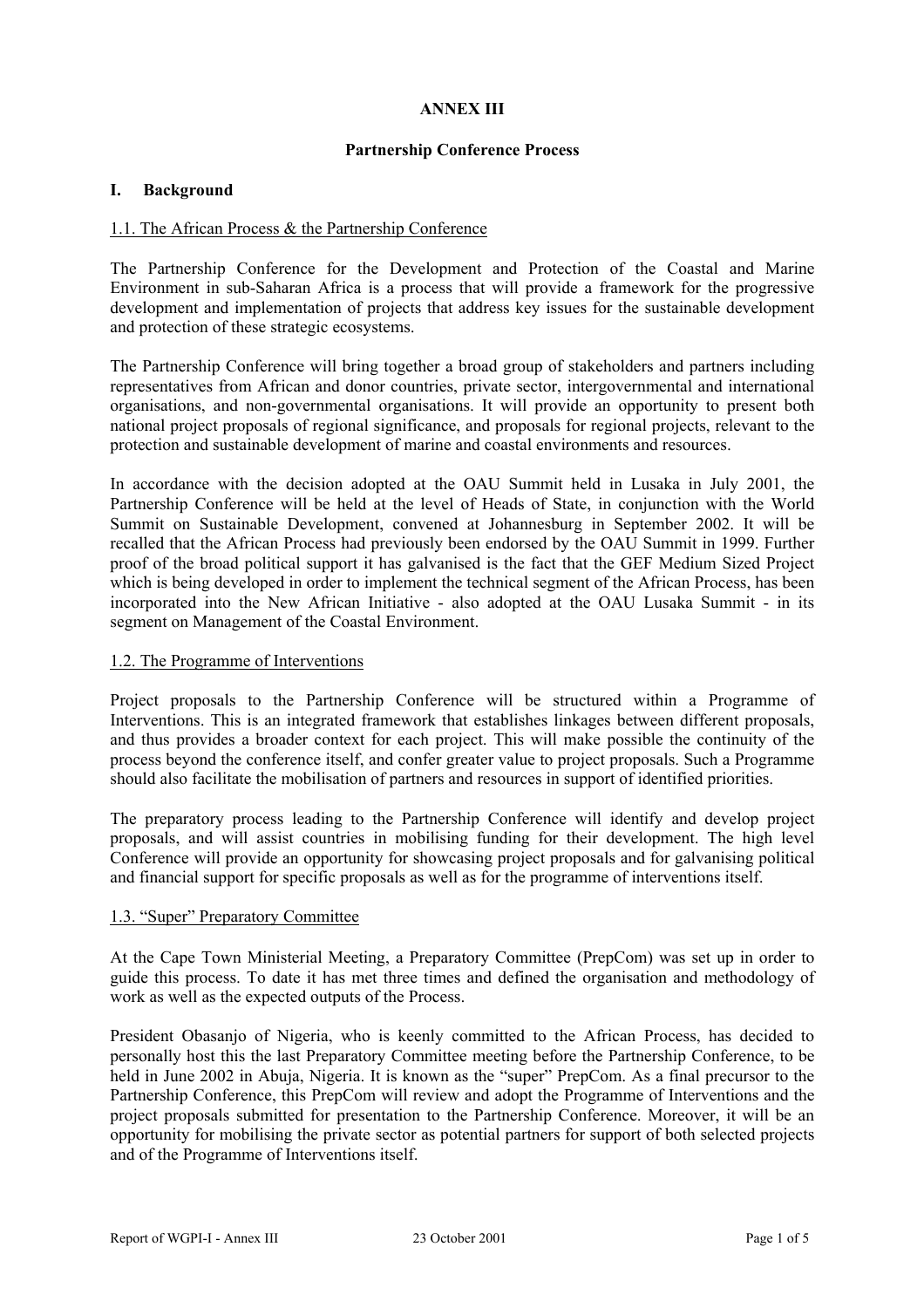# 1.4. Subcommittee on Harmonisation of Project Proposals

The development and structure of the Programme of Interventions, particularly with regards to screening of project concepts and proposals, will be guided by the Subcommittee on Harmonisation of Project Proposals, established by the Steering Group of the GEF MSP and the Preparatory Committee of the Partnership Conference. South Africa, Mozambique and Nigeria, as respectively, Chair and Vice-chair of the Preparatory Committee and the Presidency of AMCEN, will be its members. The executing agencies of the GEF MSP will also participate in the work of this sub-committee.

# **II. Elements of the Process in Preparation of the Partnership Conference**

The development of project proposals is being implemented within the framework of a GEF Medium Sized Project (MSP), "Development and Protection of the Marine and Coastal Environment in sub-Saharan Africa", which is being carried out in two phases.

# 2.1. First Phase of the GEF MSP: Comprehensive national assessments

The first phase, which recently finalised, resulted in a comprehensive assessment of issues and causes which impact the marine and coastal environment in eleven sub-Saharan countries. Based on an adapted and flexible version of the  $\text{GIWA}^1$  methodology, it comprehended three steps: 1) a scoping and prioritisation exercise in which a series of priority areas were selected as either currently suffering measurable degradation (i.e. hot-spots) or likely to be subject to some degradation in the future (i.e. sensitive areas), and the main sources and causes of degradation were identified; 2) an analysis of the previously identified impacts, on the basis of both biophysical and socio-economic considerations, designed to quantifiably determine their severity and therefore contribute to substantiating the selection of specific issues; 3) a causal chain analysis that establishes linkages between the causes and effects of an identified problem. These causal relationships make it possible to anticipate environmental and socio-economic problems when they are evidenced as threats (sensitive areas) and/or intervene effectively on the most appropriate 'bottleneck(s)' to mitigate further degradation to the environment (hotspots).

The final outputs of the first phase are eleven national reports, each of which in fact constitutes the basis for a solid and comprehensive NPA-LBA. The methodology described above therefore provides another possible approach for undertaking this challenging task. These documents identify the main issues that affect coastal and marine resources and environments in the countries, highlighting environmental and socio-economic impacts, their immediate and direct causes, underlying pressures and root causes. Moreover, gaps and weaknesses are identified, and concrete recommendations are presented for remediating these problems. Another document, a regional consolidated analysis, assesses the regional dimension of the selected issues and the identified impacts and causes, and highlights elements of commonality or transboundary considerations.

#### 2.2. Second Phase: Development of Bankable Project Proposals

The second phase of the GEF MSP in sub-Saharan Africa will build upon the outputs of the comprehensive assessment carried out in the first phase. Members of the national teams, which carried out the first phase of the MSP, have recommended priority causes most appropriate for intervention, taking into account such considerations as transboundary impacts, regional representativity, amenability to intervention, inclusion of different stakeholders, financial viability, and political endorsement. These recommendations, which are reflected in the conclusions of the national reports, will assist in the definition of the methodology that will drive the second phase.

<sup>&</sup>lt;sup>1</sup> Global International Waters Assessment (GIWA). For additional information, please refer to www.giwa.org.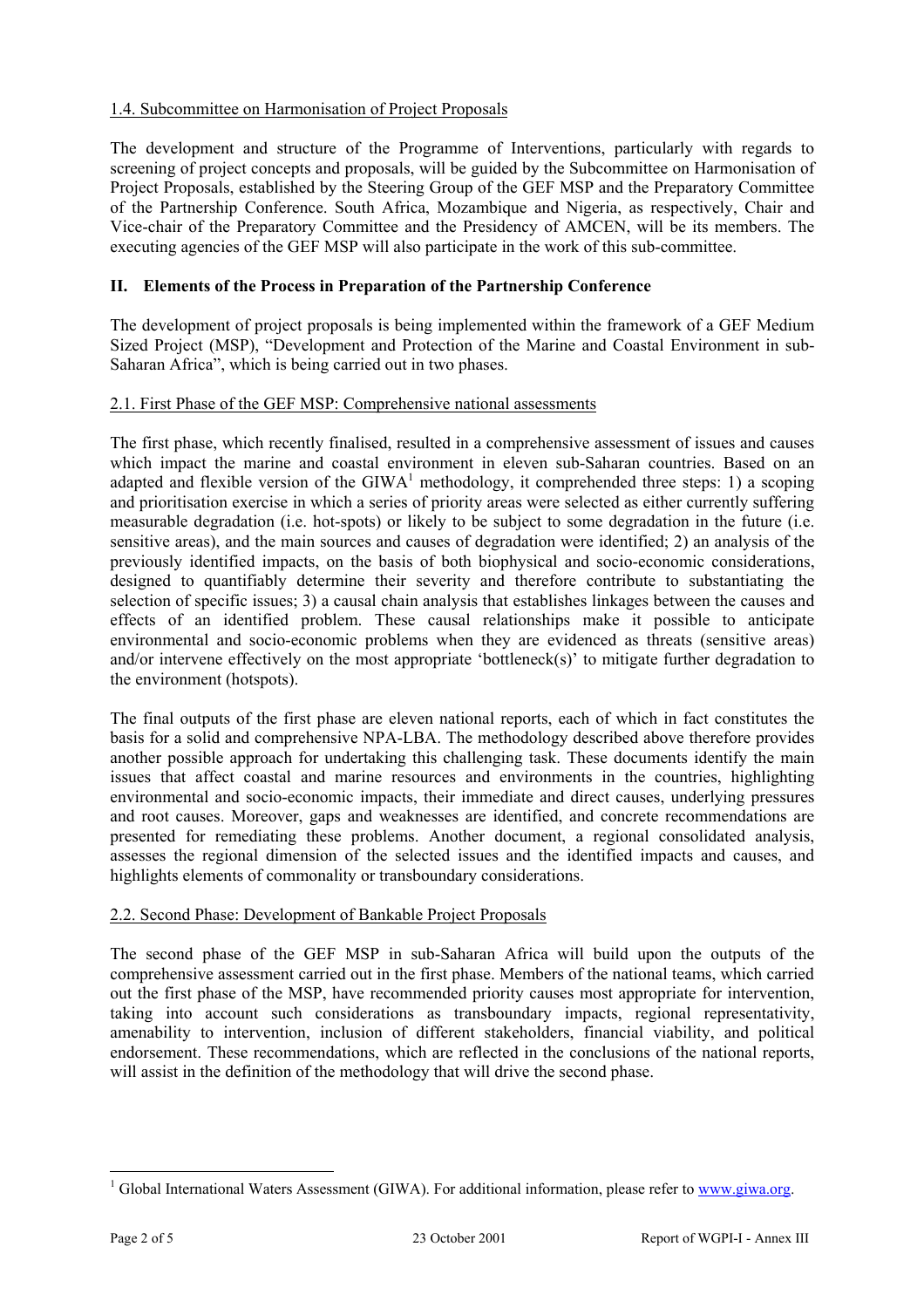The second phase of the African Process will centre on the development of concrete, targeted project proposals, based on the outputs of the first phase. Five Thematic Working Groups<sup>2</sup> have been established which will work with national experts in the development of proposals which will include both site-specific interventions and proposals of sub-regional or regional scope. Countries that did not participate in the first phase of the GEF MSP may be included in sub-regional or regional project proposals.

All project proposals will be harmonised into the structured Programme of Interventions, which will be adopted by the Super PrepCom. Such an overarching framework will facilitate the development of sub-regional and regional proposals, and strengthen opportunities for co-operation and for rationalisation of both ongoing and planned interventions. Potential partners, at both the domestic and regional or international levels, are thus presented with a solid programmatic framework that is country-driven, and also has the possibility of transcending to a sub-regional or regional sphere.

It is underscored that project proposals will need to be cleared and endorsed by the relevant national governments and regional bodies, as appropriate. It is essential that the experts working in the second phase liase closely and receive the support from relevant national ministries in that process. Proposals must be mainstreamed into relevant, *inter alia,* institutional, budgetary, legal and regulatory frameworks. The primary responsibility for the development of proposals will rest on countries supporting the proposals.

# 2.3. Submission of Additional Project Proposals

Project proposals developed outside of the GEF MSP will also be screened by the Sub-Committee on Harmonisation of Project Proposals, for possible inclusion in the Programme of Interventions. Decisions will be guided by two fundamental considerations: a) the need to ensure that the Programme of Interventions is highly structured and coherent, so that it can confer an added value on the proposals, and thereby ensure the successful outcome of the Partnership Conference; b) budgetary constraints. In this context, however, it should be underscored that as the African Process is envisioned as an iterative initiative, it is expected that a new cycle of project development will be launched after the Partnership Conference. Therefore, all sub-Saharan nations stand to benefit from the establishment of a programmatic approach that will progressively generate opportunities for assessments and project development within a structured framework.

In order to ensure that other countries in the region participate in this process, guidelines developed for the preparation of project proposals will also be sent to countries that did not participate in the first phase of the GEF MSP. This will enable them to present project proposals to Sub-Committee on Harmonisation of Project Proposals.

<sup>&</sup>lt;sup>2</sup> Coastal erosion, Management of Key Ecosystems and Ecotones, Pollution, Sustainable Use of Living Resources, and Tourism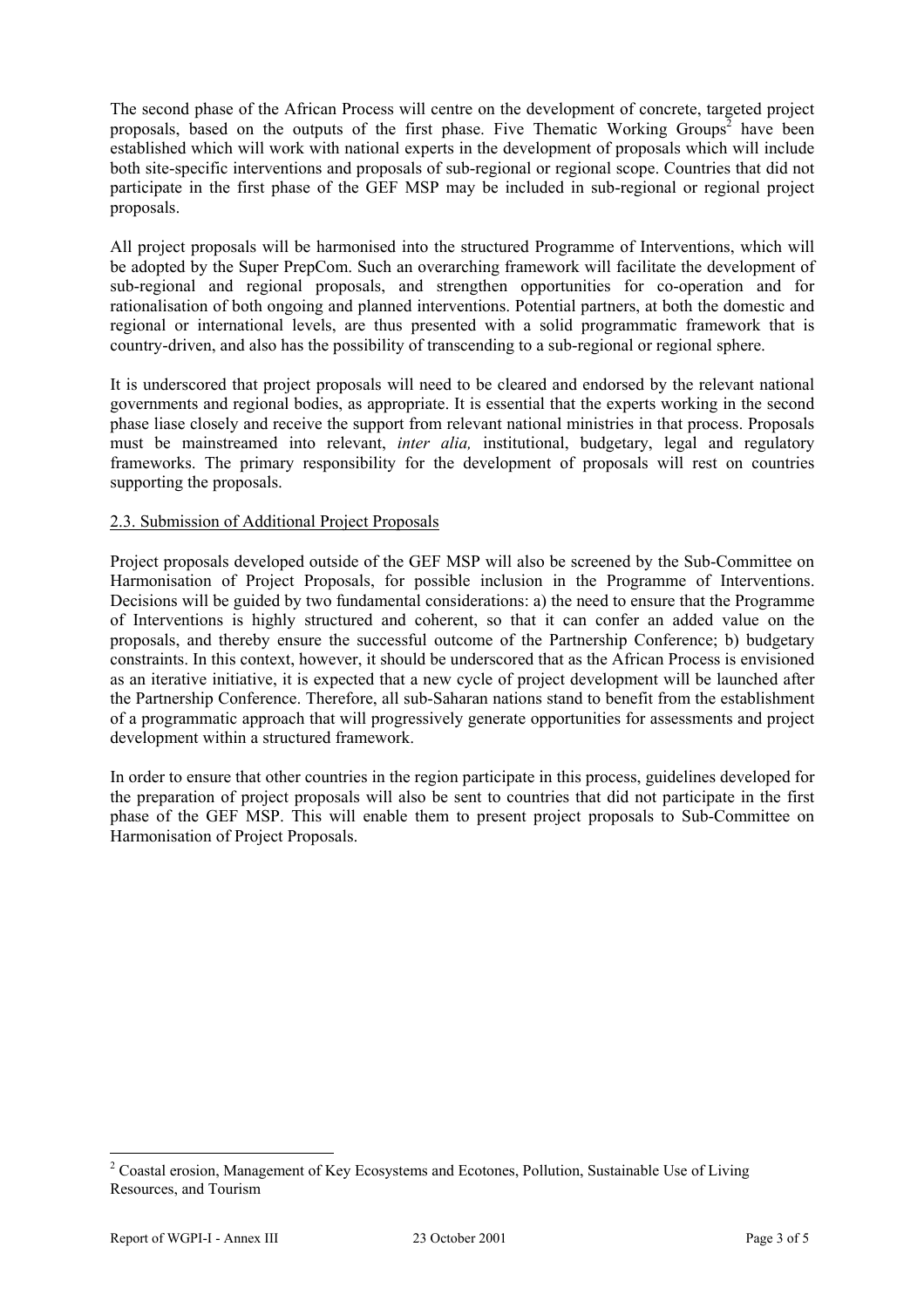#### **Presentation on the Partnership Conference Process**









**GEF MSP Project Brief § 63 – "Suggestions for … interventions will be solicited from countries of the region and Secretariats of the Abidjan & Nairobi Conventions. Suggestions elicited… will be evaluated by the Steering Group. The Steering Group will then decide which of the received suggestions should be developed into proposals to be submitted to the Partnership Conference…. Maximum "transparency" of the process leading to the Group's decision …. will be ensured …."**

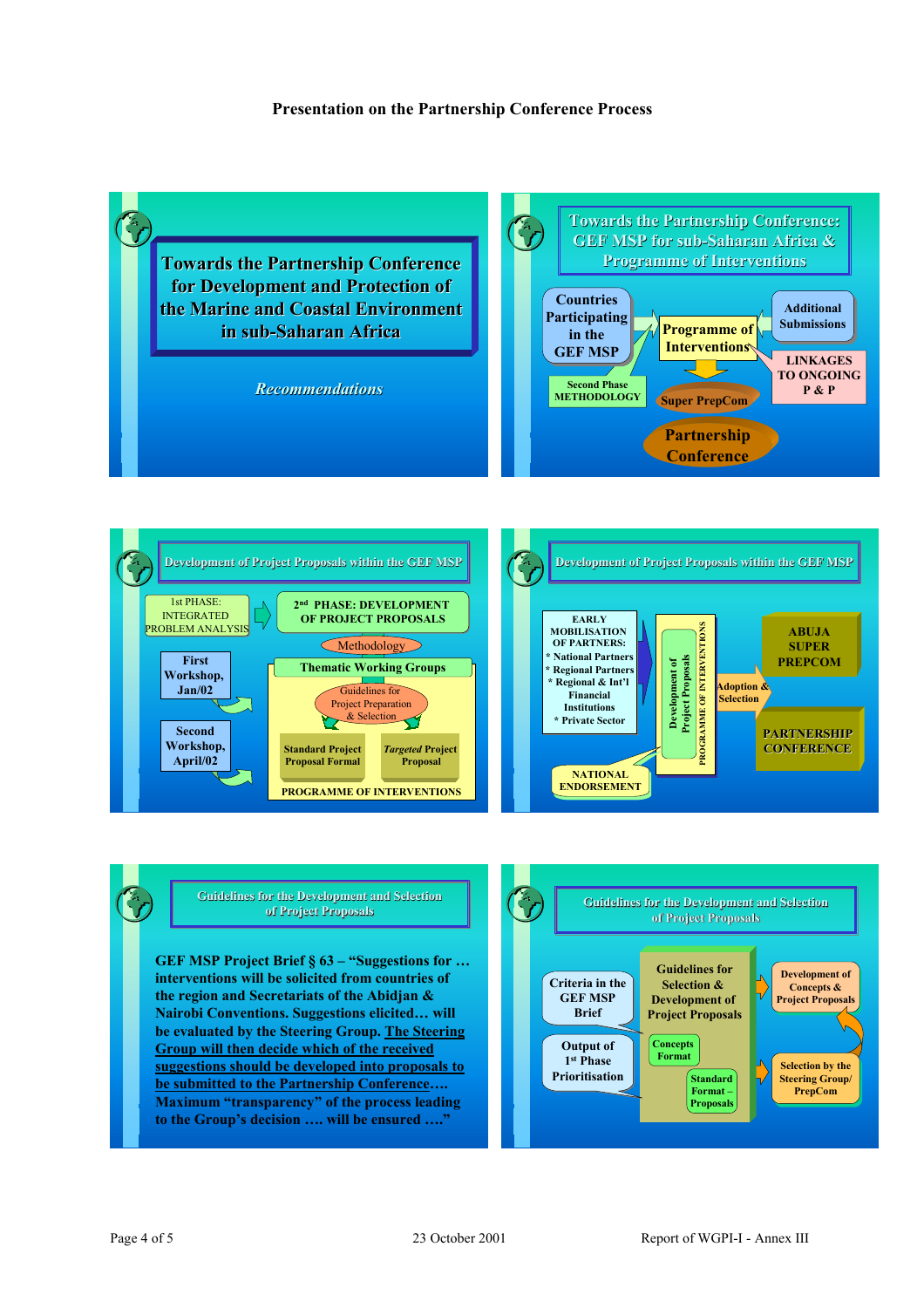#### **Guidelines for the Development and Selection of Project Proposals of Project Proposals**

#### **In accordance with the GEF MSP Project Brief, project proposals should:**

- **\* Have regional representativity**
- **\* Be jointly supported by various countries**
- **\* Be amenable to intervention**
- **\* Be potentially replicable**

**For the Development and Selection**<br> **of Project Proposals of Project Proposals**

#### **Other Considerations:**

- **\* Interest of potential Partners**
- **\* Political endorsement**
- **\* Financial strategy (& co-financing mechanism as appropriate)**
- **\* Institutional and Managerial capacity**
- **\* Stakeholder involvement**



#### **Concept Paper Paper Concept Paper Concept Paper** Concept Paper Strategy of the Section is the Section in the Section is the Section in the Section is the Section in the Section in the Section in the Section in the Section in the Section in the Section in

**Two-page idea stemming from problems identified in the National Reports**

#### **This 2 page summary will:**

- $\Diamond$  Identify linkages/synergies with other national & regional proposals
- $\Diamond$  Input to the Programme of Interventions
- $\Diamond$  Identify potential donors  $\&$  investors

# **Standard Format for Project Proposals**<br>**SECTION I**

- **1. Project Identifiers**
- **2. Summary**
- **3. Costs and Financing (Million US \$) / Cofinancing**
- **4. Government Endorsement(s)**
- **5. Government Focal Point(s)**
- **6. African Process Working**
- **Group Focal Point(s)**

#### **SECTION II**

**Project Description** Background & Justification; Objectives; Activities; Linkages / Transboundary Aspects; Replicability; Risks and Sustainability Stakeholder Participation; Management/Implement. Arrangements Financing & Duration ; Monitoring, Evaluation & Dissemination Work Plan and Timetable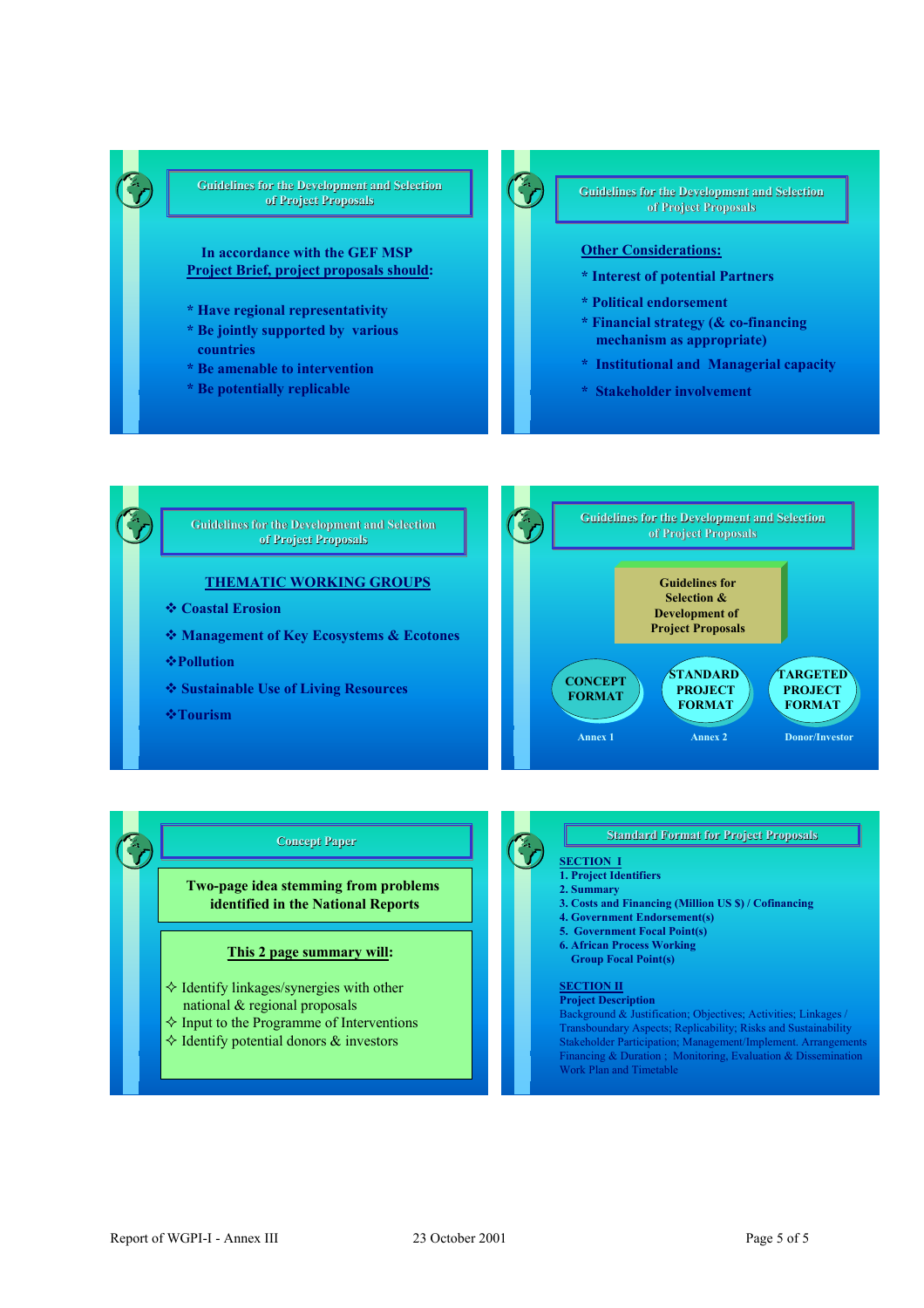# **ANNEX IV**

#### **Guidelines for the Preparation and Selection of Project Proposals**

#### *AFRICAN PROCESS FOR THE DEVELOPMENT AND PROTECTION OF THE MARINE AND COASTAL ENVIRONMENT IN SUB-SAHARAN AFRICA*

#### **I. EXPLANATION OF THE AFRICAN PROCESS**

#### 1.1. The Partnership Conference

The objective of this exercise is to develop project proposals which will be presented at the Partnership Conference on Development and Protection of the Marine and Coastal Environment in Sub-Saharan Africa, to be held in conjunction with the World Summit on Sustainable Development in Johannesburg, September 2002, at the level of Heads of State. This Conference is a key component of the initiative, now known as "the African Process", which was adopted at the Cape Town Conference on Development and Protection of the Marine and Coastal Environment in Sub-Saharan Africa, held in December 1998, and which merged with the Pan-African Conference on Sustainable Integrated Coastal Management (PACSICOM), held in Maputo in July 1998.

The Partnership Conference will bring together a broad group of stakeholders and partners, including international and regional organisations, bilateral donors, and private sector representatives. It will provide an opportunity to present both national project proposals of regional significance, and proposals for regional projects, relevant to the protection and sustainable development of marine and coastal environments and resources. This exercise is largely being implemented through the GEF MSP "Development and Protection of the Marine and Coastal Environment in sub-Saharan Africa".

The final meeting of the Preparatory Committee of the Partnership Conference, the Super PrepCom, will be held in Abuja, Nigeria in June 2002. The Super PrepCom has been mandated with the adoption of the Programme of Interventions, to be presented at the Partnership Conference.

#### 1.2. The Programme of Interventions

Project proposals to the Partnership Conference will be structured within a Programme of Interventions. This is an integrated framework that establishes linkages between the different proposals and articulates the regional dimension of the process with reference to identified regional priorities. Potential investment partners and donors are provided with a more comprehensive understanding of national, sub-regional and regional priorities, thus facilitating their mobilisation. Moreover, project proposals are thereby strengthened by their inclusion into a broader framework. The Partnership Conference will be a unique forum for mobilising support for project proposals which will address national and sub-regional priorities within a regional framework.

Given that the success of the Partnership Conference will largely depend on the coherence of the Programme of Interventions, guidelines for the preparation and selection of project proposals have been developed. These are presented below in detail in order to ensure that proposals presented can be integrated into the Programme of Interventions. These guidelines will direct the process for the selection of proposals. It is underscored that the objective of these Guidelines is to strengthen presentations at the Partnership Conference, and therefore, the securing of solid resources and commitments for the project proposals.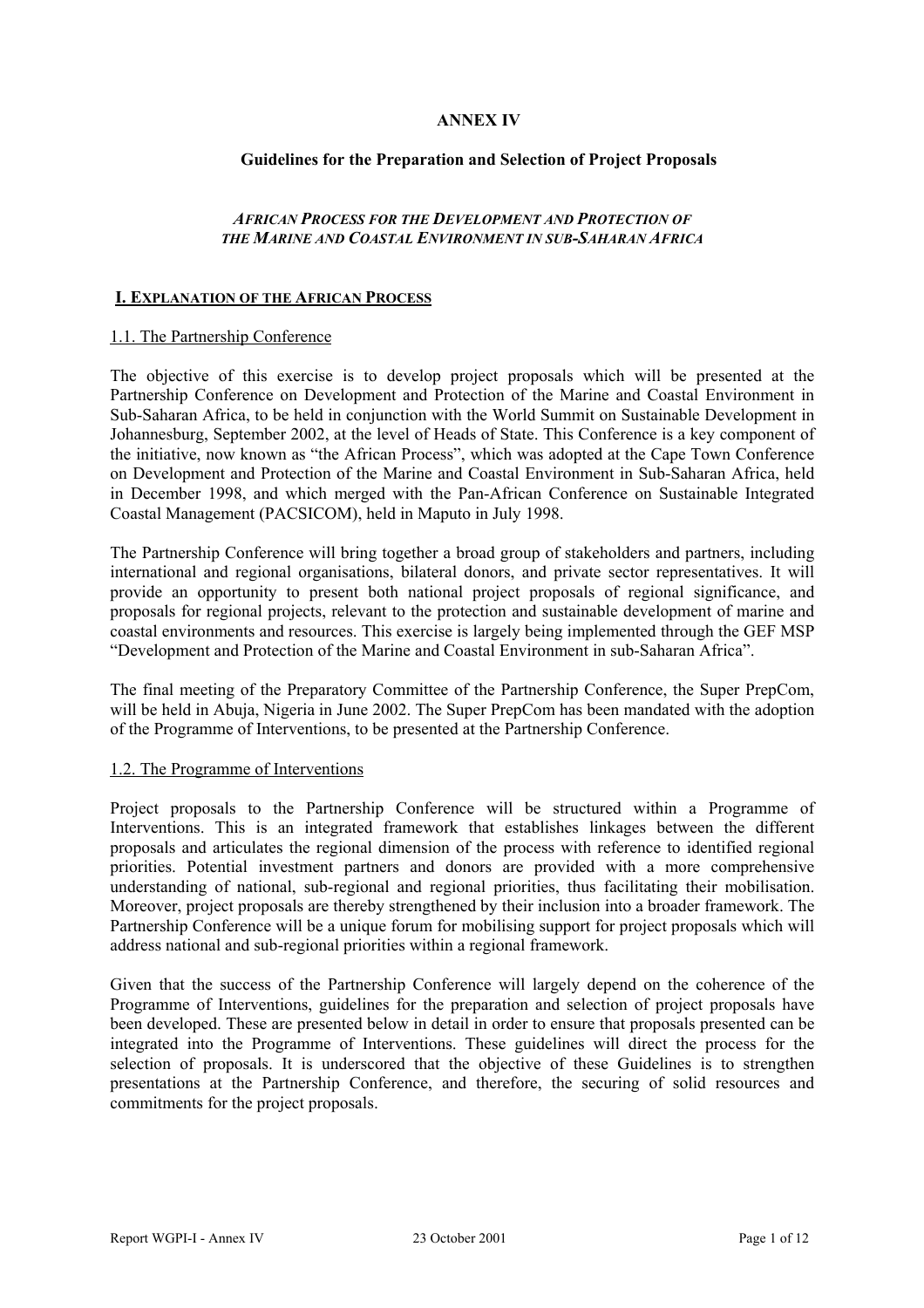# 1.3. Subcommittee on Harmonisation of Project Proposals

The development and structure of the Programme of Interventions, particularly with regards to screening of project concepts and proposals, will be guided by the Subcommittee on Harmonisation of Project Proposals, established by the Steering Group of the GEF MSP and the Preparatory Committee of the Partnership Conference. South Africa, Mozambique and Nigeria, as respectively, Chair and Vice-chair of the Preparatory Committee and the Presidency of AMCEN, will be its members. The executing agencies of the GEF MSP will also participate in the work of this sub-committee.

# 1.4. Development of Project Proposals

As decided by the Joint Meeting of the Steering Group of the GEF MSP and the Preparatory Committee of the Partnership Conference, project proposals are to be developed within the framework of the GEF MSP. The methodology adopted calls for the establishment of five thematic Working Groups, which will guide and co-ordinate the development of project proposals at both the national and regional level. The Subcommittee on Harmonisation of Project Proposals will evaluate all proposals and select those for inclusion in the Programme of Interventions. All project proposals will be presented for final approval to the Super Preparatory Committee to be held in Abuja, in June 2002.

# **II. SUBMISSION OF PROJECT PROPOSALS: TWO PHASED DEVELOPMENT**

It is expected that a diverse range of project proposals will be developed, both in response to identified priorities at the national and regional level, and to the interests and priorities of potential partners. Therefore project proposals will be developed in a two-phase process:

# 2.1. Presentation of Concept Papers

Before the end of October 2001, short (2 page) Concept Papers will be accepted and submitted to the Subcommittee on Harmonisation of Project Proposals (**Appendix 1**). The Subcommittee, as stipulated in the GEF MSP Project Brief, will screen these concept papers, and "then decide which of the received suggestions should be developed into proposals to be submitted to the Partnership Conference".

#### 2.2. Development of Full-Scale Project Proposals

In accordance with the decisions of the Subcommittee on Harmonisation of Project Proposals, those project concepts that are selected will be developed into full-scale proposals. Project proposals presented after October 2001, or developed within the Working Groups, will be presented to the Subcommittee on Harmonisation of Project Proposals for screening and selection.

Project proposals that are already targeted to a specific donor or investor will tailored to the format and requirements of that potential partner (for example, GEF). All other project proposals will be presented on the Standard Format for Project Proposals, enclosed as **Appendix 2**. All project proposals will be submitted for approval to the final meeting of the Preparatory Committee of the Partnership Conference, to be held in Abuja, Nigeria, in June 2002.

#### **III. ELEMENTS FOR SELECTION**

The Subcommittee on Harmonisation of Project Proposals will take the elements outlined below, as applicable, into consideration for the evaluation and selection of the concept papers and the project proposals<sup>1</sup>. The objective is to ensure that the Programme of Interventions is a structured, cohesive

<sup>&</sup>lt;sup>1</sup> GEF MSP Project Brief § 63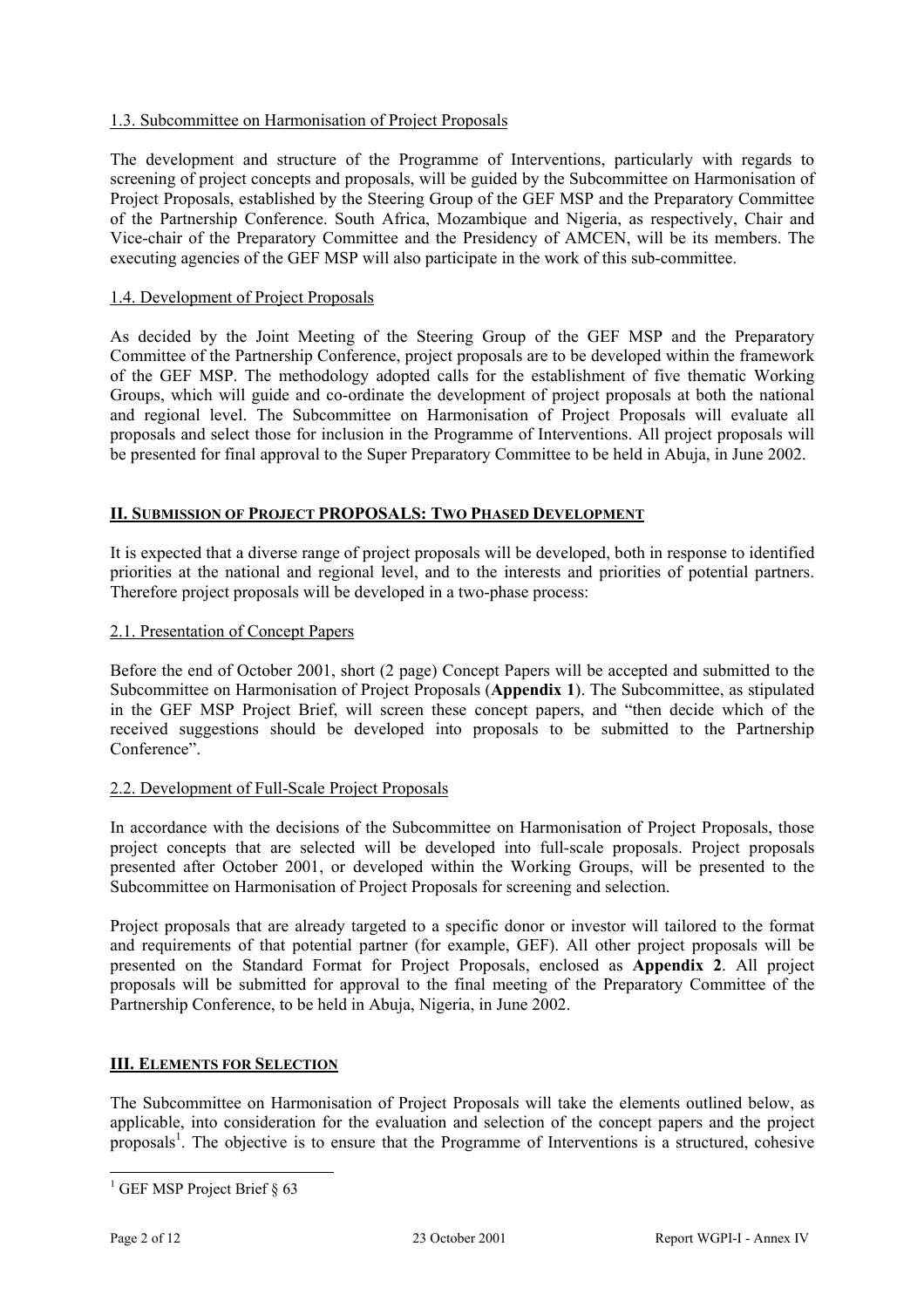framework. Therefore, these elements should also be taken into account, as applicable, when developing the concept papers and project proposals.

# 3.1. Structural Elements

i) Reflect or address a regional priority problem: regional representativity: given that the African Process is a regional initiative, with special focus on Sub-Saharan Africa, projects should endeavour to address or reflect regional priorities. The analysis carried out in Phase I of the GEF MSP provided inputs for the identification of priority problem areas and issues at the regional level.

ii) Be jointly supported by various countries: in the case of problems which are transboundary in nature, project proposals should be endorsed by relevant countries.

iii) Present a tractable option for remediation or prevention/Amenability to intervention: there are many underlying or root causes that are not amenable to intervention. Therefore, projects should be directed towards issues that can realistically expect to be improved or addressed through the implementation of the proposed initiative.

iv) Be potentially replicable/Have a demonstration value: the African Process will go beyond the Partnership Conference, which will be a first rallying point for mobilisation of partners and resources. Some of the projects that secure funding and are implemented should be pilot projects, with high visibility and clear demonstration value that can be replicated elsewhere in the region. Pilot projects can assist in the mobilisation of stakeholders and potential partners. It is one way that the African Process is gradually built up.

In addition, the following elements will also be taken into account, as appropriate, in the evaluation of concept papers and project proposals to be included in the Programme of Interventions:

- interest expressed by potential partner organisations, donor or investors;
- political endorsement by the country, countries or relevant regional organisation;
- financial strategy and, if appropriate, co-financing mechanisms;
- institutional and managerial capacity; and,
- stakeholder involvement/community interest and support.

It is underscored that project proposals should be based on clearly identified national priorities, reflected, *inter alia*, in existing national development or environmental management plans. All project proposals must have adequate endorsement at the national level in terms of political, institutional and, as appropriate, financial support or co-financing. Moreover, proposals should be mainstreamed in terms of supportive institutional, policy, legal, and enforcement frameworks.

#### 3.2. Issues/Problem Areas to be Addressed

Project proposals will cover, as appropriate, site-specific activities and regional interventions.

As stated in the GEF MSP Brief<sup>3</sup>, project proposals should seek to address specific issues of regional priority such as: management of fisheries resources; control of coastal erosion; integrated management of river basins and coastal zones, including their living resources; pollution control; protection and conservation of freshwater resources; protection of biological diversity; restoration of degraded habitats and resources; development of economic, legal and administrative instruments stimulating environment protection and sustainable use of resources; and adaptation to or mitigation of the impacts associated with the expected climate change.

<sup>&</sup>lt;sup>2</sup> GEF MSP Project Brief § 51

<sup>3</sup> GEF MSP Project Brief § 61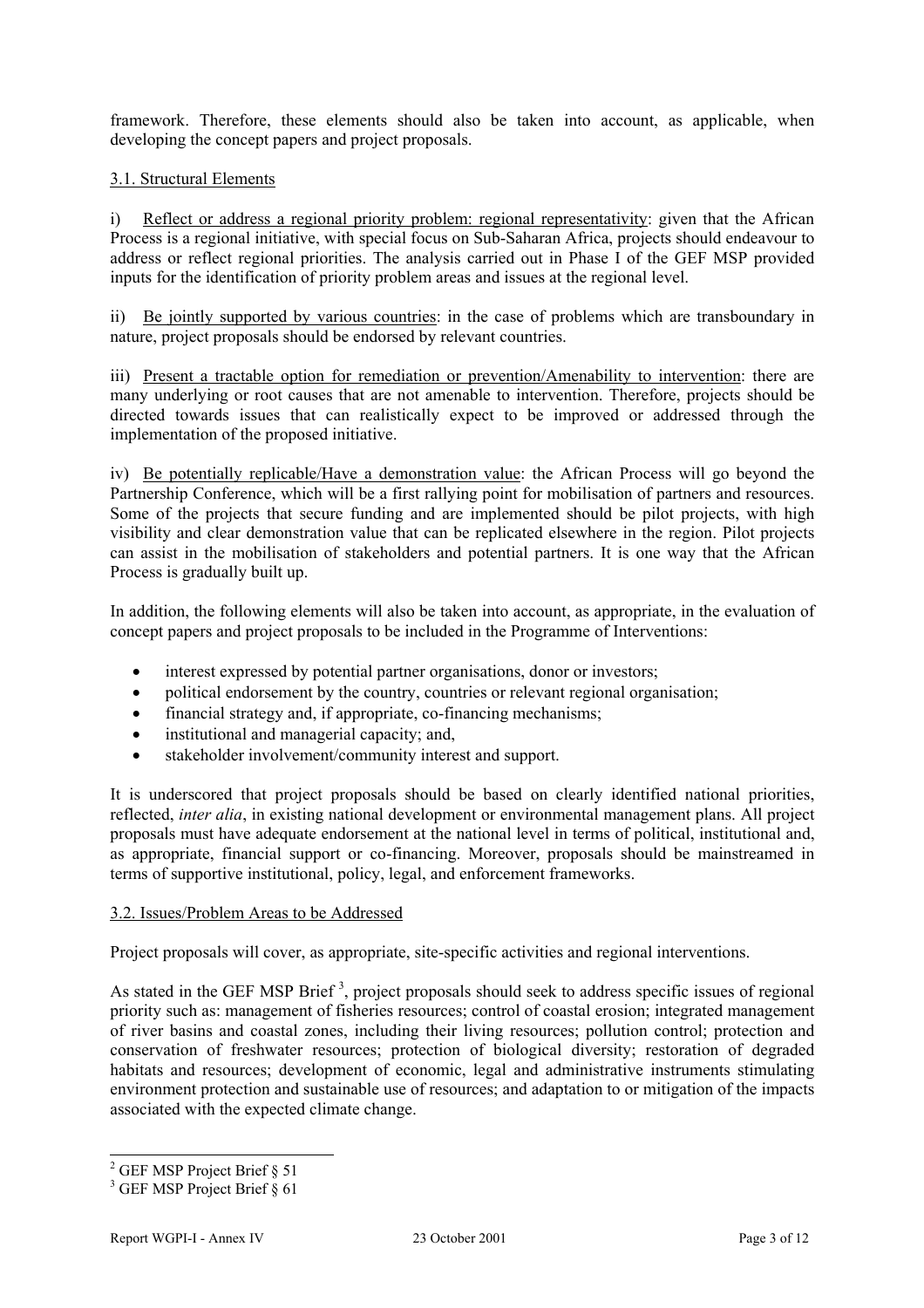Given the need to ensure that the Programme of Interventions is highly focused and targeted, the Joint Meeting of the Steering Group of the GEF MSP and the Preparatory Committee of the Partnership Conference, decided on four priority issues and one priority sector as the focus of the Working Groups.

- WG1: Sustainable use of living resources;
- WG2: Coastal erosion;
- WG3: Pollution;
- WG4: Management of key habitats and ecosystems; and
- WG5: Coastal and marine tourism.

Whilst addressing specific issues or problem areas, the proposals should also, as appropriate, address cross-cutting factors such as: stakeholder involvement, development or strengthening of legislative, regulatory and policy frameworks, institutional strengthening and capacity building, information and public awareness, and monitoring & evaluation, and modelling.

# **IV. DEADLINES**

Given that all project proposals must be studied by the Subcommittee on Harmonisation of Project Proposals, and that the Programme of Interventions must be adopted by the Super Preparatory Committee meeting to be held in Abuja, Nigeria in June 2002, no project proposals will be accepted after 15 April 2002.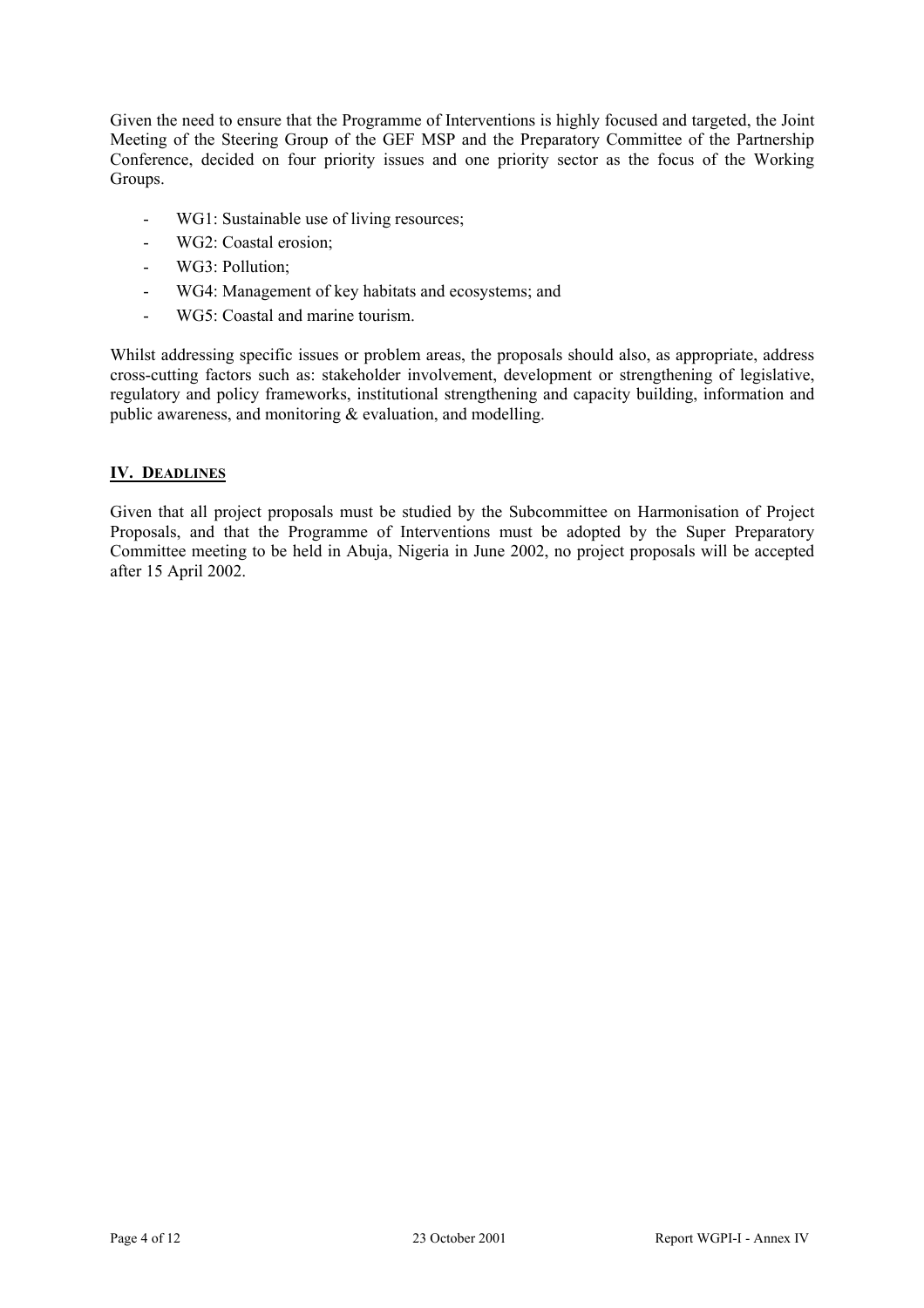# **Appendix 1**

# **PARTNERSHIP CONFERENCE FOR THE DEVELOPMENT AND PROTECTION OF THE MARINE AND COASTAL ENVIRONMENT IN SUB-SAHARAN AFRICA**

#### DATE

# **CONCEPT PAPER**

# *Maximum Length 2 pages*

#### **1. Identifiers**

| <b>Project Number:</b>                                              | Each project will be identified by a country code, and a consecutive<br>number. The country codes are: CI, GH, NI, SA, MO, KE, SEY, GA,<br>SE, MA, TZ. National coordinators will assign consecutive numbers<br>to the project concepts. |
|---------------------------------------------------------------------|------------------------------------------------------------------------------------------------------------------------------------------------------------------------------------------------------------------------------------------|
| <b>Project Title:</b>                                               | A brief (no more than 12 words) descriptive title.                                                                                                                                                                                       |
| <b>Possible Executing Agency:</b>                                   |                                                                                                                                                                                                                                          |
| <b>Possible Partners:</b>                                           | List potential international, regional, bilateral, and national Partners<br>that could participate in the financing, support and/or implementation<br>of the project.                                                                    |
| <b>Requesting Country(ies):</b>                                     |                                                                                                                                                                                                                                          |
| <b>Potential Scope:</b>                                             | Identify other sub-Saharan African countries which could join in<br>and/or benefit from this project, on the ground of transboundary<br>considerations or commonality of issues and causes.                                              |
| <b>Priority [GIWA] Issue</b><br>Addressed:                          | List the issue addressed by this project.                                                                                                                                                                                                |
| <b>Priority Hot Spots or</b><br><b>Sensitive Area of Reference:</b> | List the HS or SA which could serve as reference and/or<br>demonstration site.                                                                                                                                                           |

# **2. Possible Government Endorsement(s)**

# **Name, Title, Organisation (or Ministry) or Senior Official that could endorse the project**

| <b>Potential National/Regional</b> | List those government (national or local) institutions whose |
|------------------------------------|--------------------------------------------------------------|
| <b>Partner Institutions:</b>       | participation in the project would be necessary or welcome.  |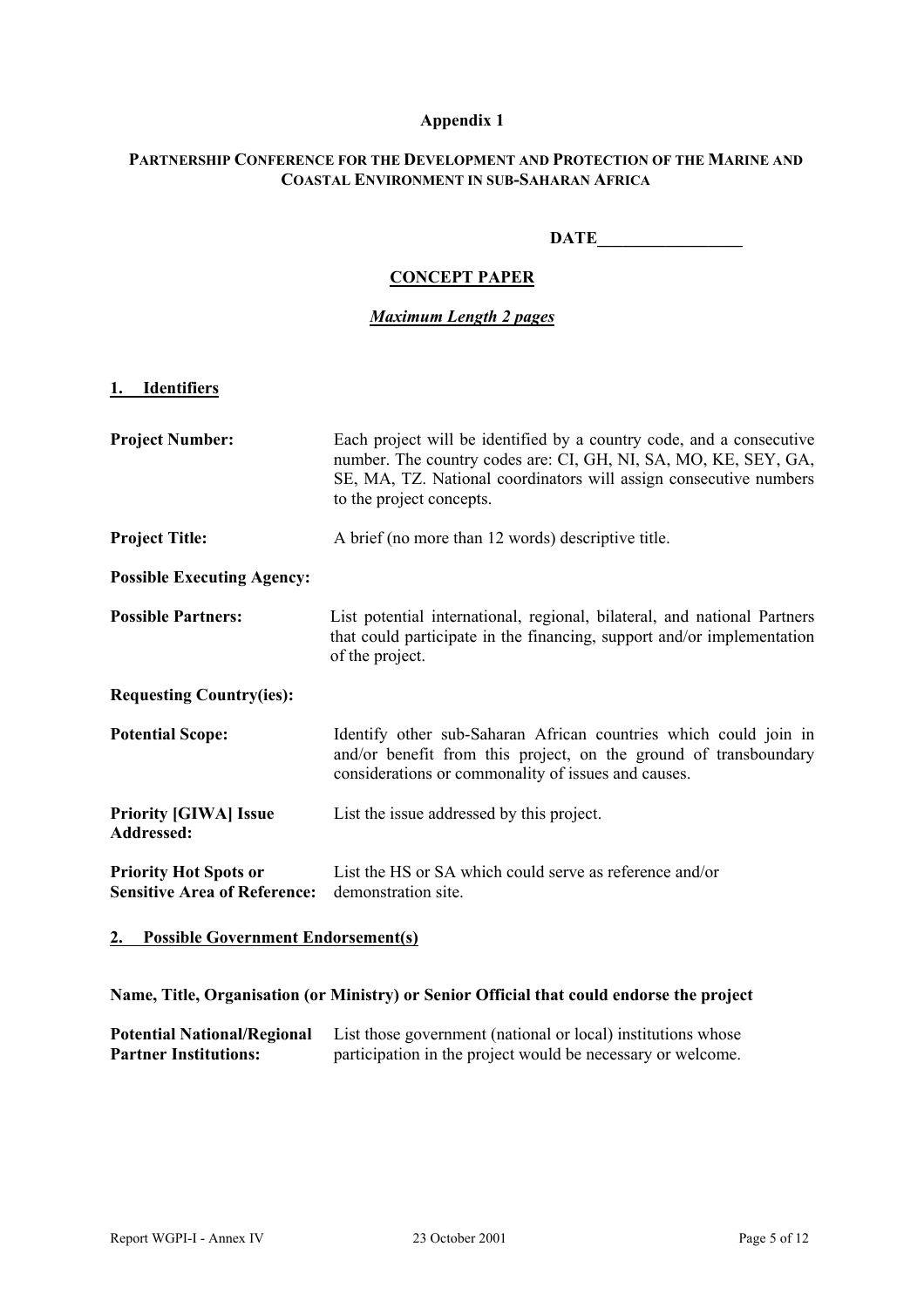# **3. Project Description**

# **1. Background & Justification –** *Maximum 10 lines*

Include a statement of the problem to be addressed (refer to the identification of the priority issue). Justify the need for intervention through a description (quantified if possible) of the environmental and socio-economic impacts of this problem. Include transboundary issues if applicable.

# **2. Objective –** *Maximum 10 lines*

Explain how the project addresses and/or links to the national and regional priorities, and to existing programmes. State the proposed scope of the intervention (i.e. objective of the project).

#### **3. Project Components/Activities and Expected Results –** *Maximum 10 lines*

Describe the tentative activities to be undertaken and the expected outputs and outcomes [refer to your causal chain analysis when identifying particular areas (looking at the various levels and "boxes") where intervention would be effective in remediating/alleviating the problem].

# **4. Risks and Sustainability –** *Maximum 8 lines*

Outline the risks and assumptions that must be addressed to ensure success of the intervention (Again, these could be identified from the causal chain, in terms of causes that are not addressed by the project but that will nevertheless prevail, thereby possibly threatening the expected outcome).

# **5. Stakeholder Participation –** *Maximum 8 lines*

Identify possible project stakeholders and direct beneficiaries (national and regional). Consider private sector, government agencies, NGOs (national, regional, international), relevant regional fora, large projects underway (LME, etc.).

#### **7. Demonstrative value –** *Maximum 5 lines*

Preliminarily assess the possible demonstrative value or potential for replicability of the project.

#### **8. Project Sustainability –** *Maximum 5 lines* Preliminarily assess the probabilities that the project will become self-sustaining.

**9. Project Financing & duration –** *Maximum 8 lines* Estimate the costs of the project and the length of time required to complete all activities.

# **9. Monitoring and Evaluation** – *Maximum 5 Lines*

Preliminarily assess how progress might be monitored, including, if possible, the agency that might have this responsibility. Outline multi-agency approach, if appropriate.

#### **10. Project Preparation** – *Maximum 1 page*

Identify the tasks required for preparation of the full project proposal (additional research, exante evaluation report, feasibility studies, preparation of the presentation report), and specify the organisation or institution responsible for carrying these out.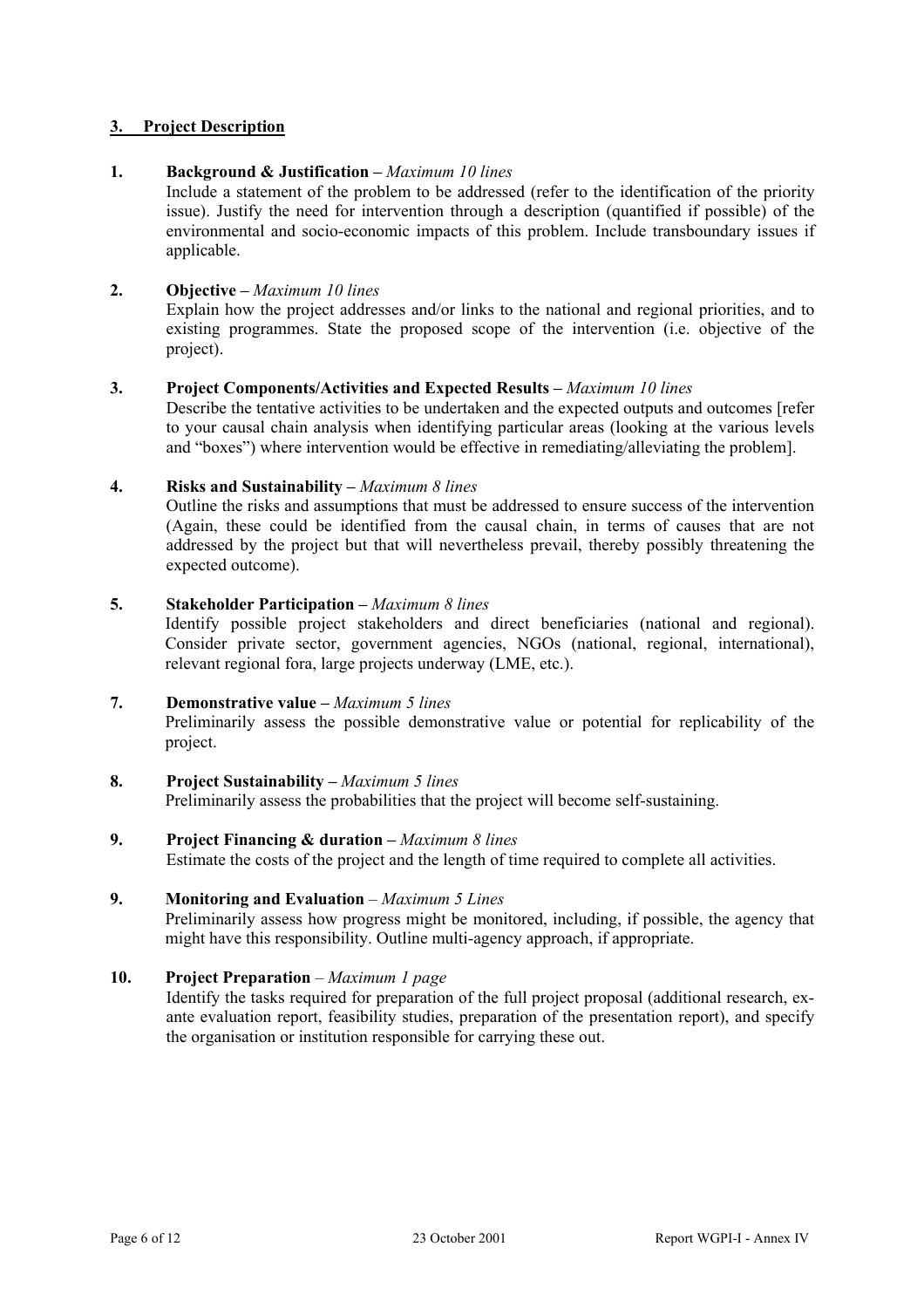# **Appendix 2**

# **PARTNERSHIP CONFERENCE FOR THE DEVELOPMENT AND PROTECTION OF THE MARINE AND COASTAL ENVIRONMENT IN SUB-SAHARAN AFRICA**

# **STANDARD FORMAT FOR PROJECT PROPOSALS**

#### **COVER PAGE**

#### **1. IDENTIFIERS**

| <b>Project Number:</b>                                         | Each project will be identified by a country code and a consecutive<br>number.                                                                                                                |
|----------------------------------------------------------------|-----------------------------------------------------------------------------------------------------------------------------------------------------------------------------------------------|
| <b>Project Title<sup>4</sup></b> :                             | A brief (no more than 15 words) descriptive title.                                                                                                                                            |
| <b>Requesting Country(ies):</b>                                |                                                                                                                                                                                               |
| <b>Requesting Regional or</b><br><b>National Organisation:</b> |                                                                                                                                                                                               |
| <b>Executing Agencies:</b>                                     |                                                                                                                                                                                               |
| <b>Possible Partners:</b>                                      | List potential international, regional, bilateral, and national partners<br>that could participate in the financing, support and/or implementation<br>of the project                          |
| <b>Required National</b><br><b>Partners:</b>                   | List those government (national or local) institutions whose<br>participation in the project would be necessary or welcome.                                                                   |
| <b>Priority Issue Addressed:</b>                               | Describe the priority national / regional issue addressed by the project<br>(GIWA, WGIPA or other)                                                                                            |
| <b>Regional Scope:</b>                                         | Identify other sub-Saharan African countries which could join in and /<br>or benefit from this project, on the ground of transboundary<br>considerations or commonality of issues and causes. |
| <b>Project Location:</b>                                       | Specify the geographic area covered by the project and, if appropriate,<br>identify priority Hot Spots or Sensitive Areas which could serve as<br>reference and/or demonstration site(s).     |
| <b>Project Duration:</b>                                       | Specify the project duration                                                                                                                                                                  |
| <b>Working Group</b><br>of the African Process:                | Specify the Thematic Working Group for the preparation of the<br>Programme of Interventions of the African Process to which this<br>project proposal is linked, if appropriate                |

 $4$  The title of the project should endeavour to answer three basic questions: i) what is going to be done (Process); ii) with regard to what (Object); and iii) where (Location).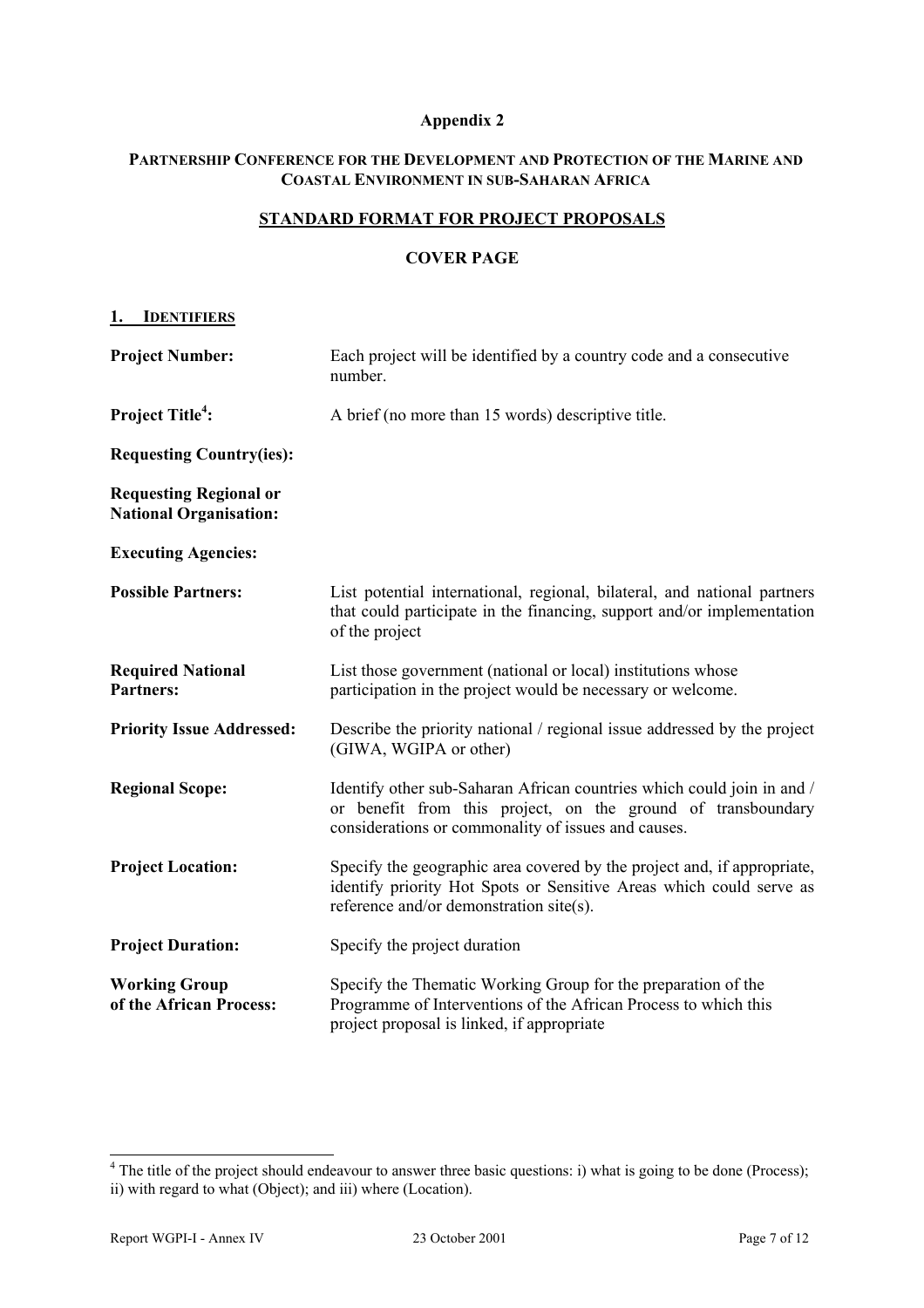# **2. SUMMARY**

A brief statement of project objectives, main activities and expected results, including expected environmental benefits at the global, regional, sub-regional and national levels. The significance of the issue addressed by the project should be explained, and main beneficiaries noted. *(up to 15 lines of key project features)* 

# **3. COSTS AND FINANCING (MILLION US \$)**

#### **International & bilateral sources:**

|                           | List required financing by potential source<br>Subtotal international financing |  |
|---------------------------|---------------------------------------------------------------------------------|--|
| Co-financing:             | Governments in cash & kind                                                      |  |
|                           | Subtotal Co-financing                                                           |  |
| <b>Total Project Cost</b> |                                                                                 |  |

#### **4. GOVERNMENT ENDORSEMENT(S)**

Name, Title, Organisation of the Minister or Senior Official submitting the project.

#### **5. GOVERNMENT FOCAL POINT(S)**

Name, Title, Organisation of the National Technical Focal Point(s) for the project. This should be the technical expert responsible for project design.

#### **6. AFRICAN PROCESS WORKING GROUP FOCAL POINT(S)**

Name, Title, Organisation of the Country Coordinator and designated experts of the corresponding Thematic Working Group on the Programme of Interventions of the Partnership Conference of the African Process.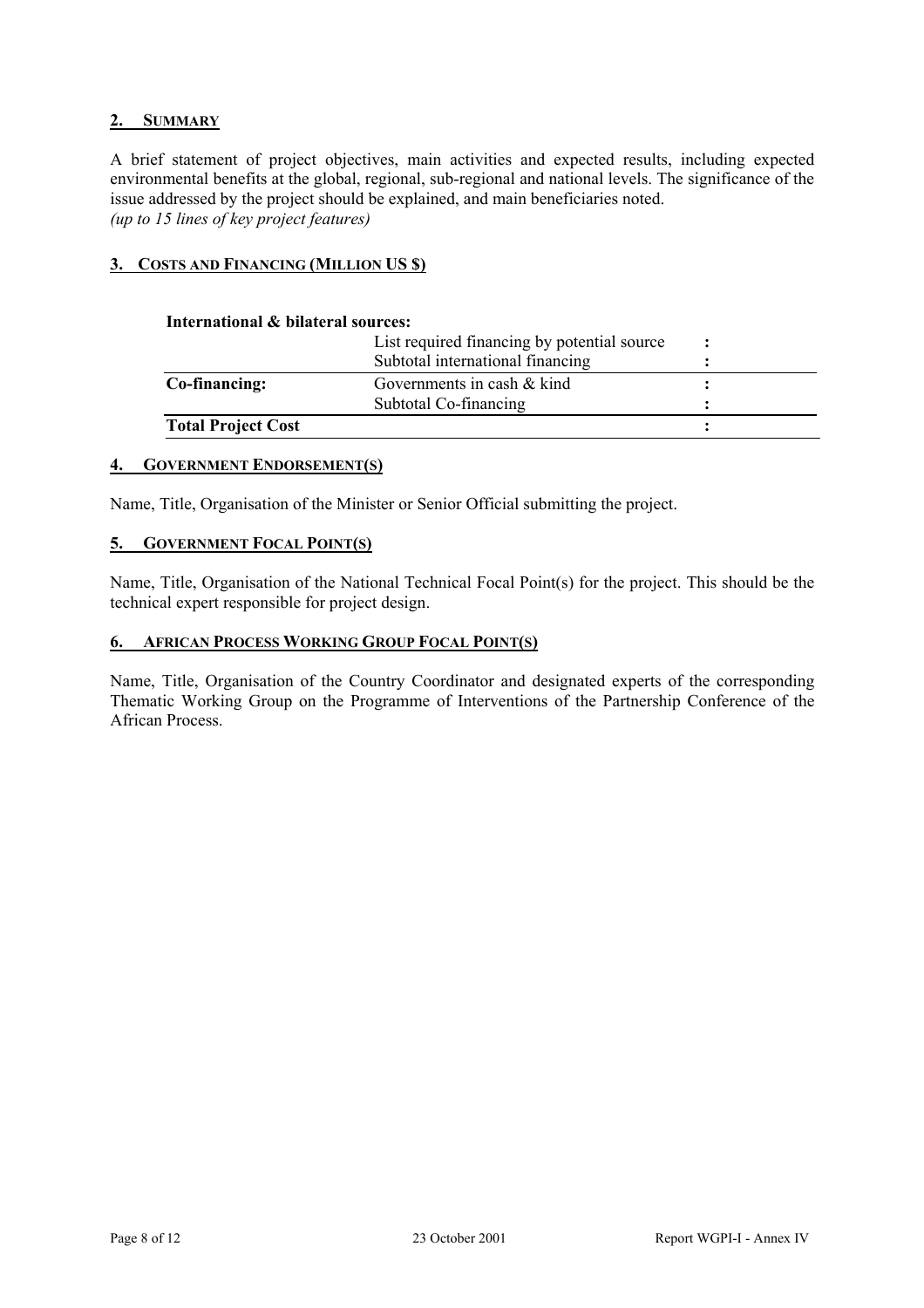# *MAXIMUM LENGTH FOR PROJECT PROPOSAL IS 15 PAGES EXCLUDING ANNEXES*

# **PROJECT DESCRIPTION**

# **1. Background & Justification -** *(Maximum 3 pages):*

- describe the local, national and regional context of the project (including, as appropriate, economic, social, technical, political and historical aspects);
- describe the immediate and intermediate problems to be directly addressed by the proposal; and,
- explain how the project addresses and/or links to relevant national and regional priorities.

#### **2. Objective & Expected Results -** *(Maximum 2 pages):*

- $\bullet$  describe the immediate objectives of the problem, and place them in the context of the ultimate goals identified. It should be realistic in terms of available resources and external barriers or limitations; measurable; and defined within a timeframe;
- $\bullet$  describe the envisaged course of action as a result of the intervention;
- indicate how project results will enable the achievement of planned project outcomes to meet national, and as appropriate, regional, environmental and socio-economic development objectives;
- state the global and regional environmental benefits, and the national environmental and socioeconomic objectives of the proposed intervention;
- define objectively verifiable performance indicators (quantitative targets) and milestones that will enable the measurement of progress towards project outcomes; and,
- outline changes to be generated by the proposed activities/components.

#### **3. Project Components/Activities -** *(Maximum 2 pages):*

- describe the activities to be undertaken and the project components required in order to deliver the planned results;
- outline the expected time-frame for the project (Annex: bar chart summarising main activities and timing); and,
- describe transboundary implications and expected project mitigations .

# **4. Linkages to Other National or Regional Activities / Transboundary Aspects -** *(Maximum half a page):*

- identify other sub-Saharan African countries which could join and / or benefit from this project, on the ground of transboundary considerations or commonality of issues and causes;
- x explain how the project addresses and/or links to ongoing or planned programmes and projects, and in particular, if appropriate, to the Nairobi and Abidjan Conventions;
- describe associated activities, projects and programmes not directly linked to the project, but relevant for the achievement of its objectives;
- if possible, provide information about previous, ongoing or planned baseline activities in that also endeavour to address the root causes of the selected problem area or issue that are primarily in the national interest of the recipient country; and,
- highlight those aspects which might constitute root (underlying) causes and explain how these underlying causes will be addressed in national plans and programs beyond the scope of the project intervention.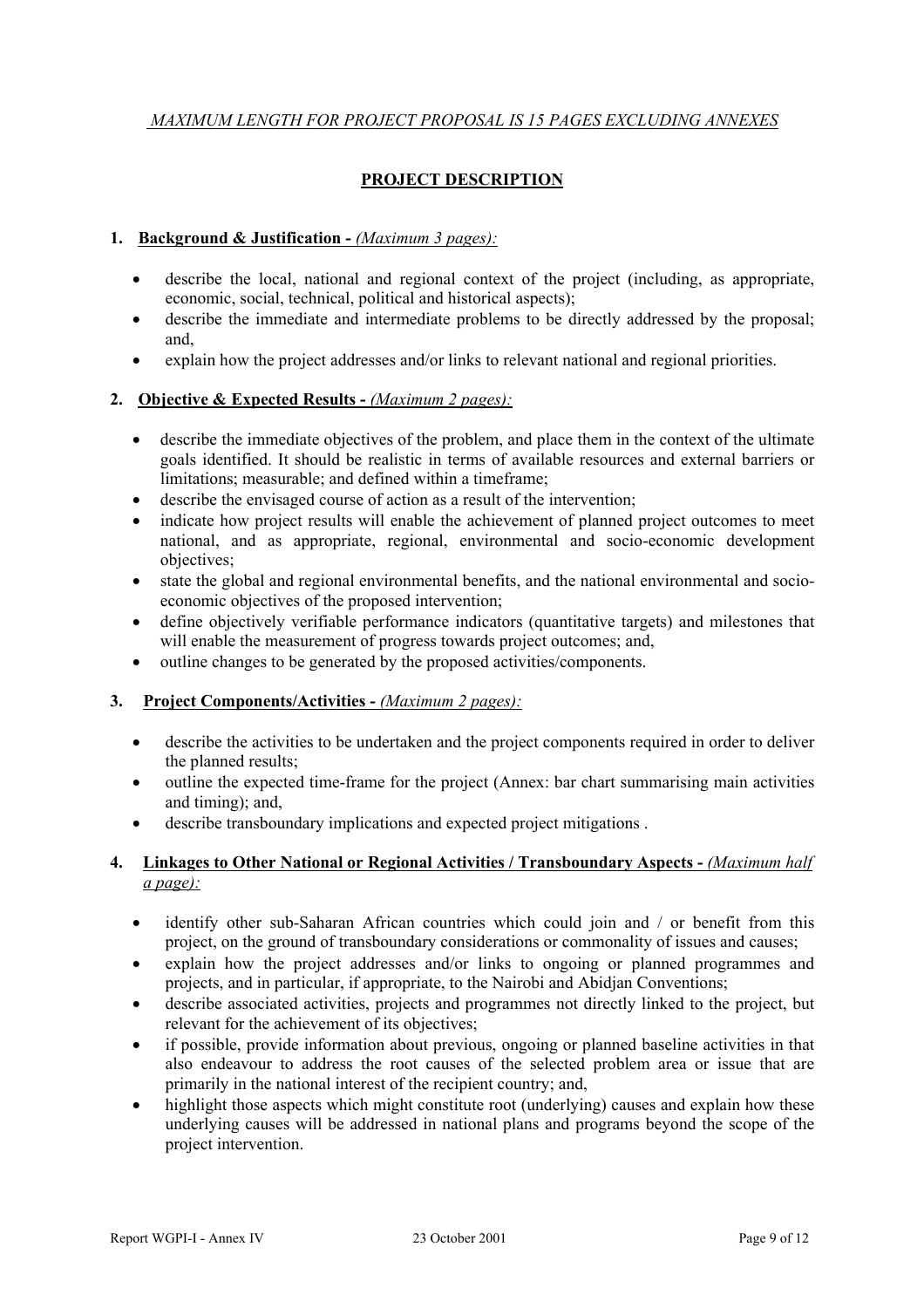# **5. Demonstrative Value & Replicability** - *(Maximum half a page):*

x explain whether the project could be replicated in other areas, countries or fields, or whether the project could be used as a reference for the application of similar approaches in other instances.

# **6. Risks and Sustainability -** *(Maximum half a page):*

- identify the risks and assumptions (economic, social, institutional and political) that must be taken into account or fulfilled in order to ensure the success of the project and the sustainability of resulting benefits;
- explain what measures have been / will be taken to minimise or mitigate potential risks;
- justify the long-term financial viability of the project results;
- describe planned measures to ensure sustainability of project outcomes, particularly with regard to these aspects:
	- financial (funding of recurrent costs and support after the intervention), and
	- institutional (provisions for maintaining capacities built with project assistance, as well as improved organisational arrangements) aspects; and,
- outline planned measures to ensure that the benefits of the project are sustained once external support ceases.

# **7. Stakeholder Participation -** *(Maximum half a page):*

• identify project stakeholders and beneficiaries (both primary and secondary, as well as national and regional), who will benefit from, or be involved in, the project. Consider private sector, government agencies, NGOs (national, regional, international), relevant regional fora, large projects underway (LME, etc.). (If necessary include an Annex for in-depth stakeholder analysis).

#### **8. Project Management & Implementation Arrangements -** *(Maximum half a page):*

- describe implementation and execution arrangements at the national level. (This may include inter-agency co-ordination mechanisms in the case of joint ministry projects);
- identify organisations involved in the execution of project activities, describe their advantages, and their specific roles and contributions. Indicate mechanisms for community participation and NGO involvement in project implementation;
- indicate whether an overall management structure or steering committee is foreseen;
- indicate coordination arrangements between proposed and other relevant projects; and,
- preliminarily indicate what human resources (skills, etc) and material inputs may be required for the project.

#### **9. Project Financing & Duration -** *(Maximum 1 page):*

- $\bullet$  estimate the costs of the project and the length of time required to complete all activities;
- describe financial arrangements that will ensure full project financing including co-funding and in-kind contributions; and,
- use the Table provided below for the provision of relevant financial information.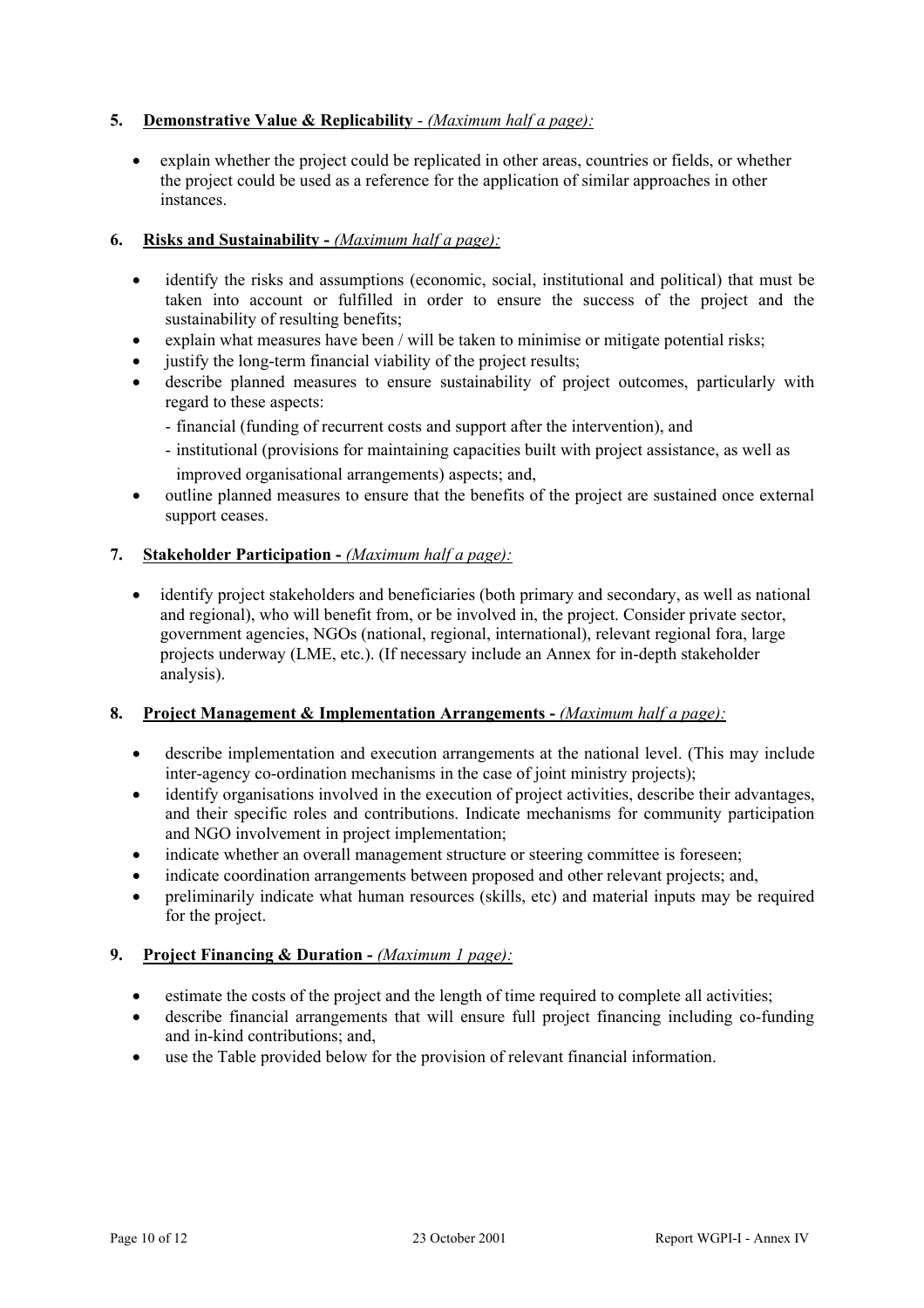# **Table 1. Component & Activity Financing**

|                     |          | <b>External Source of Funds<sup>5</sup></b> |          |      | <b>National Government</b> | <b>Total</b> |
|---------------------|----------|---------------------------------------------|----------|------|----------------------------|--------------|
|                     | Source 1 | Source 2                                    | Source 2 | Cash | In-kind                    |              |
| <b>Component 1</b>  |          |                                             |          |      |                            |              |
| <b>Activity 1.1</b> |          |                                             |          |      |                            |              |
| <b>Activity 1.2</b> |          |                                             |          |      |                            |              |
| <b>Component 2</b>  |          |                                             |          |      |                            |              |
| <b>Activity 2.1</b> |          |                                             |          |      |                            |              |
| <b>Activity 2.2</b> |          |                                             |          |      |                            |              |
| Component 3         |          |                                             |          |      |                            |              |
| <b>Activity 2.1</b> |          |                                             |          |      |                            |              |
| <b>Activity 2.2</b> |          |                                             |          |      |                            |              |
| <b>Total</b>        |          |                                             |          |      |                            |              |

# **10. Monitoring, Evaluation &Dissemination -** *(Maximum half a page):*

- provide the Monitoring  $\&$  Evaluation Plan; describe administrative, technical and financial arrangements to enable a continued monitoring of project progress and performance;
- describe how beneficiaries and other stakeholders will be involved in monitoring and evaluation;
- indicate how and when timelines and quality of progress results and impact will be measured; and,
- describe the indicators chosen as well as any surveys, studies or research that may be required.

# **11. Work Plan and Timetable -** *(Maximum 1 page):*

x provide a framework Gant diagram outlining the duration of project components and activities.

| Year <sup>6</sup>   |   |   |   |   |   |   |                         |   |   |   |              |   |   |  |
|---------------------|---|---|---|---|---|---|-------------------------|---|---|---|--------------|---|---|--|
| Quarter             | 1 | 2 | 3 | 4 | ി | 3 | $\overline{\mathbf{4}}$ | 2 | 3 | 4 | $\mathbf{2}$ | 3 | 4 |  |
| <b>Component 1</b>  |   |   |   |   |   |   |                         |   |   |   |              |   |   |  |
| <b>Activity 1.1</b> |   |   |   |   |   |   |                         |   |   |   |              |   |   |  |
| <b>Activity 1.2</b> |   |   |   |   |   |   |                         |   |   |   |              |   |   |  |
| <b>Component 2</b>  |   |   |   |   |   |   |                         |   |   |   |              |   |   |  |
| <b>Activity 2.1</b> |   |   |   |   |   |   |                         |   |   |   |              |   |   |  |
| <b>Activity 2.2</b> |   |   |   |   |   |   |                         |   |   |   |              |   |   |  |
| <b>Component 3</b>  |   |   |   |   |   |   |                         |   |   |   |              |   |   |  |
| <b>Activity 2.1</b> |   |   |   |   |   |   |                         |   |   |   |              |   |   |  |
| <b>Activity 2.2</b> |   |   |   |   |   |   |                         |   |   |   |              |   |   |  |
| <b>Total</b>        |   |   |   |   |   |   |                         |   |   |   |              |   |   |  |

# **Table 2: Outline Work Plan and Timetable**

<sup>&</sup>lt;sup>5</sup> Insert one column for each proposed source of co-financing

<sup>&</sup>lt;sup>6</sup> Use as many columns as required to cover the entire period of project activities.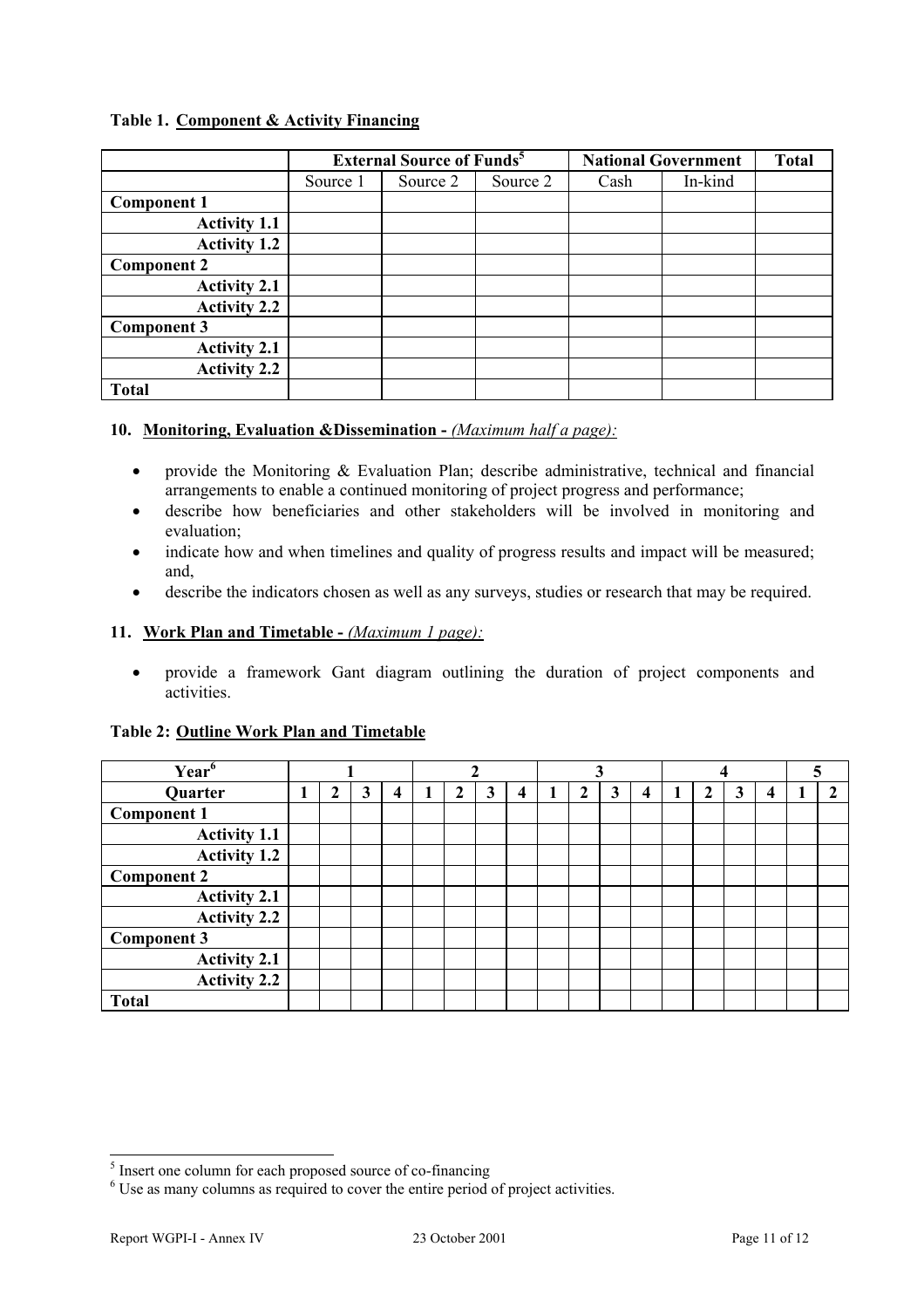# **Annex**

# **Logframe Matrix** *(Maximum 4 pages)*

Use the standard Logical Framework Matrix as outlined below.

| Summary                                                                                                                                                | <b>Objectively verifiable</b><br>indicators | <b>Means of Verification</b><br>(Monitoring Focus) | <b>Critical Assumptions</b><br>and Risks |
|--------------------------------------------------------------------------------------------------------------------------------------------------------|---------------------------------------------|----------------------------------------------------|------------------------------------------|
| Overall goal of the<br>intervention                                                                                                                    |                                             |                                                    |                                          |
| Objectives of the<br>relevant National<br>Programs and the<br>country, regional<br>strategy                                                            |                                             |                                                    |                                          |
| Outcomes that lead to<br>the achievement of the<br>outlined regional and<br>national objectives.<br>Changes due to<br>intervention (project<br>impact) |                                             |                                                    |                                          |
| Results to be delivered<br>by project which will<br>enable necessary<br>changes (project<br>outputs)                                                   |                                             |                                                    |                                          |
| Components/Activities<br>to be implemented in<br>order to obtain planned<br>results (Project<br>components                                             |                                             |                                                    |                                          |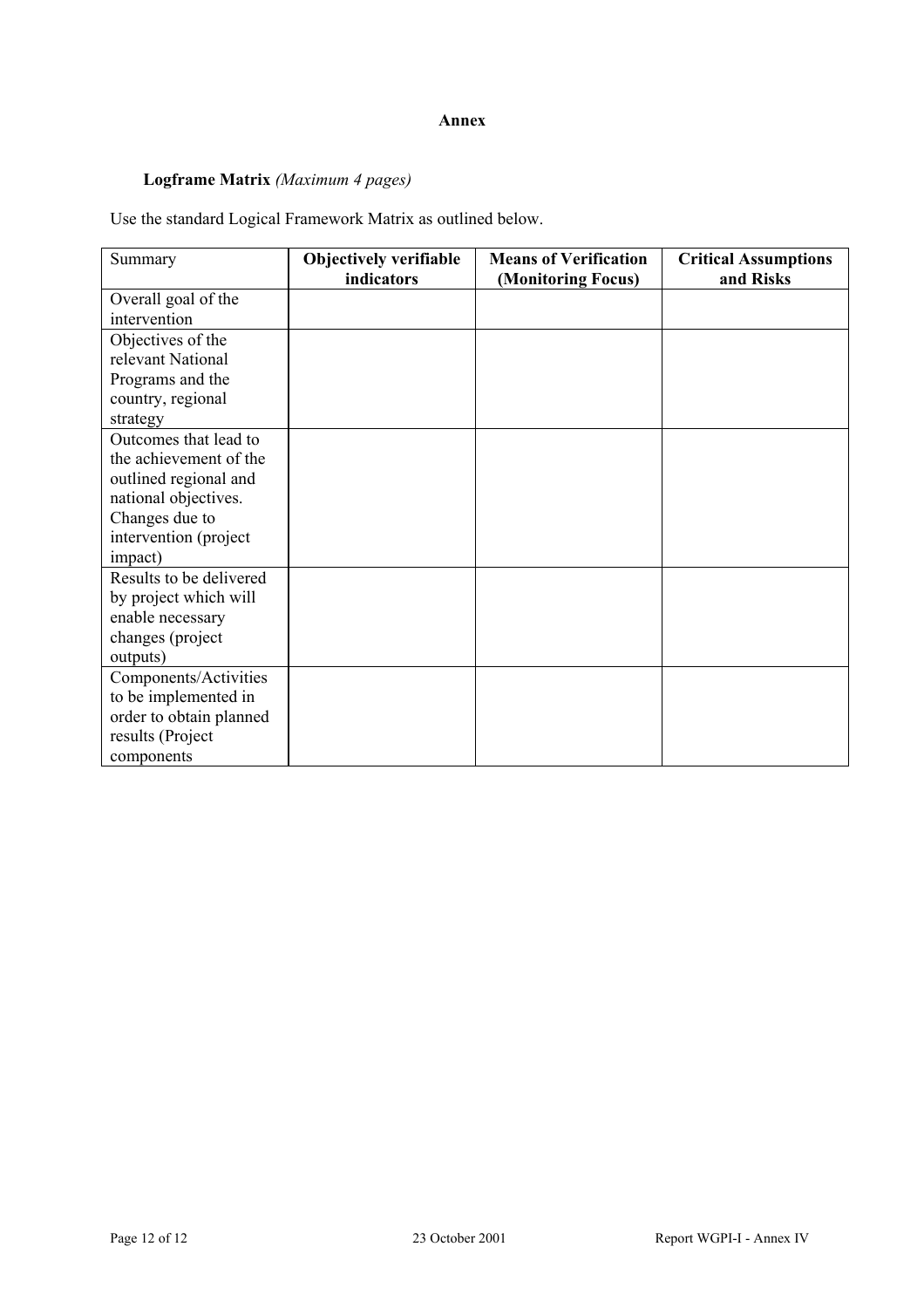# **ANNEX V**

# **Summary List of Concept Papers and Presentation of Overview**



| <b>Project</b><br>concept                               | <b>Potential</b><br><b>Scope</b>                                  | <b>Issue</b>                                                                                           | <b>Sector</b>                    | <b>Ecosystem</b>                                   | <b>Project type</b>                                                                                              |
|---------------------------------------------------------|-------------------------------------------------------------------|--------------------------------------------------------------------------------------------------------|----------------------------------|----------------------------------------------------|------------------------------------------------------------------------------------------------------------------|
| <b>GA 1 Coastal</b><br>Protection<br>Project            | Senegal,<br><b>Guinea Bissan</b><br>and Guinea<br>Conakry         | Coastal Frosion, Sea level<br>rise. Over-exploitation of<br>natural resources.                         | <b>Tourism</b><br>(urbanization) | Reach/<br>sandy foreshore                          | Management<br>Monitoring<br>Training<br>٠<br>Public awareness                                                    |
| GA 2 Feo-<br>tourism<br>Development                     | Senegal and<br><b>Guinea Bissan</b>                               | Loss of ecosystems and<br>ecotones, over<br>exploitation (Coastal<br>beaches, forests and<br>wildlife) | <b>Tourism</b><br>(urbanization) | <b>Beach</b><br>(forest and<br>wildlife resources) | Ecotourismdevelopment<br>٠                                                                                       |
| GA <sub>3</sub><br>Mangrove<br>Resource<br>Management   | The Republic<br>of Senegal.<br>Grinea Bissan<br>Guinea<br>Conakry | Loss of ecosystems and<br>ecotones.                                                                    | Energy,<br>urbanisation          | Mangroves                                          | Monitoring/<br><b>Government &amp; Public</b><br>awareness/<br>Policy development/<br>Altemative technology<br>٠ |
| GA 4 Sub-<br>Regional<br><b>Fisheries</b><br>Management | Senegal,<br>Guinea Bissau.<br>Guinea<br>Conakry.                  | <b>Destructive Fishing</b><br>Practices. Over<br>exploitation                                          | <b>Fisheries</b>                 | Inshore sea                                        | Monitoring & research/<br>Capacity building<br>Construction of fishing<br>port                                   |

| <b>Project concept</b>                                                                   | <b>Potential</b><br><b>Scope</b>           | Issue                                                         | <b>Sector</b>                | Ecosystem                                 | Project type                                                                                                                             |
|------------------------------------------------------------------------------------------|--------------------------------------------|---------------------------------------------------------------|------------------------------|-------------------------------------------|------------------------------------------------------------------------------------------------------------------------------------------|
| KE 1: Impacts of<br>prawn trawling in<br>the Malindi-<br>Ungwana Bay.<br>Kenya           | Tanzania.<br>Mozambique                    | Over-exploitation, and<br>Modification of<br>ecosystems       | <b>Ficheries</b>             | <b>Seagrass</b><br>Habitat.               | Monitoring<br>Assessment of socio-<br>economic impacts &<br>responses<br>Evaluation of policies and<br><b>regulations</b>                |
| KE 2: Resource use<br>patterns in the<br>coral reef systems<br>in Fast Africa.           | Tanzania.<br>Mozambique                    | Over-exploitation &<br>Modification of<br>Ecosystems          | <b>Ficheries</b>             | Coral Reef.<br>habitat                    | Monitoring and<br>$\blacksquare$<br>research (economic &<br>scientific)<br>Conflict resolution.<br>mechanisms/<br>A iternative solutions |
| KE3 The impact of Tanzania (Dar-<br>spills and solid<br>waste disposal on<br>the Mombasa | ex-Salaam.<br>harbour creek)<br>Mozambique | Modification of<br><b>Ecosystems or Ecotones</b><br>Pollution | Industry and<br>urbanisation | Mangrove                                  | Monitoring and<br>assessment (scientific and<br>socio-economic)                                                                          |
| KE4: A strategy<br>towards<br>sustainable.<br>mangrove<br>exploitation                   | Tanzania                                   | Modification of<br>Ecosystems or Ecotones-                    | Energy &<br>urbanisation     | Mangrove<br>habitat                       | Monitoring &<br>٠<br>assessment/<br>Strategies for mitigation                                                                            |
| KE 5: The impacts<br>of solar salt.<br>production on the<br>mangrove<br>ecosystem        | Not<br>Transhound.<br>arv                  | Modification of<br>Ecosystems or Ecotones -                   | Industry                     | Mangrove<br>Habitat                       | Monitoring & research<br>¥.<br>(environmental impact)<br>assessments)                                                                    |
| KE6: Suspended<br>Sediment input in<br>the Malindi Bay                                   | Tanzania and<br>Mozambique                 | <b>Suspended Solids</b>                                       | A griculture                 | beach, coral lo<br>reefs.<br>seagrass and | Monitoring & research<br>(scientific and socio-<br>economic)                                                                             |
| and its impact on<br>tourism                                                             |                                            | (Modification of<br>ecosystems)                               | <b>Hebanication</b>          | mangrove                                  | Mitigating measures                                                                                                                      |

| <b>Project concept</b>                                 | <b>Potential</b><br><b>Scope</b>    | <b>Issue</b>                      | <b>Sector</b>       | <b>Ecosystem</b>                    | <b>Project type</b>                                           |
|--------------------------------------------------------|-------------------------------------|-----------------------------------|---------------------|-------------------------------------|---------------------------------------------------------------|
| MA <sub>1</sub> An<br>assessment of                    | Seychelles,<br><b>Ivory Coast,</b>  | <b>Shoreline Change</b>           | Industry            | <b>Beaches</b>                      | Monitoring &<br>۰<br>assessment                               |
| factors affecting<br>shoreline change<br>and possible  | Kenya                               | Modification of<br>ecosystem      | <b>Urbanisation</b> | reefs                               | <b>Alternative</b><br>ä<br>techniques/protective<br>measures  |
| MA2: Restoration<br>and long term<br>sustainability of | Mozambique,<br>Seychelles,<br>Kenya | Modification of<br>ecosystem      | Industry            | Lagoons                             | Monitoring &<br>assessment (scientific and<br>socio-economic) |
| the lagoon<br>ecosystemof                              |                                     |                                   | <b>Urbanisation</b> |                                     | Long-term management                                          |
| Mauritius<br>MA3: Integrated                           | Seychelles,                         | Over-exploitation,                | Fisheries           | coral reef. the $\bullet$           | <b>Alternative solutions</b><br>Management                    |
| <b>Coastal Zone</b>                                    | Madagascar                          | <b>Shoreline Change</b>           | Industry            | reef lagoons,                       | Legislation                                                   |
| Management                                             |                                     | and Modification<br>of Ecosystems | <b>Urbanisation</b> | beaches.<br>wetlands and assessment | Monitoring &                                                  |
|                                                        |                                     |                                   | Tourism             | all islets                          |                                                               |

| <b>Project concept</b>                                                               | <b>Potential</b><br><b>Scope</b>        | <b>Issue</b>                                                            | <b>Sector</b>                                                | <b>Ecos ys tem</b>                                     | <b>Project type</b>                                                                                                                                                                                             |
|--------------------------------------------------------------------------------------|-----------------------------------------|-------------------------------------------------------------------------|--------------------------------------------------------------|--------------------------------------------------------|-----------------------------------------------------------------------------------------------------------------------------------------------------------------------------------------------------------------|
| MOI: Coral Reef<br>Monitoring and<br><b>Survey Programme</b><br>2002-2007            | Tanzania and<br>Kenva                   | Loss and<br>Modification of<br>Ecosystems and<br><b>Habitats</b>        | Climate<br>$Change - El$<br>Niño<br>bleaching                | <b>Coral reefs</b>                                     | Monitoring<br>٠<br>Develop:<br>mitigation/regulations<br>Management<br><b>Public awareness</b>                                                                                                                  |
| MO2 Mangrove<br>Monitoring,<br><b>Educational and</b><br>Recovery<br>Programme 2002- | Tanzania and<br>Kenva                   | Loss and<br>Modification of<br>Ecosystems and<br><b>Habitats</b>        | <b>Hrbaisation</b><br>Industry                               | Mangrove<br>habitats                                   | Monitoring<br>٠<br>Develop<br>mitigation/regulations<br>Management<br><b>Public awareness</b><br>ä.                                                                                                             |
| MO3 Addressing<br>Overfishing in<br>Mozambique                                       | Kenva.<br>Tanzania and<br>South A frica | Over-exploitation                                                       | <b>Fisheries</b>                                             |                                                        | Community based<br><i>interventions</i><br>A Iternative solutions.<br>Regulation and mitigation<br>development<br>Monitoring & assessment<br>Training and technical<br>support<br>Public awareness<br>Mangement |
| MO4: Addressing<br>Flood in<br>Mozambique                                            | South Africa<br>Tanzania and<br>Kenva   | Flood<br>Modification of<br>stream flow<br>Modification of<br>ecosystem | Global<br>Climate<br>change (sea<br>level rise)              | River<br>basins.<br>coastal<br>deltas and<br>estuaries | Monitoring and<br>assessment<br>Development of expertise<br>and training                                                                                                                                        |
| MO5: Addressing<br>Modification of<br>stream flow<br>(shortage of                    | South Africa<br>Tanzania and<br>Kenva   | Flood<br>Modification of<br>stream flow                                 | Energy<br><b>Fisheries</b><br><b>A</b> griculture<br>Tourism | <b>River</b><br>basins.<br>coastal<br>deltas and       | Monitoring and<br>assessment (scientific and socio-<br>Build regional network of<br>experts and services                                                                                                        |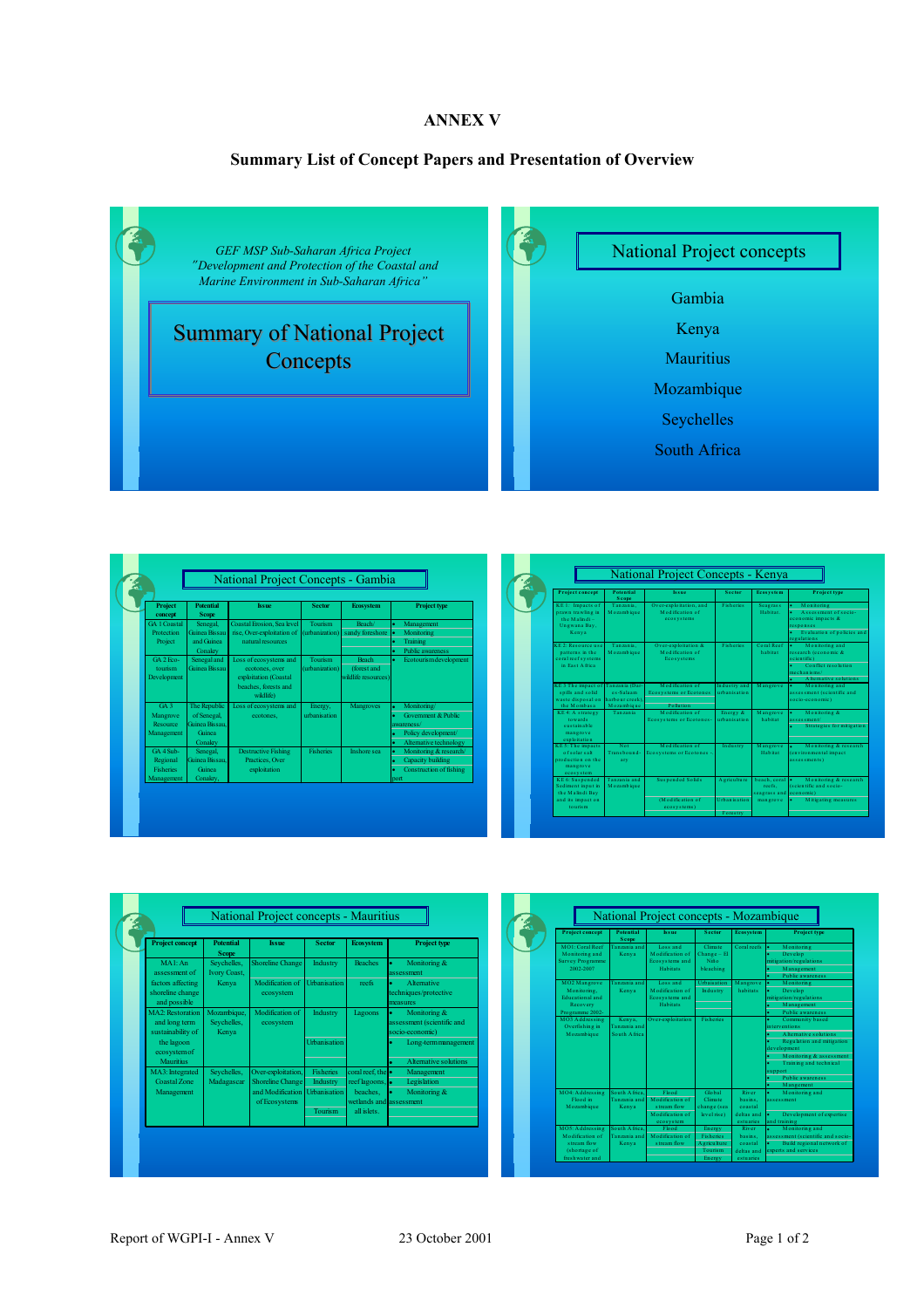| <b>Project concept</b> | <b>Potential Scope</b> | <b>Issue</b>                                | <b>Sector</b>       | <b>Ecosystem</b> | <b>Project type</b>                  |
|------------------------|------------------------|---------------------------------------------|---------------------|------------------|--------------------------------------|
| SEY01:                 | Not Transbound-        | Loss (and                                   | <b>Urbanisation</b> | Wetlands         | Training                             |
| Improvement of         | arv                    | Modification) of                            | Industry            | Islands          | Land Use Plans & management<br>ä.    |
| Land Use Planning      |                        | Ecosystems                                  | Agriculture         | (Mahe &          |                                      |
|                        |                        |                                             | Tourism             | Praslin)         | Impact mitigation measures           |
| SEY 02: Mooring        | Not Transhound-        | Coral Bleaching &                           | Tourism             | Coral Reefs      | Monitoring & assessment              |
| <b>Installations</b>   | arv                    | Loss & Modification                         | Industry            |                  | Training & technical                 |
|                        |                        | of Eco-Systems &                            |                     |                  | development                          |
| SEY03: Sustainable     | Other outer is lands.  | Loss and modification                       | Tourism             | Coral reefs      | Monitoring and assessment<br>٠       |
| financing              | in Seychelles,         | of ecosystems or                            |                     |                  | (scientific and socio-economic)      |
| mechanism and          | Maldives.              | ecotones:                                   |                     | Lagoon           | evaluate approaches to               |
| sustainable tourism.   | Mauritius.             | <b>Unsustainable</b>                        |                     |                  | sustainable financing                |
| approach for           |                        | Comoros and other exploitation of fisheries |                     |                  | Awareness/education                  |
| SEY 04:                | The systemonce         | Loss & Modification                         |                     | Mahe &           | ٠<br>framework for capacity building |
| Introduction of        | operational can        | of Eco-Systems &                            |                     | Praslin coral    |                                      |
| Standard               | then be used as a      | <b>Ecotones</b>                             |                     | reefs            | Development international<br>٠       |
| Operational And        | model for other.       |                                             |                     |                  | standards for environmental          |
| Management             | protected areas and    |                                             |                     |                  | assessment                           |
| Procedures for         | sensitive areas in     |                                             |                     |                  | Monitoring and assessment            |
| sustainable use of     | Seychelles and         |                                             |                     |                  | (scientific and socio-economic)      |
| Marine National        | especially in the      |                                             |                     |                  | Training (in use of Standard         |
| Parks                  | region, through the    |                                             |                     |                  | <b>Operational Procedures)</b>       |
|                        | <b>UNEP Regional</b>   |                                             |                     |                  | Electronic driven procedures for     |
|                        | <b>Seas Programme</b>  |                                             |                     |                  | monitoring and reporting:            |

| Project Concepts – associated issues                          |                             |
|---------------------------------------------------------------|-----------------------------|
| •Modification of stream flow                                  | $\overline{2}$              |
| $\cdot$ Floods                                                | 2                           |
| •Pollution                                                    |                             |
| •Suspended solids                                             |                             |
| •Coastal erosion and shoreline change                         | 3                           |
| •Loss and modification of ecosystems and ecotones             | 17                          |
| •Over-exploitation of fisheries and other living<br>resources | 5                           |
| •Destructive fishing practices                                |                             |
| •Coral bleaching                                              |                             |
| •Sea-level rise                                               | $\mathcal{D}_{\mathcal{A}}$ |



| •Beach/sandy foreshore            | 3              |
|-----------------------------------|----------------|
| •Mangroves                        | 5              |
| •Inshore waters                   |                |
| •Seagrass                         | 2              |
| •Coral reefs                      | 8              |
| •Lagoons                          | 2              |
| •Wetlands                         | 2              |
| •River basin, delta and estuaries | $\mathfrak{D}$ |

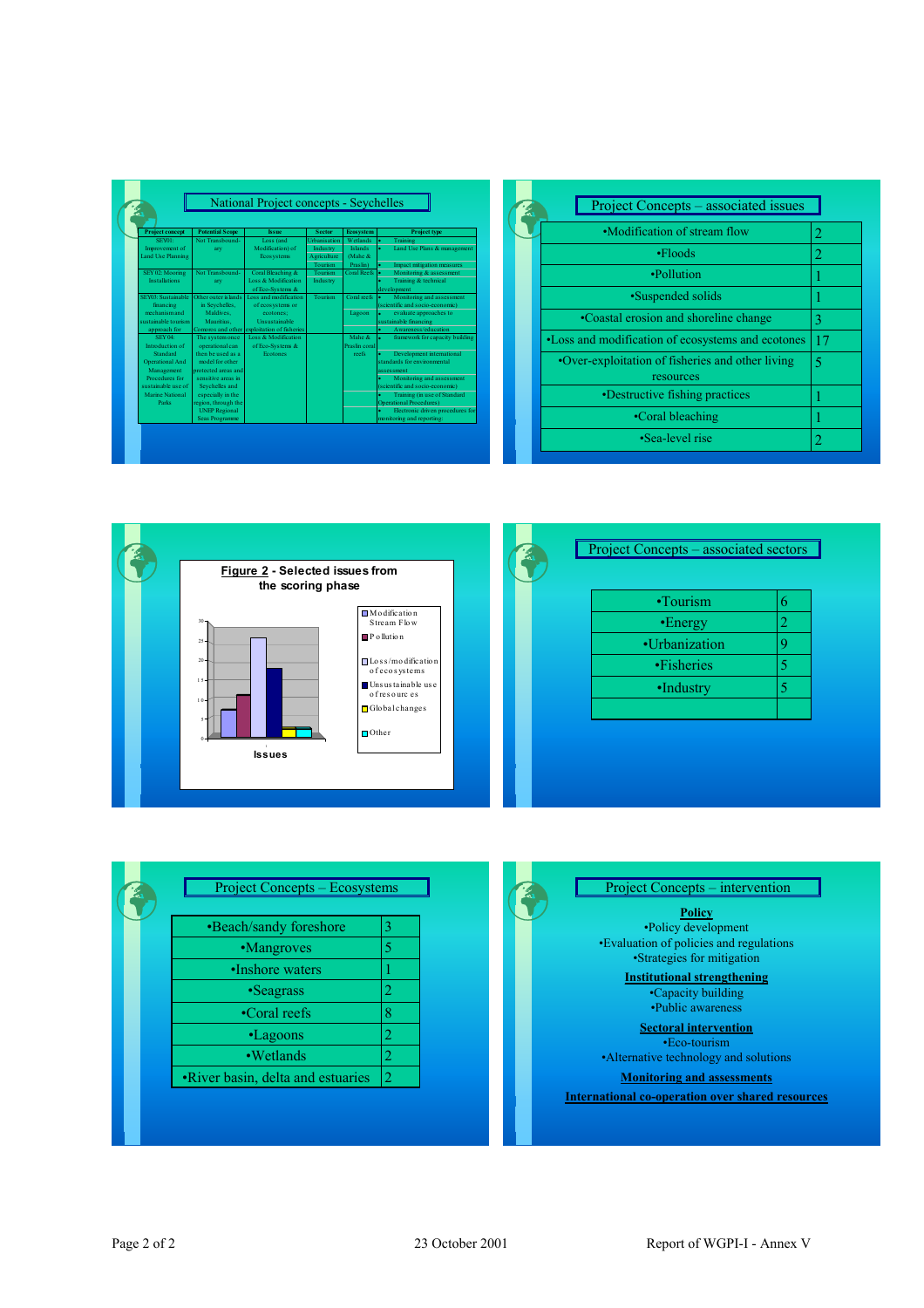# **ANNEX VI**

#### **Reports of the Working Groups**





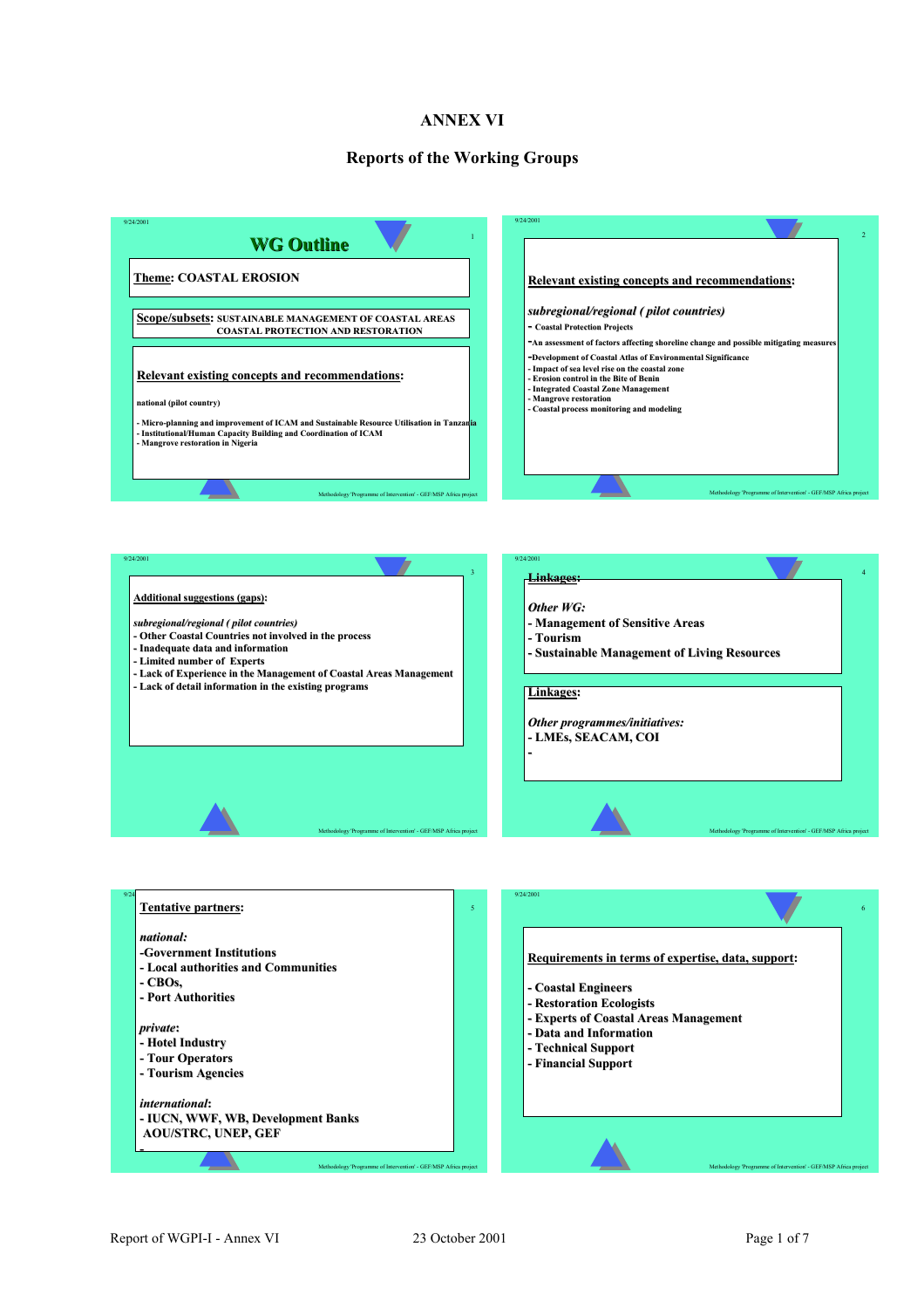# **WG Outline WG Outline**

**Theme: SUSTAINABLE USE OF LIVING RESOURCES**

#### $Scope/subsets:$

9/24/2001

9/24/2001

- $•$ **Management of artisanal fisheries**
- •**Management of fisheries resources Management of fisheries resources**
- •**Destructive fishing practices**
- •**Recruitment (e.g. stream flow modification) Recruitment (e.g. stream flow modification)**
- •**Supporting ecosystem (e.g. mangrove, coral reefs) Supporting ecosystem (e.g. mangrove, coral reefs)**
- •**Protection of nursery and breeding grounds Protection of nursery and breeding grounds**

#### **(e.g management of stream flow)**

•**Development of alternative livelihood to fishing communities Development of alternative livelihood to fishing communities**

Methodology 'Programme of Intervention' - GEF/MSP Africa project

Methodology 'Programme of Intervention' - GEF/MSP Africa project

1

3

9/24/2001

- •**Illegal fishing and poaching**
- •**Aquaculture practice**
- •**Alternative fisheries resources fisheries resources**

9/24/2001 **Relevant existing concepts and recommendations: GA4** - Subregional fishieries managmeent proejct **KE1 - impacts of prawn trawling impacts of prawn trawling KE2-resource use patterns in the coral reefs systems in East Africa MO3** - **addressing** over fishing in Moz **MO5** - protection of estuaries and mangrove as nursery grounds **through stream flow regulation MA 2 - restoration and LT sustainability of lagoons in Mauritius TZ1 - component on management of inshore fisheries in Tanzania NG** - Development of aquaculture at the community level *national (pilot country) (pilot country)* **- MO3 - addressing overfishing in Moz -**

Methodology 'Programme of Intervention' - GEF/MSP Africa project

4

Methodology 'Programme of Intervention' - GEF/MSP Africa project

#### **Relevant existing concepts and recommendations:**

#### $subregional/regional ( pilot countries)$

- •**GA4- Sub regional fisheries (Mauritania, Senegal, Gm, GB G Cnakry)**
- $\cdot$ TZ1 inshore fisheries (Ken, Tan, Moz)
- •**KE2 - impacts of human activities in coral reefs impacts of human activities in coral reefs**
- •**(Ken - Moz - Tz-SA)**
- •**MO5 - protection of estuaries and mangrove as nursery grounds** •**through stream flow regulation ( (Moz-Tz-Ken-SA)**

#### **Additional suggestions (gaps):** *subregional/regional ( pilot countries) -Management of artisinal fisheries* Sharing learning experience Promotion of co-management approaches Post harvest management and technology Gear improvement Improved management practices • Develop fisheries Infrastructure **-Fisheries management** • Common approaches to stock assessment • Development of aquaculture at community level Legal instruments: development and harmonization of strategies for shared stock Post harvest product enhancement **-Destructive fishing practices** Strategies for promotion of appropriate fishing gear and practices • Capacity and development in enforcement agencies • Review of existing legal instruments

| 9/24/2001                        |                                                                                                                               | 9/24/2001                                                        |
|----------------------------------|-------------------------------------------------------------------------------------------------------------------------------|------------------------------------------------------------------|
|                                  | -Ecosystem management<br>Recruitment: Economic evaluation of nurseries and breeding rounds                                    | Linkages:                                                        |
|                                  | (including seagrass beds, mangroves, coral reefs, lagoons and estuaries)<br>and Economic evaluation of the impact of poaching | Other WG:                                                        |
|                                  | Supporting ecosystem: Trans-boundary ecosystem management                                                                     | - WG on Management of sensitive areas (MPA's)                    |
|                                  | (for example Dimersal fisheries in South Africa and Mozambique<br>and West Africa - Nigeria, Cote d'Ivore and Ghana)          | - (WG Tourism: coral reefs)                                      |
|                                  | Protection of nursery and breeding grounds                                                                                    |                                                                  |
|                                  | -Development of alternative livelihoods in fishing communities                                                                |                                                                  |
|                                  | Strategies to promote alternatives with regard to eco-tourism development,                                                    | Linkages:                                                        |
|                                  | aquaculture (seaweed and shellfish, prawns, fish and agriculture)                                                             | Other programmes/initiatives:                                    |
|                                  | -Illegal fishing and poaching                                                                                                 | - LMEs (Agulas-Somali current - fisheries component)             |
|                                  | Addressing lack of capacity for MSC of offshore foreign fishing activities                                                    |                                                                  |
|                                  | Addressing strategies to combat illegal shell and coral trade                                                                 | + other LMEs                                                     |
| -Aquaculture practices           |                                                                                                                               | - Benefit Programme (SA- Namibia - Angola)                       |
|                                  | Sharing experiences in development of aquaculture (including training in:                                                     | - Indian Ocean Tuna assessment                                   |
|                                  | technology and bio-technology, marketing, pilot schemes, control off alien                                                    | - SADC                                                           |
|                                  | species and pollution)                                                                                                        |                                                                  |
| -Alternative fisheries resources |                                                                                                                               | - SWIOC                                                          |
|                                  | Identification of new fisheries resources (exploratory fishing $\&$ surveying)                                                |                                                                  |
|                                  | Development of new offshore fisheries                                                                                         | Methodology 'Programme of Intervention' - GEF/MSP Africa project |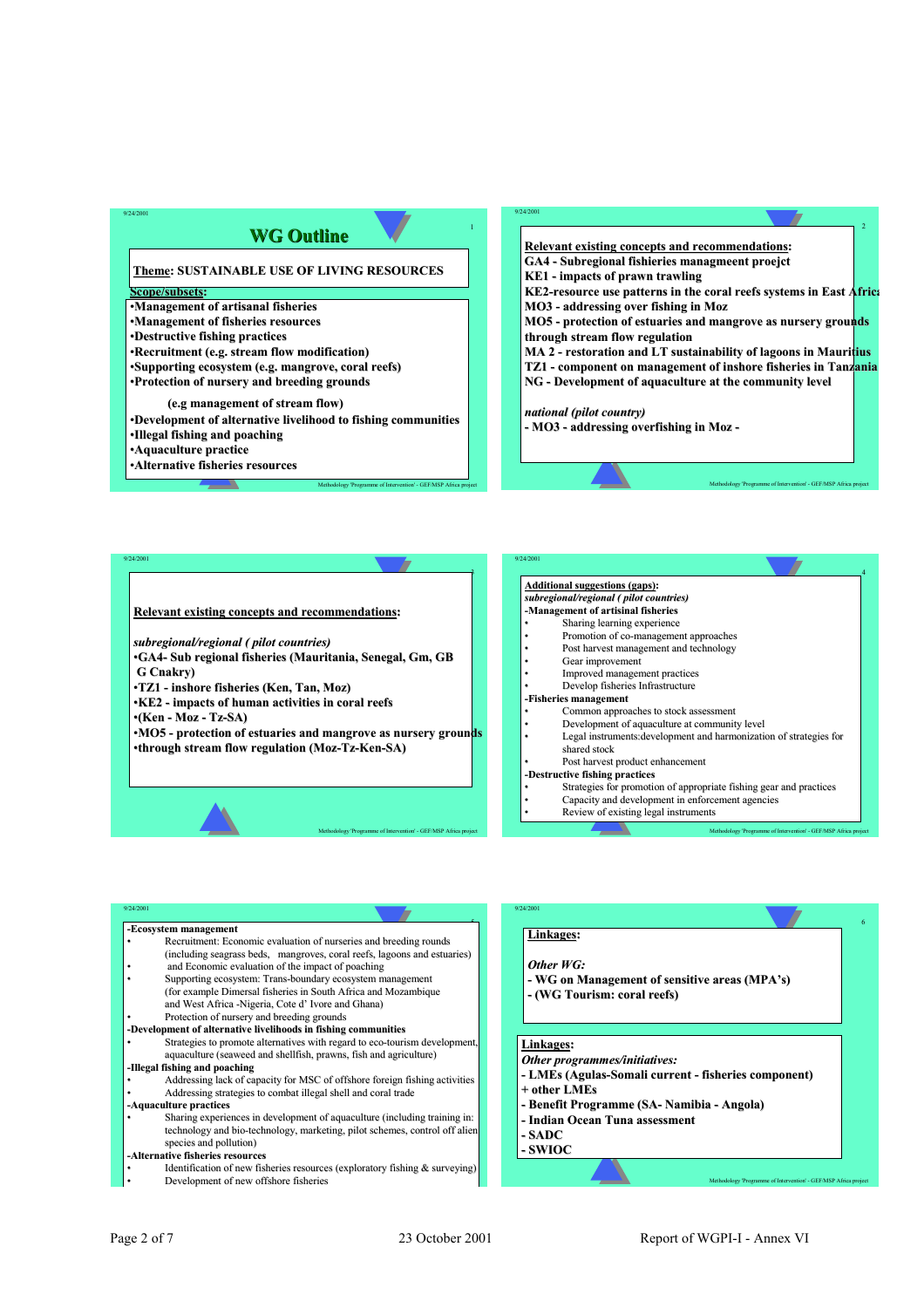



| 9/24/2001                                                     | 9/24/2001                                                      |
|---------------------------------------------------------------|----------------------------------------------------------------|
| Relevant existing concepts and recommendations:               |                                                                |
|                                                               | <b>SEY 1: Improvement of Land Use Planning</b>                 |
| subregional/regional (pilot countries)                        | <b>SEY 2: Mooring Installations</b>                            |
| <b>GA 3 Mangrove Resource Management</b>                      | <b>SEY 4: Introduction of Standard Operational And</b>         |
| KE 4: A strategy towards sustainable mangrove exploitation    | <b>Management Procedures for sustainable use of Marine</b>     |
| KE 5: The impacts of solar salt production on the mangrove    | <b>National Parks</b>                                          |
| ecosystem                                                     | •SA 1: Development of a Coastal Atlas of Environmental         |
| MA 2: Restoration and long term sustainability of the lagoon  | <b>Significance in (Southern) Africa</b>                       |
| ecosystem of Mauritius                                        | <b>SA 2: Development of a Shelf Atlas of Environmental</b>     |
| <b>MA 3: Integrated Coastal Zone Management</b>               | <b>Significance for (Southern?) Africa</b>                     |
| <b>MO 1: Coral Reef Monitoring and Survey Programme 2002-</b> | SA 3: Impact of global climate change on streamflow and        |
| 2007                                                          | estuaries in southern Africa                                   |
| <b>MO 2 Mangrove Monitoring, Educational and Recovery</b>     | •SA 5: Identification of Regional Priority Sites and Areas for |
| <b>Programme 2002-2007</b>                                    | <b>Conservation/Protection</b>                                 |
| MO 5: Addressing Modification of stream flow (shortage of     |                                                                |
| freshwater and Flood) in Mozambique                           |                                                                |
|                                                               |                                                                |

Methodology 'Programme of Intervention' - GEF/MSP Africa project

Methodology 'Programme of Intervention' - GEF/MSP Africa project

4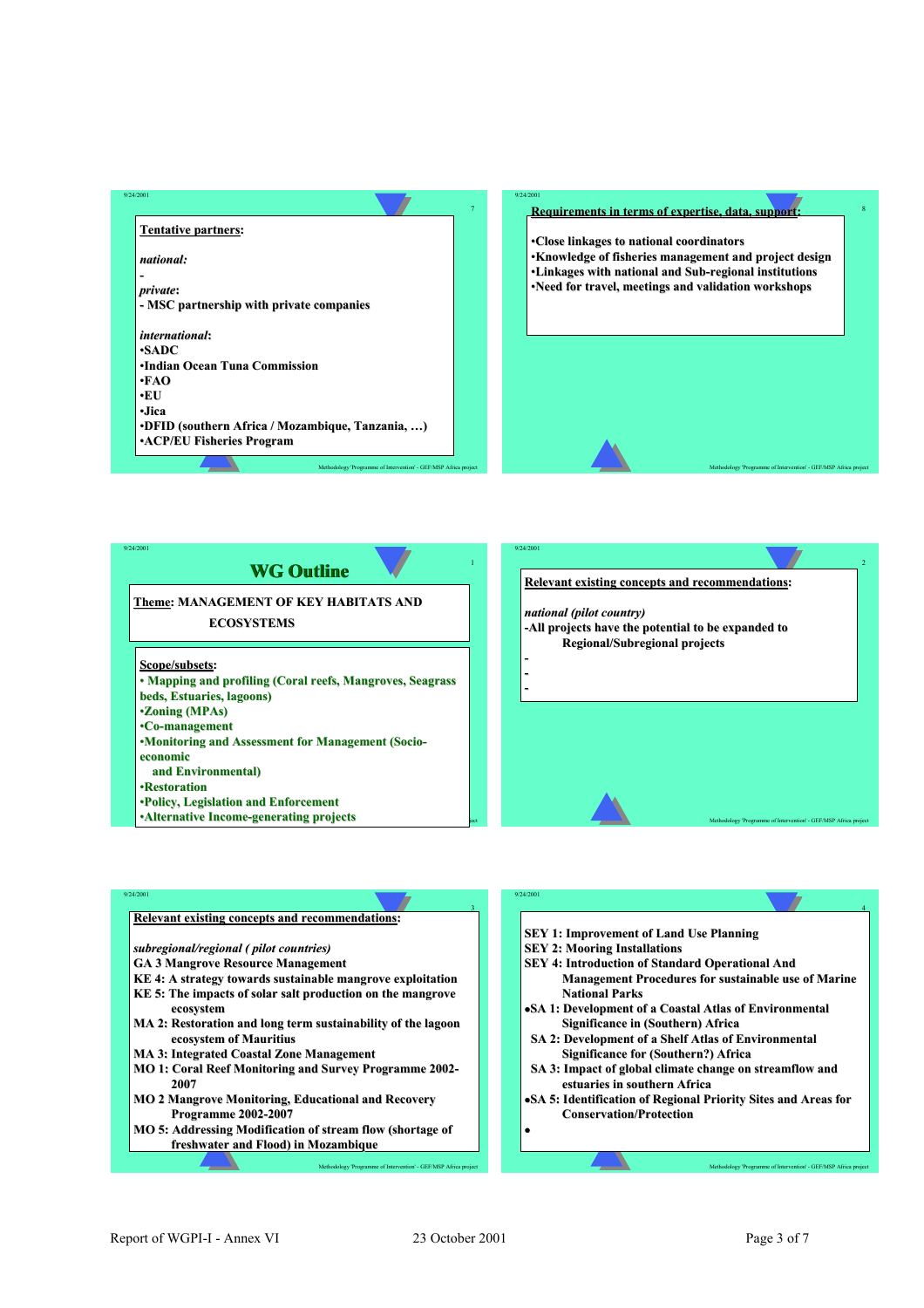



| Other programmes/initiatives:<br>-LME projects<br>-GIWA<br><b>IUCN</b><br><b>WWF</b><br><b>EAF14</b><br><b>CSI/UNESCO</b><br><b>CORDIO</b><br><b>SEACAM</b><br><b>DFID</b><br><b>UNEP</b><br><b>UNDP</b><br><b>FAO</b><br><b>Coast Care</b><br><b>Abijan Convention</b><br><b>Nairobi Convention</b><br><b>World Bank</b><br><b>GEMPA</b><br><b>Convention on Biological Diversity</b> |           |  |
|----------------------------------------------------------------------------------------------------------------------------------------------------------------------------------------------------------------------------------------------------------------------------------------------------------------------------------------------------------------------------------------|-----------|--|
|                                                                                                                                                                                                                                                                                                                                                                                        | Linkages: |  |
|                                                                                                                                                                                                                                                                                                                                                                                        |           |  |
|                                                                                                                                                                                                                                                                                                                                                                                        |           |  |
|                                                                                                                                                                                                                                                                                                                                                                                        |           |  |
|                                                                                                                                                                                                                                                                                                                                                                                        |           |  |
|                                                                                                                                                                                                                                                                                                                                                                                        |           |  |
|                                                                                                                                                                                                                                                                                                                                                                                        |           |  |
|                                                                                                                                                                                                                                                                                                                                                                                        |           |  |
|                                                                                                                                                                                                                                                                                                                                                                                        |           |  |
|                                                                                                                                                                                                                                                                                                                                                                                        |           |  |
|                                                                                                                                                                                                                                                                                                                                                                                        |           |  |
|                                                                                                                                                                                                                                                                                                                                                                                        |           |  |
|                                                                                                                                                                                                                                                                                                                                                                                        |           |  |
|                                                                                                                                                                                                                                                                                                                                                                                        |           |  |
|                                                                                                                                                                                                                                                                                                                                                                                        |           |  |
|                                                                                                                                                                                                                                                                                                                                                                                        |           |  |
|                                                                                                                                                                                                                                                                                                                                                                                        |           |  |
|                                                                                                                                                                                                                                                                                                                                                                                        |           |  |
|                                                                                                                                                                                                                                                                                                                                                                                        |           |  |
|                                                                                                                                                                                                                                                                                                                                                                                        |           |  |

Methodology 'Programme of Intervention' - GEF/MSP Africa project

| 9/24/2001                                                                                                      | 9 | 9/24/2001                                                                     | 10 <sup>°</sup> |
|----------------------------------------------------------------------------------------------------------------|---|-------------------------------------------------------------------------------|-----------------|
| <b>Tentative partners:</b><br>national:<br>-AS ABOVE<br>$\overline{\phantom{0}}$<br>$ $ <i>private</i> :<br>-  |   | Requirements in terms of expertise, data, support:<br><b>PROJECT SPECIFIC</b> |                 |
| -<br>international:<br>$\blacksquare$<br>-<br>Methodology 'Programme of Intervention' - GEF/MSP Africa project |   | Methodology 'Programme of Intervention' - GEF/MSP Africa project              |                 |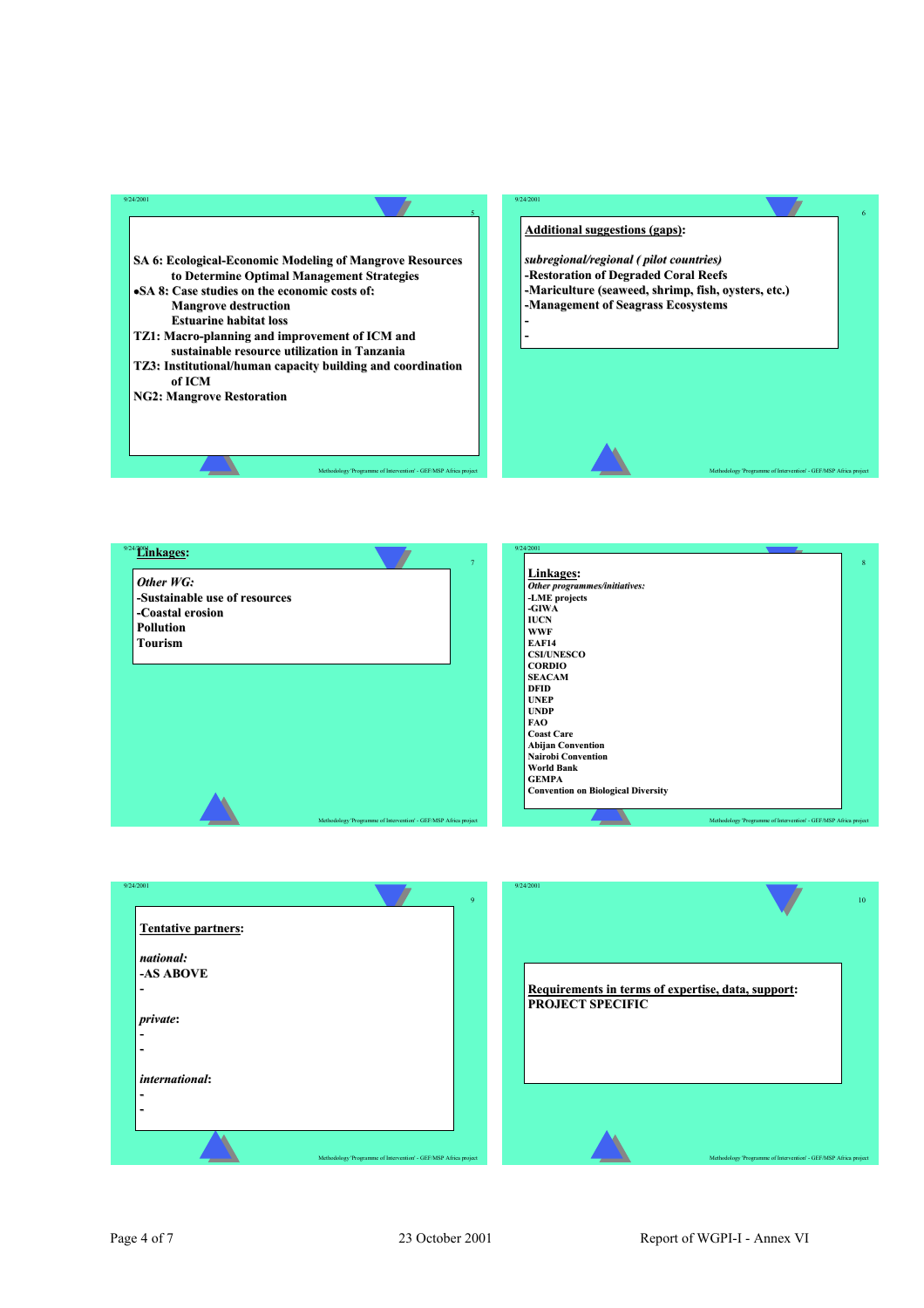# **WG Outline WG Outline**

#### **Theme: POLLUTION (of water) : POLLUTION (of water)**

#### $Scope/subsets:$

9/24/2001

**Land based sources: Industrial waste outfalls, solid waste and suspended solids. Collection, treatment and disposal of sewage. Mining. Mining.**

#### **Marine based sources: pollution from ships,**

**Hazardous substances, ships operational discharges and wastes. ships operational discharges and wastes. Spills from wells or pipelines. Spills from wells or pipelines.**

Methodology 'Programme of Intervention' - GEF/MSP Africa project

#### *national (pilot country) national (pilot country)*

1

9/24/2001

-**TZ02** – effective waste water reduction and disposal systems, -**KE3** – The impact of spills and solid waste disposal on the **Mombasa Creek** 

-SA 7 - Development of a coastal and marine pollution control **and waste management strategy for sub Saharan Africa. waste management for sub Saharan** 

-**SA 8 – Case studies on pollution/spills and contingency planning** 

Methodology 'Programme of Intervention' - GEF/MSP Africa project

- -**Ng - Restoration of polluted areas -Ng - Oil reception facilities at ports**
- **-Ng - Ivory Coast : Microbial pollution from land**

All countries need to participate but would need

**governmental approval governmental approval**



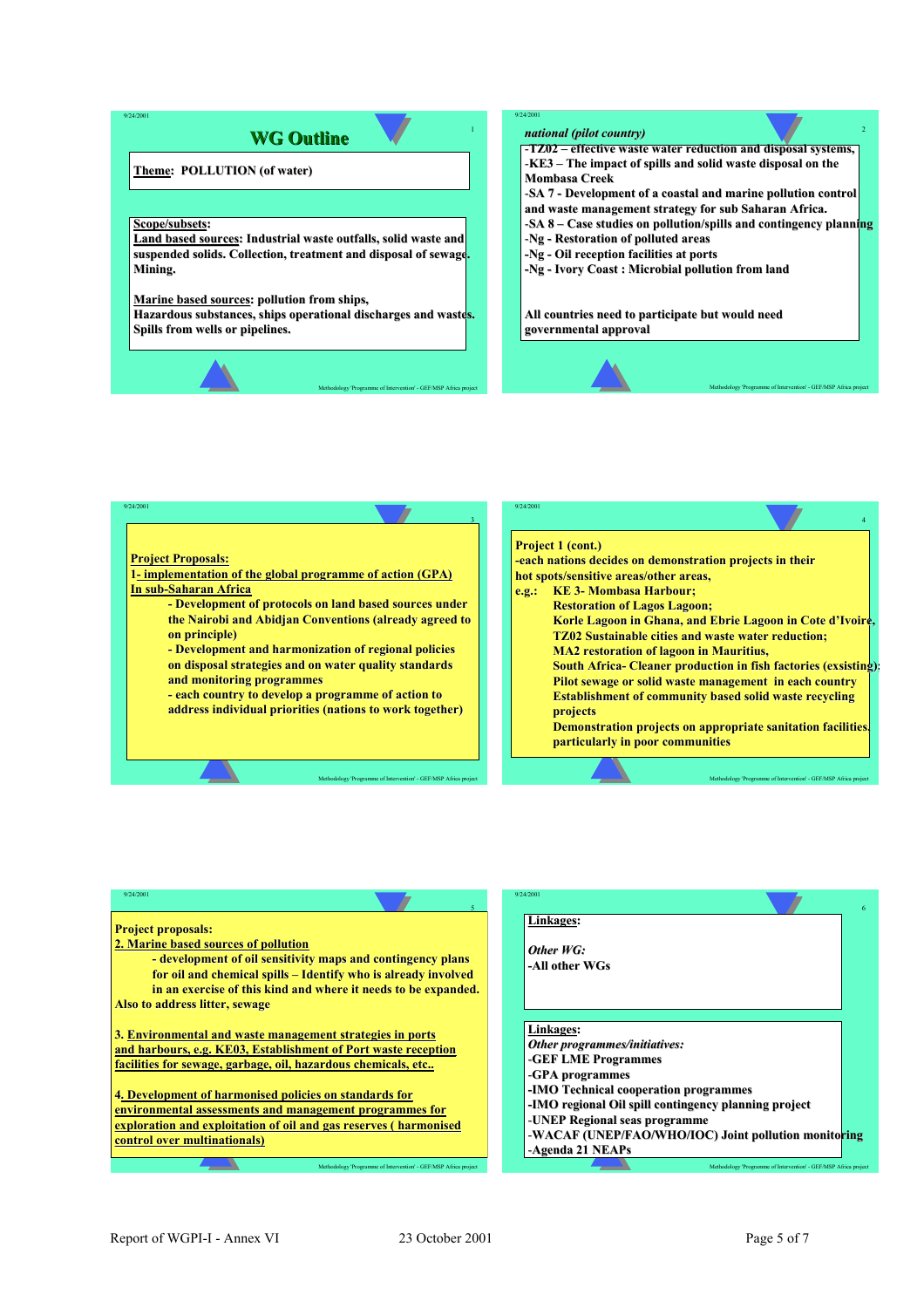![](_page_48_Picture_0.jpeg)

![](_page_48_Figure_1.jpeg)

![](_page_48_Figure_2.jpeg)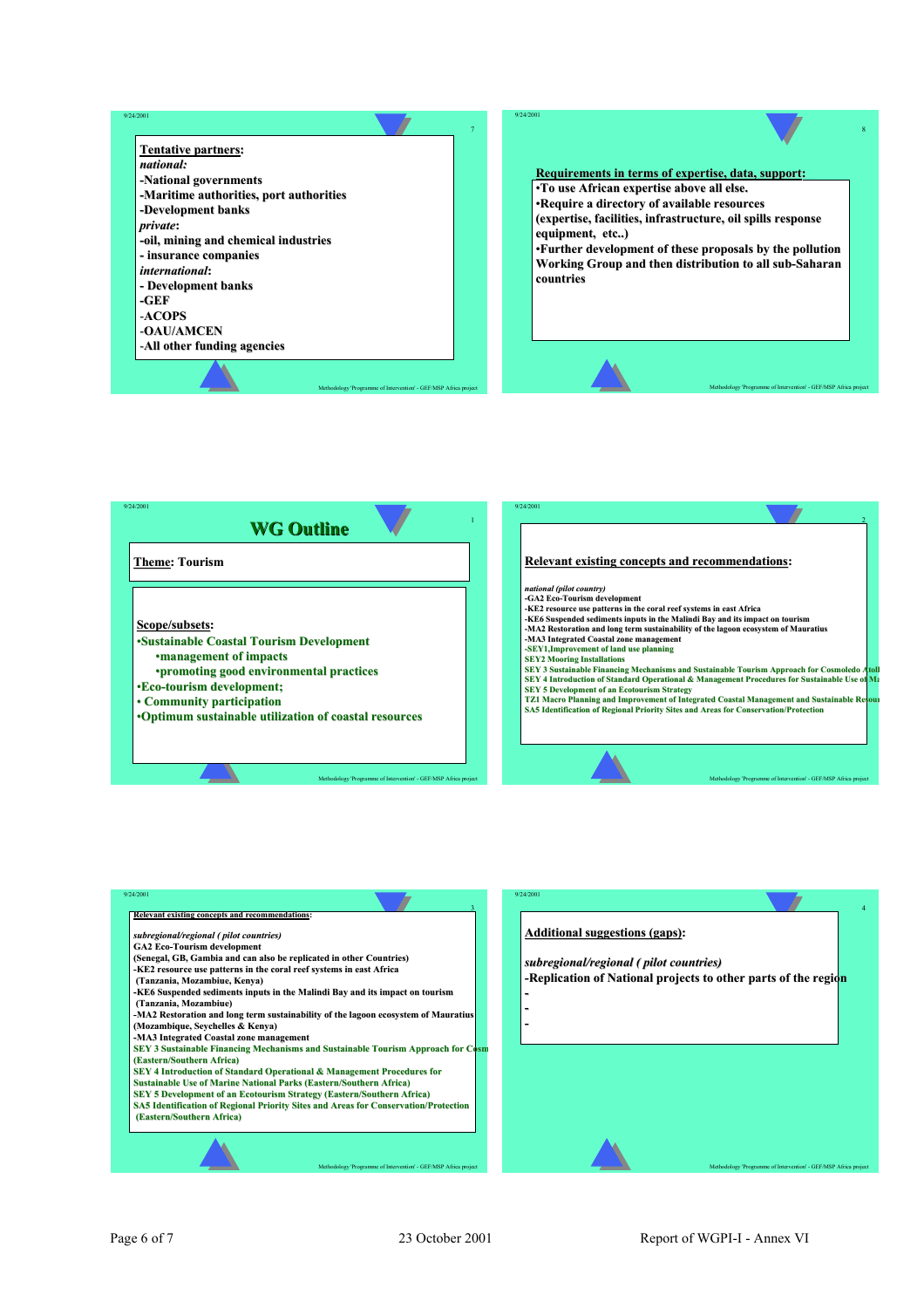#### Methodology 'Programme of Intervention' - GEF/MSP Africa project 5 9/24/2001 **Linuxary Construction of sensitive areas** *Other programmes programmes/initiatives: /initiatives:* **-Green Globe and similar eco-certification systems SADC Blue flag UNEP Gulf of Guinea LME International Year Of Eco-Tourism 2002 - Linkages:** *Other WG:* **-Pollution -Sustainable use of living resources -Coastal Erosion Coastal**  Methodology 'Programme of Intervention' - GEF/MSP Africa project 6 9/24/2001 **Tentative partners:** *national: national:* **-National Tourism Boards/authorities/agencies/departments National Tourism Boards/authorities/agencies/departments -NGOs Local Communities Local Communities** *private***: - Tourism trades Tourism trades -Tourism Trade Associations Tourism Trade Associations** *international international***: -Airlines Airlines -Tour operators Tour operators -Bilateral and multilateral Agencies(especially WTO) Bilateral and multilateral Agencies(especially WTO) -The International Eco-Tourism Society -And many Others And many**

![](_page_49_Picture_1.jpeg)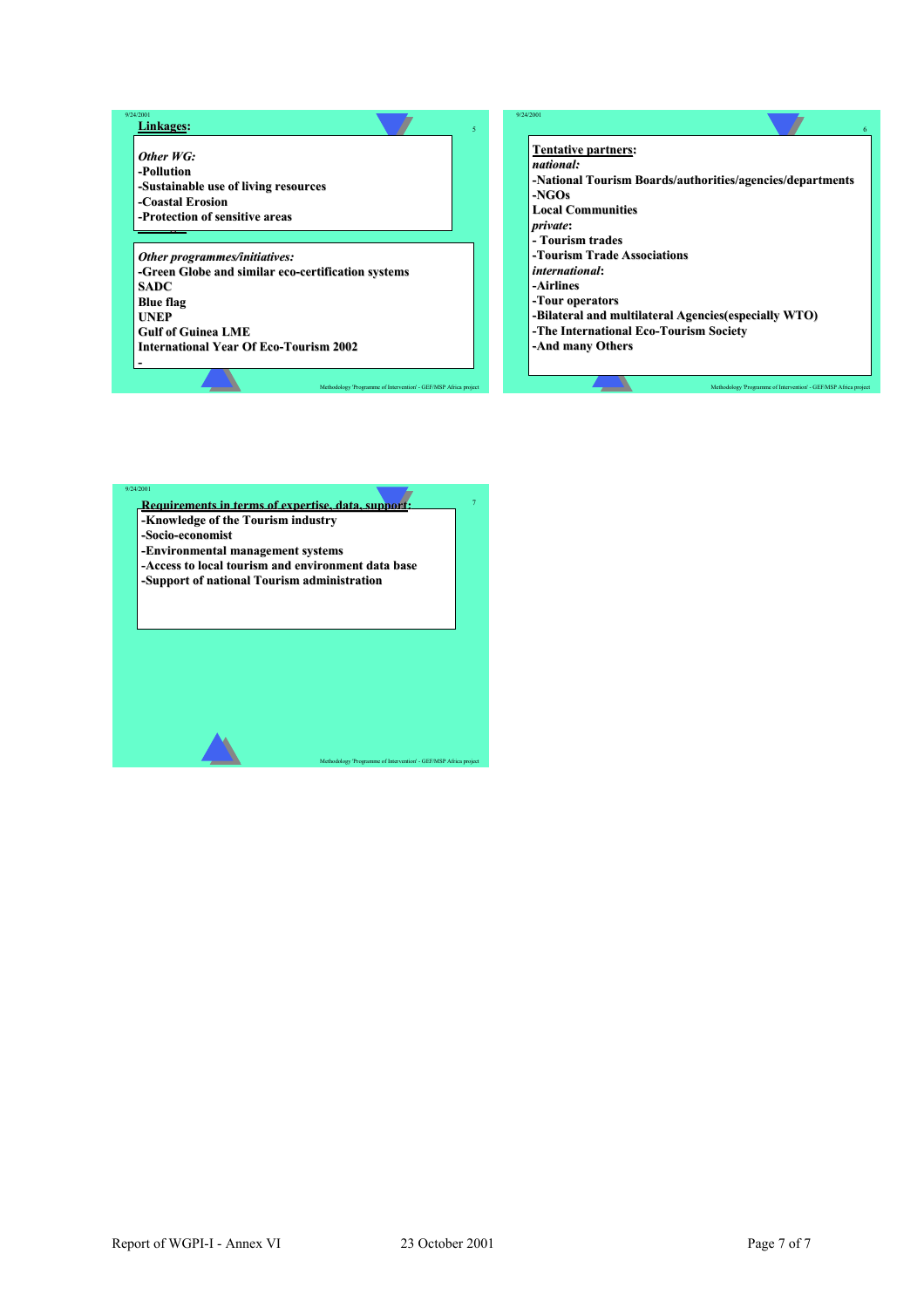#### **ANNEX VII**

#### **List of Participants**

#### **South Africa**

Mr Horst Kleinschmidt Deputy Director-General Marine and Coastal Management Department of Environmental Affairs and Tourism Private Bag X2 Rogge Bay 8012 Cape Town Republic of South Africa Tel: *+* 27-21-4023107 Fax:  $+27-21-4215151$ Email: hghklein@mcm.wcape.gov.za

Mr André Share Assistant Director: Coastal Management and Co-ordinator of the African Process Marine and Coastal Management Department of Environmental Affairs and Tourism Private Bag X2 Rogge Bay 8012 Cape Town Republic of South Africa Tel:  $+27-21-4023035$ Fax:  $+27-21-4182582$ Email: ashare@mcm.wcape.gov.za prepcom@mcm.wcape.gov.za

Dr Barry Clark Co-ordinator of the National Team Anchor Environmental Consultants Zoology Department University of Cape Town Private Bag Rondebosch 7700 Cape Town Republic of South Africa Tel / Fax: +27-21-6853400 Cell: +27-82-3730521 E-mail: bclark@botzoo.uct.ac.za

Ms Sue Lane **Expert** Sue Lane and Associates 5 Muswell Hill Road Mowbray 7700 Cape Town Republic of South Africa Tel / Fax: +27-21-6868194 E-mail: suelane@iafrica.com

Ms Lara Van Niekerk **Expert** Council for Scientific and Industrial Research (CSIR) P O Box 320 Stellenbosch 7599 Republic of South Africa Tel: +27-21-8882491/8882400 Fax:  $+27-21-8882693$ E-mail: lvnieker@csir.co.za

Dr Johan Augustyn Director: Research Marine and Coastal Management Department of Environmental Affairs and Tourism Private Bag X2 Rogge Bay 8012 Cape Town Republic of South Africa Tel:  $+27-21-4023102$ Fax:  $+27-21-4252920$ Email: augustyn@mcm.wcape.gov.za

Dr Lynnette Jackson Deputy Director Marine & Aquatic Pollution Control Marine and Coastal Management Department of Environmental Affairs and Tourism Private Bag X2 Rogge Bay 8012 Cape Town Republic of South Africa  $Tel: +27-21-4023344$ Fax:  $+27-21-4215342$ Email: ljackson@mcm.wcape.gov.za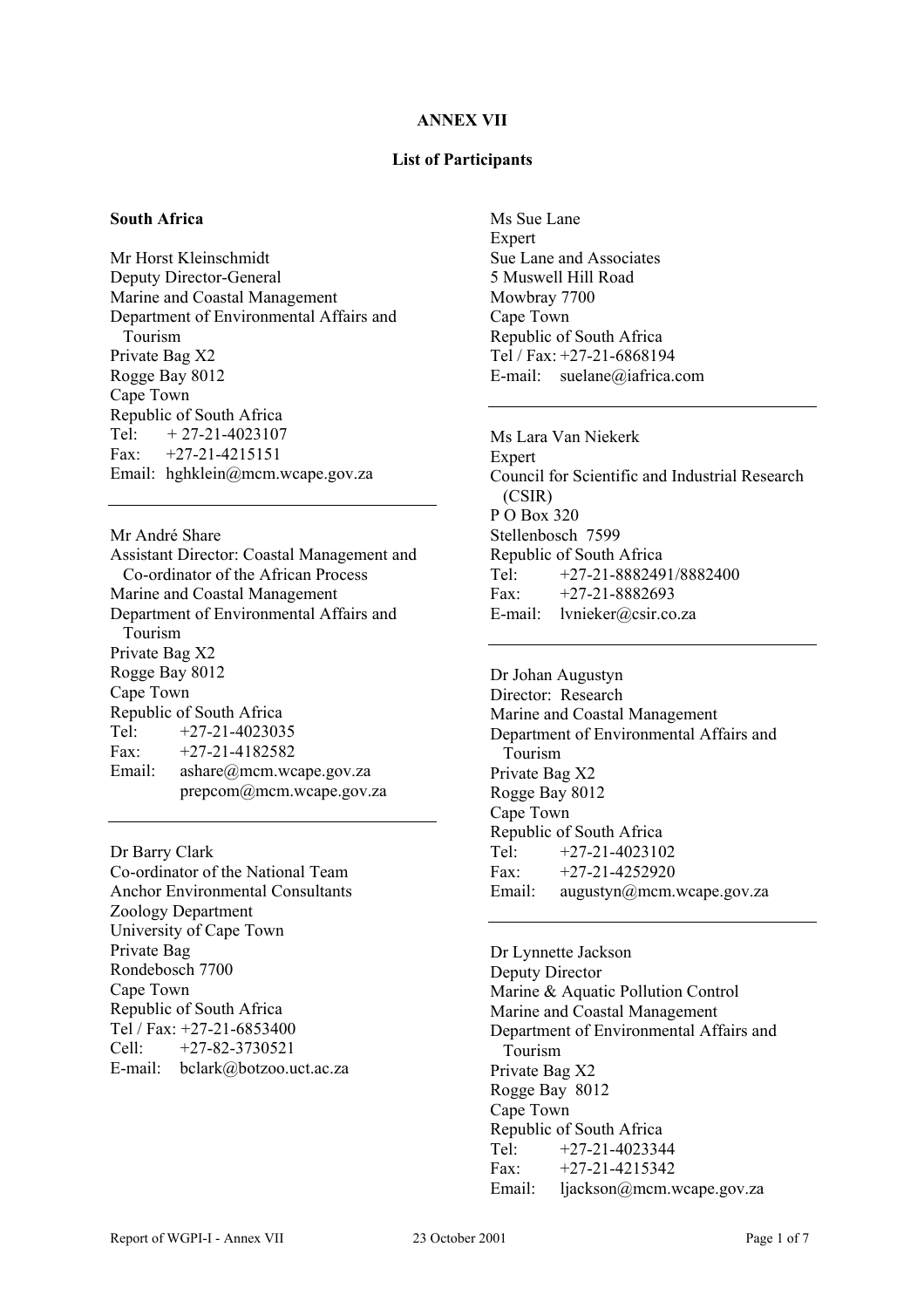Ms Kobie Brand Principal Environment Officer Marine and Coastal Management Department of Environmental Affairs and Tourism Private Bag X2 Rogge Bay 8012 Cape Town Republic of South Africa Tel: +27-21-4023208 Fax:  $+27-21-4182582$ Email: cbreden@mcm.wcape.gov.za

Ms Janine Hendricks Secretariat : African Process Marine and Coastal Management Department of Environmental Affairs and Tourism Private Bag X2 Rogge Bay 8012 Cape Town Republic of South Africa Tel: 27 21 402 3545 Fax: 27 21 418 2582 E-mail: anine@mcm.wcape.gov.za

Mr Jackson Penxa Secretariat: African Process Marine and Coastal Management Department of Environmental Affairs and Tourism Private Bag X2 Rogge Bay 8012 Cape Town Republic of South Africa Tel: *+*27-21-4023545 Fax : *+*27-21-4182582 Email: jpenxa@mcm.wcape.gov.za

Ms Eneed Koenane Secretary Department of Environmental Affairs and Tourism Private Bag X447 Pretoria 0001 Republic of South Africa Tel: *+*27-12-3193911 Fax: +27-12-3222682 Email*:*

# **Côte d'Ivoire**

Dr Jacques Abe Co-ordinator of the National Team Head of the Environment Division Centre de Recherches Oceanologiques 29 rue des Pecheurs B.P. V 18 Abidjan Côte d'Ivoire Tel: +225-21-355014/21-355880 07085800 Fax: +225-21-351155/21-246504 E-mail: abe@cro.ci jabe1@hotmail.com

Mr Aka Marcel Kouassi Oceanographer Marine Pollution Expert Centre de Recherches Oceanologiques 29 rue des Pecheurs B.P. V 18 Abidjan Côte d'Ivoire Tel: *+*225-21-355014/21-355880 Fax: *+*225-21-351155/21-246504 E-mail*:* kouassi@cro.ci

#### **The Gambia**

Mr Saikou B.M. Njai Co-ordinator of the National Team/Expert National Environment Agency 5 Fitzgerald Street P.M.B. 48 **Banjul** The Gambia Tel: +224-867178 Fax:  $+220-229701$ Email: sbmnjai@excite.com nea@gamtel.gm fantamadi@hotmail.com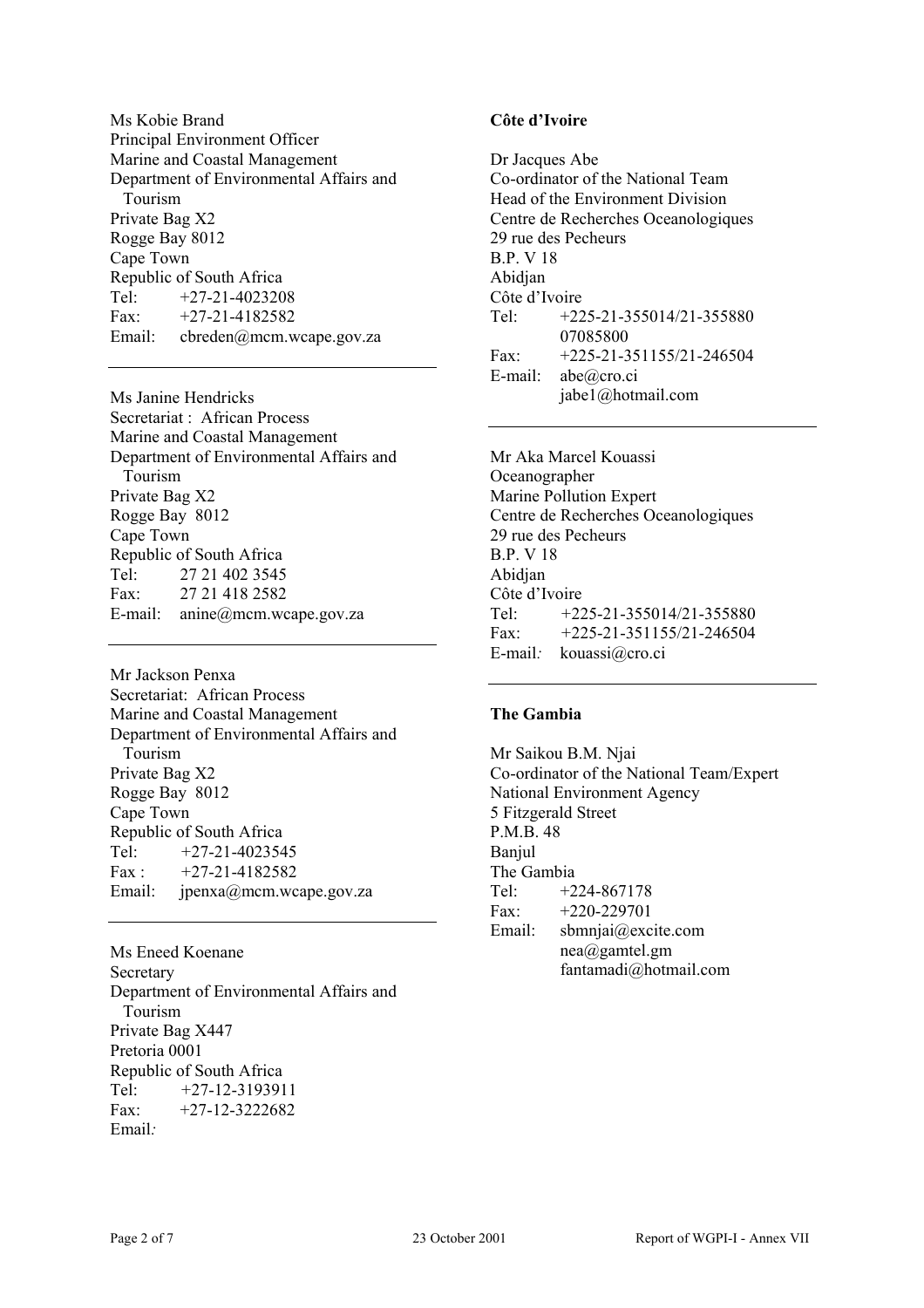Mr Alieu Bittaye Expert National Agricultural Research Institute (NARI) P O Box 526 Serrekunda The Gambia Tel: +220-483167/484931 Fax: +220-484921 Email: bittayea@yahoo.com nari@qanet.gm

#### **Ghana**

Mr Julius Wellens-Mensah Co-ordinator of the National Team Chairman of IOCEA Hydrological Services Department MB 501 Accra Ghana Tel: +233-24-321614 (Mobile) +233-21-662989 Fax: +233-21-677384 E-mail: hsd@ghana.com jwellens\_mensah@hotmail.com

Mr Kingsley Tetteh Expert Deputy Director and Head Natural Resources Department Environmental Protection Agency P O Box M326 Accra Ghana  $Tel: +233-21-664697/662465$ Fax: Email: ktetteh56@yahoo.co.uk

#### **Kenya**

Dr Johnson M. Kazungu Director / Co-ordinator of the National Team Kenya Marine and Fisheries Research Institute P O Box 81651 Mombasa Kenya Tel: +254-11-475154/2 Fax:  $+254-11-475157$ E-mail: jkazungu@recoscix.org

Mr Jacob Ochiewo **Expert** Kenya Marine and Fisheries Research Institute P O Box 81651 Mombasa Kenya Tel:  $+254-11-475154/2$ Fax:  $+254-11-475157$ E-mail: jochiewo@recoscix.org

Mr Ali Mohamed Co-ordinator: Coastal and Marine Programmes Ministry of Environmental and Natural **Resources** P O Box 67839 Nairobi Kenya Tel: +254-2-248852/243839 Fax:  $+254-2-248851$ E-mail: biofish@africaonline.co.ke

#### **Mauritius**

Dr Rafic Dulymamode Co-ordinator of the National Team Department of Biological Sciences Faculty of Science University of Mauritius Reduit **Mauritius** Tel: +230-4541041 Fax:  $+230-4656928$ Email: rafic@uom.ac.mu

Dr Mitrasen Bhikajee Expert Department of Biological Science Faculty of Science University of Mauritius Reduit **Mauritius** Tel: +230-4541041 Fax:  $+230-4656928$ Email: mitra@uom.ac.mu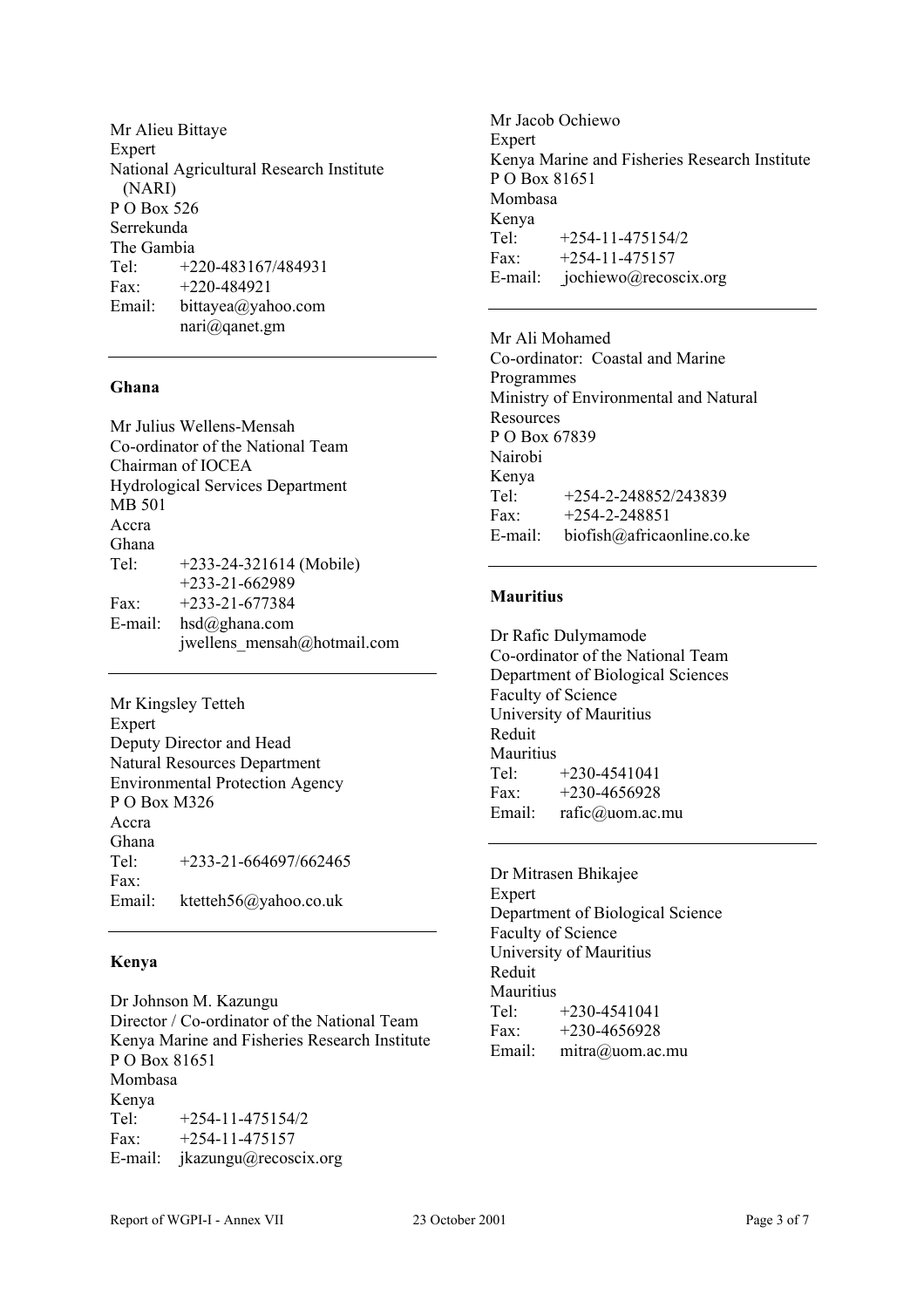# **Mozambique**

Dr Antonio Mubango Hoguane Co-ordinator of the National Team Eduardo Mondlane University Faculty of Sciences Department of Physics P O Box 257 Maputo Mozambique Tel: +258-1-493377 or +258-1-493102 +258-1-455625 (home) Fax: +258-1-493377 or +258-1-493049 E-mail: hoguane@hotmail.com gtamb@zebra.uem.mz

Ms Maria Helena Alves da Motta e Cruz Expert Environment Working Group (GTA) Av. Tomas Nduda, No 1288 P O Box 2775 Maputo Mozambique Tel: +258-1-493102 Fax:  $+258-1-493049$ E-mail: gtamb@zebra.uem.mz or helenamotta@hotmail.com

#### **Nigeria**

Dr Lawrence Awosika Co-ordinator of the National Team Nigerian Institute for Oceanography and Marine Research (NIOMR) Wilmot Point Road Bar-Beach Victoria Island P.M.B. 12729 Lagos Nigeria Tel / Fax: +234-1-2619517 E-mail: niomr@linkserve.com.ng Larryawosika@yahoo.com

Dr Emmanuel Oyewo Expert Nigerian Institute for Oceanography & Marine Research (NIOMR) Wilmot Point Road Bar Beach, Victoria Island PMB 12729 Lagos Nigeria Tel / Fax: +234-1-2619517 E-mail: niomr@linkserve.com.ng

Mr Akin Awobamise Zonal Director / Desk Officer Marine and Ocean Programme National Expert (Institution) Federal Ministry of Environment Federal Secretariat, 7<sup>th</sup> floor Maitama – Abuja Nigeria Tel: +234-9-5234119/2312994 Fax:  $+234-9-5234931$  +234-2-2312994/8108286 Email: fmenv@hyperia.com

Mr Victor Ojogbo Aces / GEF Desk Officer Federal Ministry of Environment Federal Secretariat, 7<sup>th</sup> Floor Shehu-Shagari Way Abuja – FCT Nigeria Tel: +234-9-5234931 Fax:  $+234-9-5234119$ Email: fepa@hyperia.com

#### **Senegal**

Dr Isabelle Niang-Diop Co-ordinator of the National Team Departement de Geologie Faculte de Sciences et Techniques Universite Cheikh Anta Diop Dakar – Fann Senegal Tel: +221-8250736 Fax:  $+221-8246318$ E-mail: isabelle@enda.sn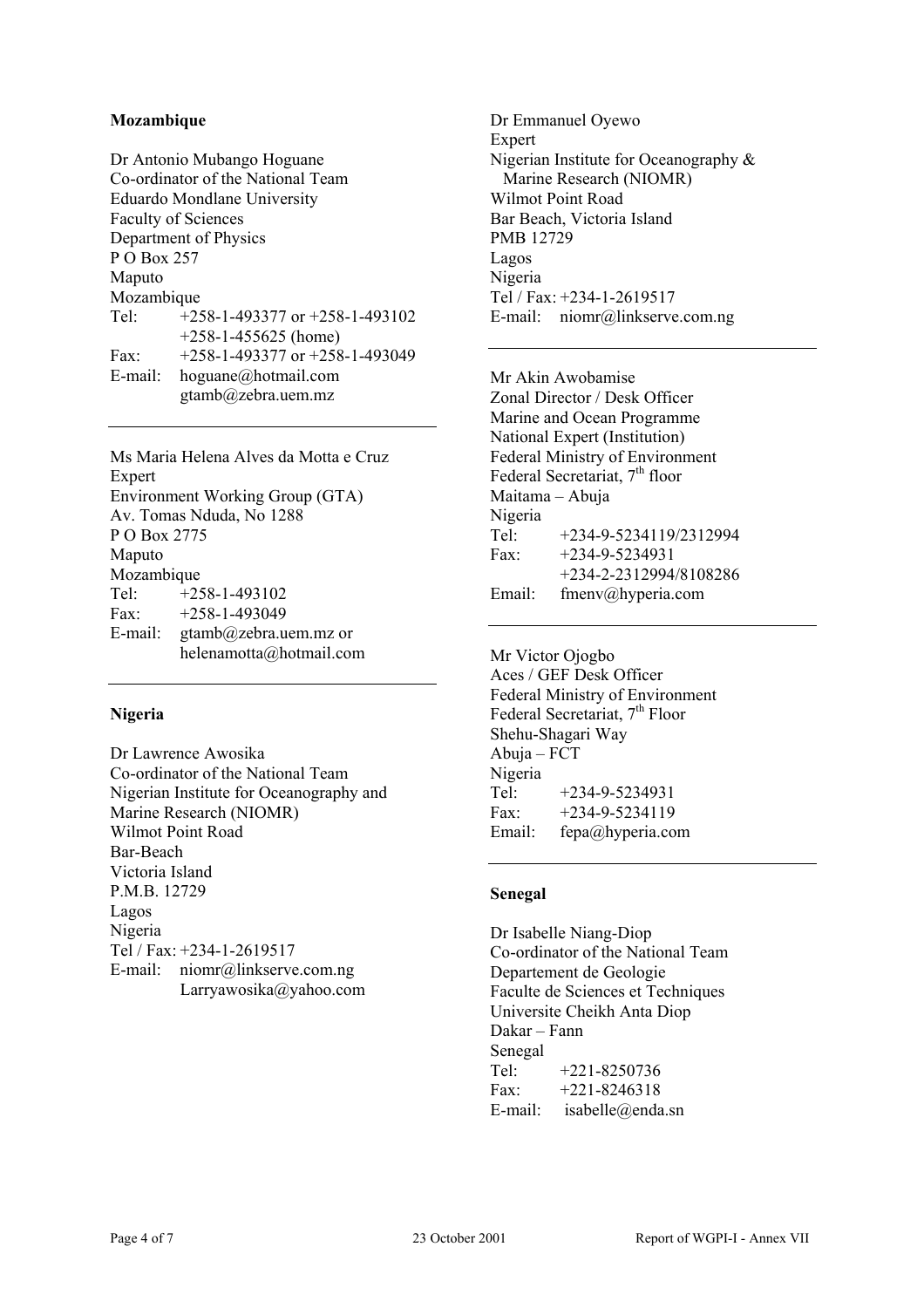# **Seychelles**

Mr Terry Jones Co-ordinator of the National Team Director-General (International Co-operation) Ministry of Foreign Affairs P O Box 656 Victoria Mahé Seychelles<br>Tel: + +248-224853/611100  $Fax + 248 - 224035$ E-mail: terryj@seychelles.net

Mr Michel Nalletamby Director-General / Expert Ministry of Tourism and Civil Aviation P O Box 92 Independence House Victoria Seychelles Tel:  $+248-611100$ Fax:  $+248-224035$ E-mail: nalletamby@hotmail.com

#### **United Republic of Tanzania**

Dr Julius Francis Coordinator of the National Team Institute of Marine Sciences P O Box 668 Zanzibar United Republic of Tanzania Tel: +255-24-2233472/74-4692970 Fax:  $+255-24-2233852$ E-mail: Julius@ziMsudsm.ac.tz

Dr Gregory Wagner **Expert** Department of Zoology and Marine Biology University of Dar es Salaam P O Box 35064 Dar es Salaam United Republic of Tanzania Tel: +255-22-2410193 Fax: +255-22-2410038 E-mail: gwagnertz@yahoo.ca gwagner@udsm.ac.tz

# **United States of America**

Ms Elizabeth S. McLanahan International Affairs Specialist NOAA International Affairs Office Department of Commerce  $14^{th}$  & Constitution Avenue NW, Room 6228 Washington DC 20230 United States of America Tel: +202-4825140 Fax:  $+202-4824307$ Email: Elizabeth.McLanahan@noaa.gov

# **Advisory Committee on Protection of the Sea (ACOPS)**

Dr Viktor Sebek Executive Director ACOPS 11 Dartmouth Street London SW1H 9BN United Kingdom Tel: +44-207-7993033 Fax: +44-207-7992933 E-mail: acopsorg@netcomuk.co.uk

Dr Ljubomir Jeftic Director of Programmes ACOPS 11 Dartmouth Street London SW1H 9BN United Kingdom Tel: +44-207-7993033 Fax: +44-207-7992933 E-mail: jeftic@attglobal.net

Ms Paula Caballero Assistant Executive Director ACOPS Cra.12 no 110-57 Bogota Colombia Tel: +571-2143631 Fax:  $+571-6298232$ Email: agua@cable.net.co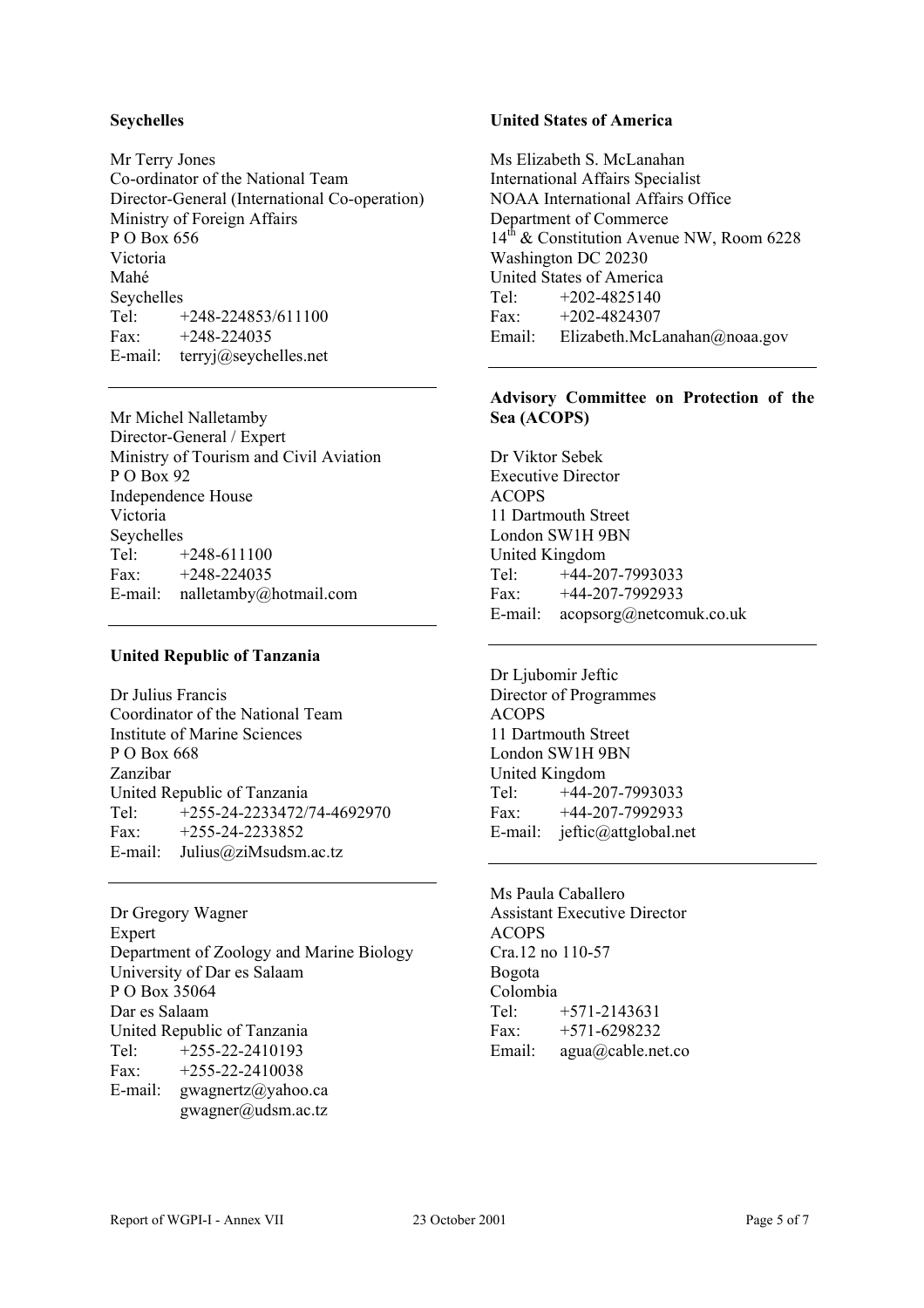Ms Sylvie Goyet ACOPS Consultant 14 Rue Barral de Montferrat 38100 Grenoble France Tel:  $+33-476-210941$ Fax:  $+44-207-7992933$  (ACOPS – London) Email: sgoyet@aol.com

Dr Virginie Hart ACOPS Consultant 45 Oaklands Hamilton Rd Reading United Kingdom Tel: Fax: +44-207-7992933 Email: virginiehart@yahoo.com

#### **Bureau of the Abidjan Convention**

Mrs Nasséré Kaba Acting Co-ordinator for WACAF RCU for West and Central Africa UNEP Secretariat for Abidjan Convention Ministry of Environment and Quality of Life BP 153 Abidjan 20 Côte d'Ivoire Tel: +225-20211183 Fax:  $+225-20222050$ Email: biodiv@africaonline.co.ci

# **United Nations Educational, Scientific and Cultural Organisation (UNESCO) Intergovernmental Oceanographic Commission (IOC)**

Mr Julian Barbière Intergovernmental Oceanographic Commission (IOC) of UNESCO 1 Rue Miollis 75732 Paris Cedex 15 France Tel :  $+33-1-45684045$ Fax: +33-1-45685812 Email: j.barbiere@unesco.org

Dr Isabelle Niang-Diop IOC Consultant Département de Géologie Faculté des Sciences et Techniques Université Cheikh Anta Diop Dakar-Fann Senegal Tel: +221-8250736 Fax: +221-8246318 Email: isabelle@enda.sn

# **United Nations Environment Programme (UNEP)**

Mr Ellik Adler Regional Seas Programme Co-ordinator Division of Environmental Conventions UNEP P O Box 30552 Nairobi Kenya Tel:  $+254-2-624033/624544$ Fax:  $+254-2-624618$ Email: *ellik.adler@unep.org*

# **GEF Country Focal Points**

Ms Kone Alimata Deputy Director GEF Operational Focal Point Caisse Autonome d'Amortissement Av. Marchand 01 BP 670 Abidjan 01 Côte d'Ivoire Tel: +225-20-209829/209830 Fax:  $+225-20-213578$ Email: alimat53@yahoo.fr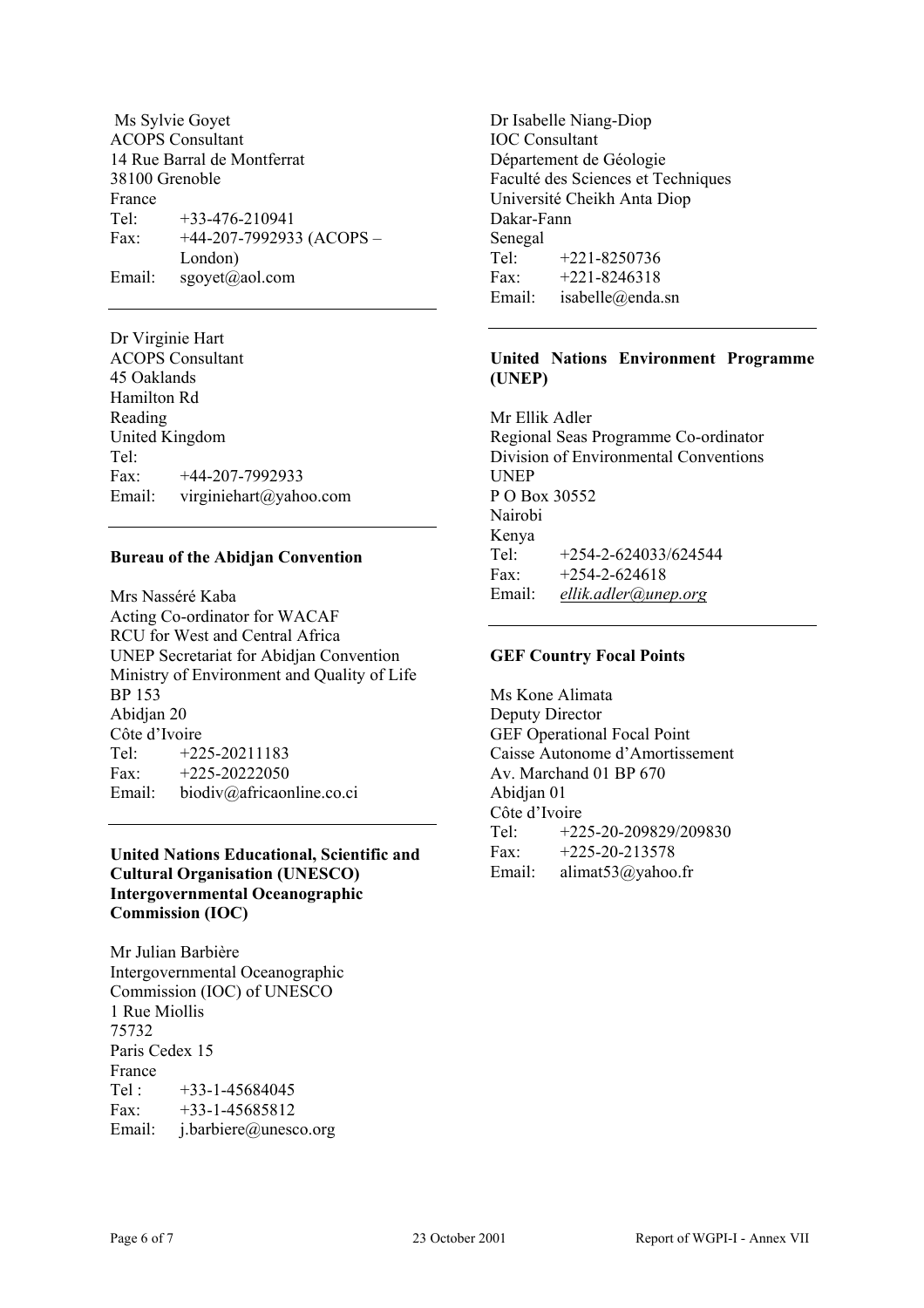**Global International Waters Assessment (GIWA) / International Ocean Institute (IOI) – South Africa**

Dr Kim Prochazka International Ocean Institute (IOI) Botany Department University of the Western Cape Private Bag X17 Bellville 7535 Republic of South Africa<br>Tel:  $+27-21-959308$ Tel: +27-21-9593088 Cell: +27-83-3028191<br>Fax: +27-21-9591213 Fax: +27-21-9591213 E-mail: kprochazka@uwc.ac.za